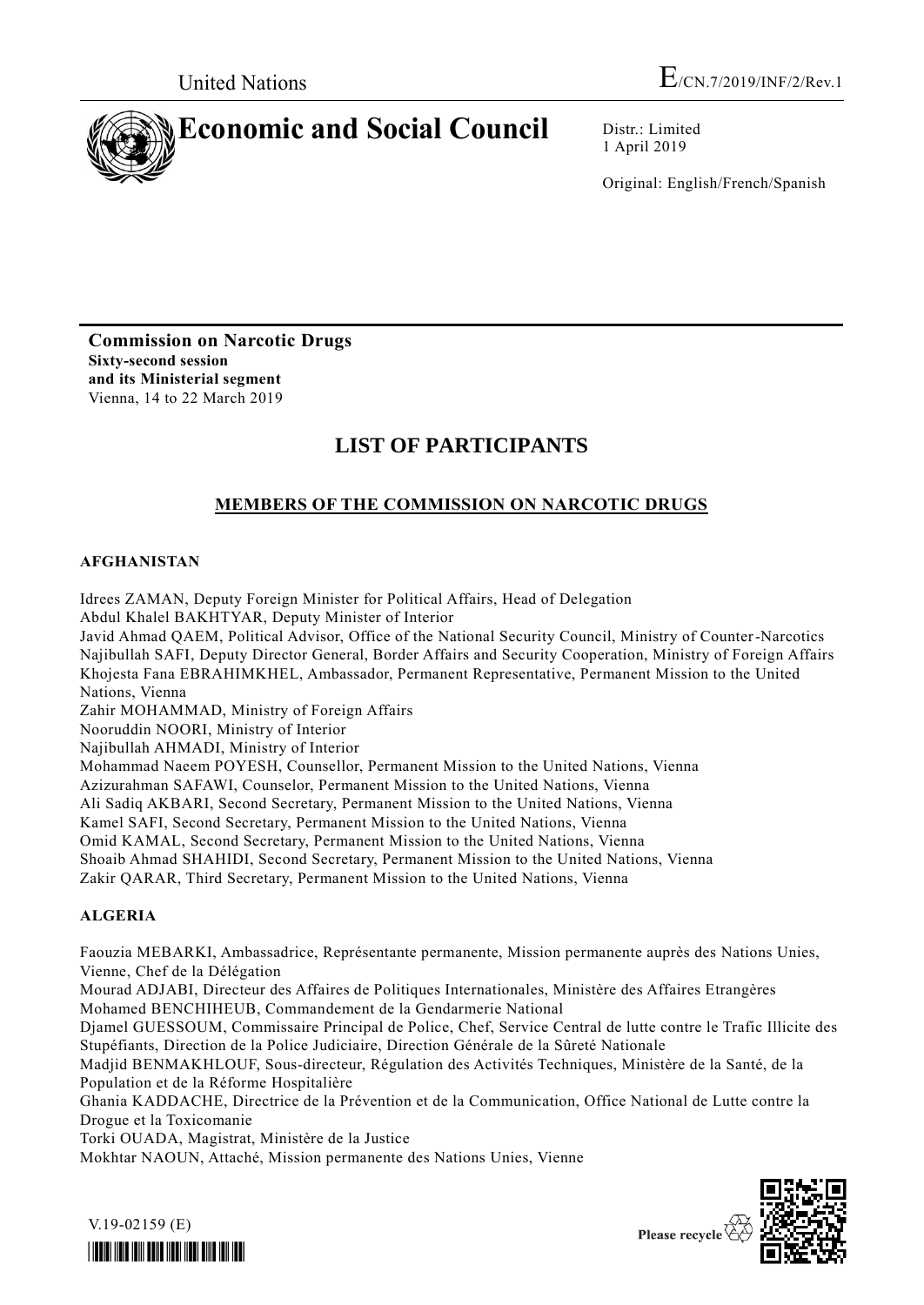Billel HASSANI, Attachée, Mission permanente auprès des Nations Unies, Vienne Abdelhalim BOUKERCHE, Conseiller Sécuritaire, Mission permanente auprès des Nations Unies, Vienne

#### **ARGENTINA**

Roberto Esteban MORO, Secretaría de Políticas Integrales de Drogas de la Nación Argentina (SEDRONAR), Jefe de la Delegación

Rafael Mariano GROSSI, Embajador, Representante Permanente, Misión Permanente ante las Naciones Unidas, Viena

Martin VERRIER, Subsecretario de Lucha contra el Narcotráfico, Ministerio de Seguridad

Maite FERNANDEZ GARCIA, Ministra, Representante Permanente Alterno, Misión Permanente ante las Naciones Unidas, Viena

Carola Mercedes LEW, Directora de Relaciones Internacionales, SEDRONAR

Sebastián KOBARU, Segundo Secretario, Misión Permanente ante las Naciones Unidas, Viena

Juan Ignacio DIAZ, Segundo Secretario, Misión Permanente ante las Naciones Unidas, Viena

Sergio Gabriel TORRES, Juez, Juzgado Criminal y Correccional Federal Nr.12

## **AUSTRALIA**

Brendon Charles HAMMER, Ambassador, Permanent Representative, Permanent Mission to the United Nations, Vienna, Head of Delegation

Karl Kent OAM, Deputy Commissioner, Commonwealth Transnational, Serious and Organized Crime Centre, Department of Home Affairs

David LAFFAN, Assistant Secretary, Tobacco Alcohol and Other Drugs Branch, Department of Health George MASRI, Assistant Secretary, Office of Drug Control, Department of Health

Stephen MCGLYNN, Minister-Counsellor, Home Affairs, Permanent Mission to the United Nations, Geneva Alison DRURY, Deputy Head, Permanent Mission to the United Nations, Vienna

Christopher P. KILLICK MORAN, Director, Research and International Policy, Alcohol, Tobacco and Other Drugs Branch, Department of Health

Madeleine HEYWARD, Counsellor, Health, Permanent Mission to the United Nations, Geneva

Kay HULL, Chair, Australian National Advisory Council on Alcohol and Drugs

Robert RUSHBY, Superintendent, Australian Border Force Counsellor, Europe, Australian High Commission, London

Steven J. ALLSOP, Director, National Drug Research Institute, Curtin University

Danielle MCMAHON, Director, Strategy and Capability, Commonwealth Transnational, Serious and Organized Crime Centre, Department of Home Affairs

Kim RALSTON, First Secretary, Permanent Mission to the United Nations, Vienna

Emily PUGIN, Second Secretary, Permanent Mission to the United Nations, Vienna

Michael STEVENS, Chair, Poppy Advisory Board, Tasmanian Government

Cameron BOWEN, Intern

Daniel HICKINBOTHAM, Intern

## **AUSTRIA**

Herbert KICKL, Federal Minister of the Interior, Head of Delegation

Gabriela SELLNER, Ambassador, Permanent Representative, Permanent Mission to the United Nations, Vienna Karin PROIDL, Head, Division for International Organizations, Federal Ministry of Europe, Integration and Foreign Affairs

Barbara SCHROTTER, Head, Department for International Affairs, Federal Ministry of Interior

Raphael BAYER, Deputy Head, Department for Narcotic and Psychotropic Substances, New Psychoactive

Substances, Precursors, Federal Ministry of labor, Social Affairs, Health and Consumer Protection

Franz PIETSCH, Deputy-Head, Division for Public Health, Food Medical and Veterinary Law, Federal Ministry of Labour, Social Affairs, Health and Consumer Protection

Daniel LICHTENEGGER, Head of the Sub-Department 3.3, Drug-Related Crime, Criminal Intelligence Service Elisabeth MARSCHANG, Head of Unit III.7.a, Federal Ministry of Europe, Integration and Foreign Affairs Anton WISLOCKI, Permanent Mission to the United Nations, Vienna

Stefan KOLAR, Permanent Mission to the United Nations, Vienna

Roman ZÖCHLING, Permanent Mission to the United Nations, Vienna

Matthäus SCHUSTER, Federal Ministry of Europe, Integration and Foreign Affairs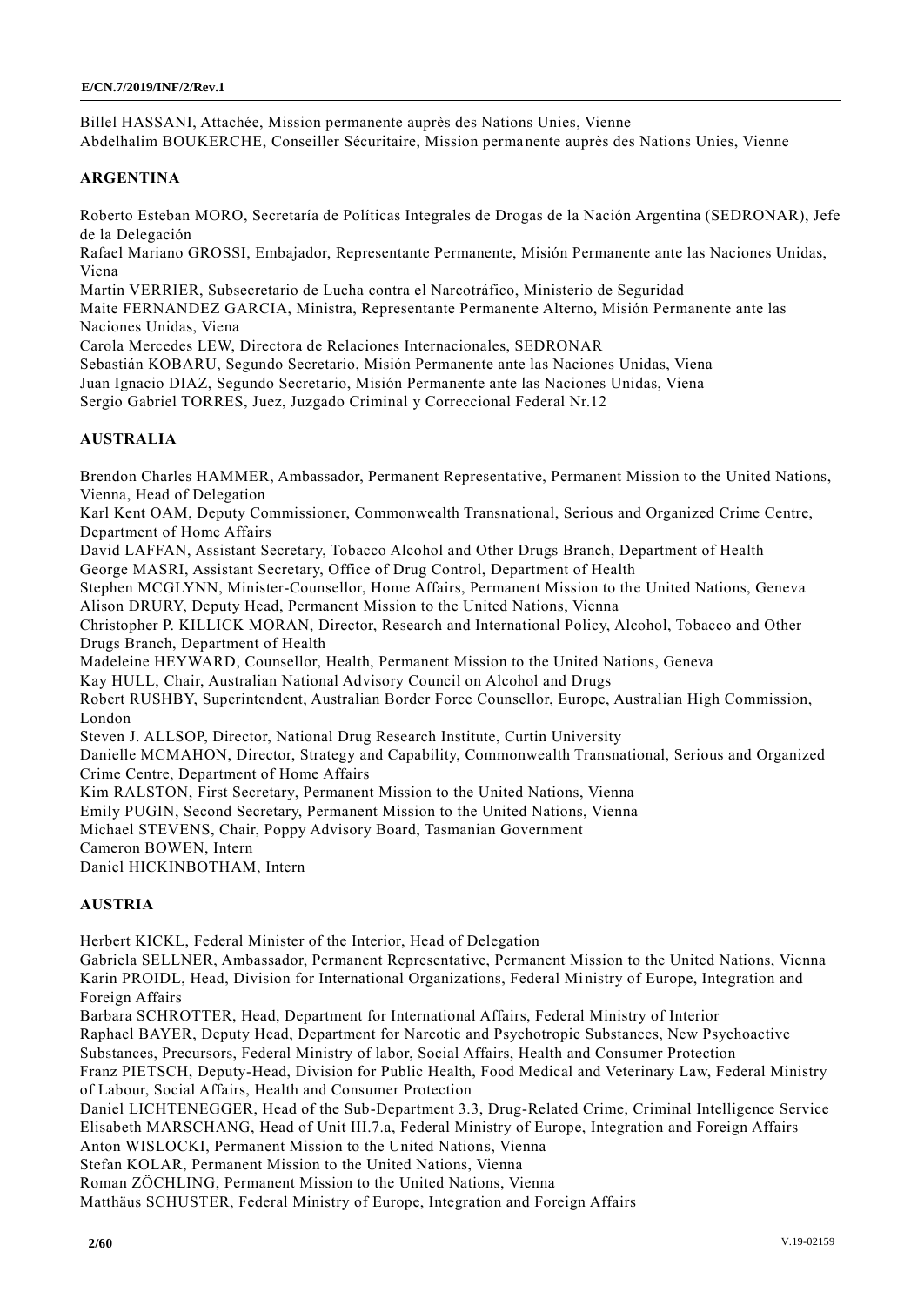Thomas DORNER, Head of Unit 3-3.1, Heroin, Cocaine, Cannabis, Criminal Intelligence Service Imran TURAN, Investigator Unit 3-3.1, Cannabis, Criminal Intelligence Service Robert TAFERNER, Head of Unit 3-3-3, Drug-Related Crime Postal operators and Internet, Criminal Intelligence Service Manfred HORVATH, Head of Unit 3-3-4, Precursor-Competence-Center, Criminal Intelligence Service Elisabeth LEMMERER, Head of the Unit, Bilateral and Multilateral Affairs, Federal Ministry of the Interior Sarah SCHWARZ, Department for International Affairs, Federal Ministry of the Interior Tanja MOSER, Unit for Bilateral and Multilateral Affairs, Federal Ministry of the Interior Johannes ASTL, Expert, Department for Narcotic und Psychotropic Substances, New Psychoactive Substances, Precursors, Federal Ministry of Labour, Social Affairs, Health and Consumer Protection Verena NIKOLAI, Expert, Department for Narcotic und Psychotropic Substances, New Psychoactive Substances, Precursors, Federal Ministry of Labour, Social Affairs, Health and Consumer Protection Helmut SCHROLLER-ROZSAHEGYI, Expert, Department for Narcotic und Psychotropic Substances, New Psychoactive Substances, Precursors, Federal Ministry of Labour, Social Affairs, Health and Consumer Protect ion Wolfgang PFNEISZL, Expert, Department for Narcotic and Psychotropic Substances, New Psychoactive Substances, Precursors, Federal Ministry of Labour, Social Affairs, Health and Consumer Protection Stefanie LIMBECK, Expert, Department for Narcotic und Psychotropic Substances, New Psychoactive Substances, Precursors, Federal Ministry of Labour, Social Affairs, Health and Consumer Protection Andreas WEINSEISS, Expert, Division for Public Health, Food, Medical and Veterinary Law, Federal Ministry of Labour, Social Affairs, Health and Consumer Protection Wolfgang LEITINGER, Minister's Cabinet, Federal Ministry of the Interior Silke PRETSCHER, Minister's Cabinet, Federal Ministry of the Interior Jörg BRUGGER, Social Media Team, Federal Ministry of the Interior Philipp RUSCH, Social Media Team, Federal Ministry of the Interior Andrea RIEGER, Social Media Team, Federal Ministry of the Interior Anja RATTENBERGER, Protocol Department, Federal Ministry of the Interior Sabine HÜBLER, Translator, Federal Ministry of the Interior Andrea UNGERSBACK, Expert, Federal Office for Safety in Health Care Milenka TUCHAEK, Department for Social Media, Federal Ministry of Interior Kathrin ANGERER, Department for Communication, Federal Ministry of Interior Reinhild BAUER, Personal Assistant to the Minister, Federal Ministry of the Interior Elisabeth LATTINGER, Sub-Department 3.3, Drug Related Crime, Criminal Intelligence Service

#### **BELARUS**

Alena KUPCHYNA, Ambassador, Permanent Representative, Permanent Mission to the United Nations, Vienna Gennady KAZAKEVICH, Head, General Directorate for Drug Control and Counteracting Human Trafficking, Ministry of Internal Affairs

Aleksei RAIMAN, Senior Counsellor, Permanent Mission to the United Nations, Vienna Igor MISHKORUDNY, Counsellor, Permanent Mission to the United Nations, Vienna

#### **BELGIUM**

Ghislain D'HOOP, Ambassadeur, Représentant permanent, Mission permanente auprès des Nations Unies, Vienne, Chef de la Délégation

Adrien VERNIMMEN, Premier Secrétaire, Mission permanente auprès des Nations Unies, Vienne Kurt DOMS, Coordinateur de la cellule Drogues, Service Public Fédéral, Santé publique

Claude GILLARD, Conseiller juridique, Direction générale de la Législation, Service Public Fédéral, Justice Frank DUHAMEL, Conseiller d'Ambassade, Service Public Fédéral, Affaires Etrangères, Direction Nations Unies

Luc DE TAVERNIER, Counsellor, Ministry for Health Policy of Brussels Capital

Vladimir MARTENS, Counsellor, Ministry for Health Policy of Brussels Capital

Kris BOERS, Attaché Santé, Représentation permanente auprès de l'Union Européenne

Nele VAN TOMME, Attaché Drogues, Service Public Fédéral, Santé Publique

Greet DECLERCK, Conseiller, Direction générale des inspections, Agence Fédérale des Médicaments et des Produits de Santé (AFMPS)

Tessa VANDOORNE, Assistant, Mission permanente auprès des Nations Unies, Vienne Serge MATTE, Assistant, Mission permanente auprès des Nations Unies, Vienne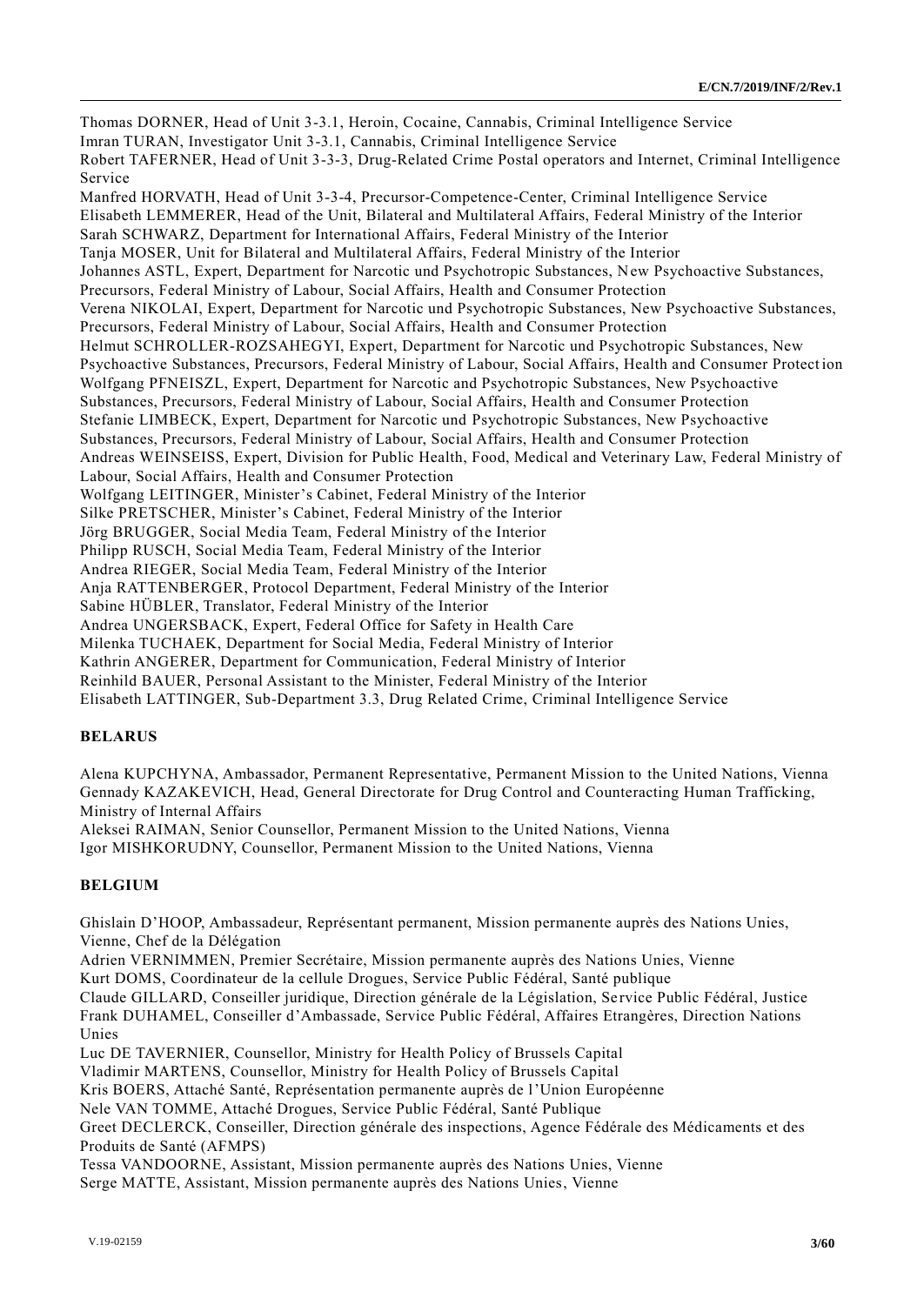## **BRAZIL**

J. Antonio MARCONDES, Ambassador, Permanent Representative, Permanent Mission to the United Nations, Vienna, Head of Delegation

Luiz ROBERTO BEGGIORA, National Secretary, National Secretariat for Policies on Drugs (SENAD), Ministry of Justice and Public Security

André Veras GUIMARAES, Director, Department of Security and Justice, Ministry of Foreign Affairs Natasha PINHEIRO AGOSTINI PENHA BRASIL, Second Secretary, Permanent Mission to the United Nations, Vienna

Rodrigo BERTOGLIO CARDOSO, Third Secretary, Division of Transnational Crime, Ministry of Foreign Affairs Elvis APARECIDO SECCO, Federal Police Commissioner, General Coordinator, Police for Drug and Criminal Factions Repression, Department of Federal Police

Rafaela Beatriz MOREIRA BATISTA, Ministry of Health

Nara Denilse DE ARAUJO, Ministry of Health

Fabio DA SILVA SARTORI, Ministry of Health

Cammilla HORTA GOMES, International Affairs Office, Brazilian Health Regulatory Agency (ANVISA) Renata DE MORAIS SOUZA, Manager, Controlled Products Management, ANVISA

Cejana Brasil Cirilo PASSOS, Adviser, General Management for Monitoring of Products Subject to Sanitary Surveillance, ANVISA

Thiago Brasil SILVÉRIO, Coordinator, Coordination for Control and International Trade of Controlled Products, ANVISA

Paulo Henrique PINHO SOUSA, General Coordinator, Analysis of Transnational Illicit, Brazilian Intelligence Agency (ABIN)

Gustavo CAMILO BAPTISTA, Director of Articulation and Projects, SENAD, Ministry of Justice and Public Security

Cristina Luisa HEDLER, Technical Adviser, SENAD, Ministry of Justice and Public Security

## **BURKINA FASO**

Dieudonne KERE, Ambassadeur, Représentant Permanent, Mission permanente auprès des Nations Unies, Vienne, Chef de la Délégation

Francis HIEN, Représentant permanent adjoint, Mission permanente auprès des Nations Unies, Vienne Eric ZOUNGRANA, Premier Conseiller, Mission permanente auprès des Nations Unies, Vienne

Nebsaya Levy YODA, Commissaire de Police, Membre du Secretariat Permanent du Comité National de Lutte contre la Drogue

Dieudonné SAWADOGO, Conseiller des Affaires Etrangères, Ministère des Affaires Etrangères et de la Coopération

## **CAMEROON**

Malachie MALAOUDA, Ministre de la Santé Publique, Chef de la Délégation Jean Marc MPAY, Ambassadeur, Représentant permanent, Mission permanente auprès des Nations Unies, Berlin GABRIEL FRANCOIS LITET, Représentant, Services du Premier Ministre Kella Oumate BOUKAR, Représentant, Ministère de la Santé Tatiana ATANGANA, Ministère des Relations Extérieures PASCAL MAGLOIRE AWONO, SP/CNLD

## **CANADA**

Michelle BOUDREAU, Director General, Controlled Substances Directorate, Health Canada, Head of Delegation Heidi HULAN, Ambassador, Permanent Representative, Permanent Mission to the United Nations, Vienna Krista APSE, Director, External Relations, Cannabis Legalization and Regulation Branch

Kirsten MATTISON, Director, Office of Drug Policy and Science Controlled Substances Directorate, Health Canada

Carol Anne CHENARD, Director, Office of Legislative and Regulatory Affairs Controlled Substances Directorate, Health Canada

Bobby CHAUHAN, Team Lead, International Unit, Office of Drug Policy and Science Saeid ROUSHAN, Policy Analyst, International Unit, Office of Drug Policy and Science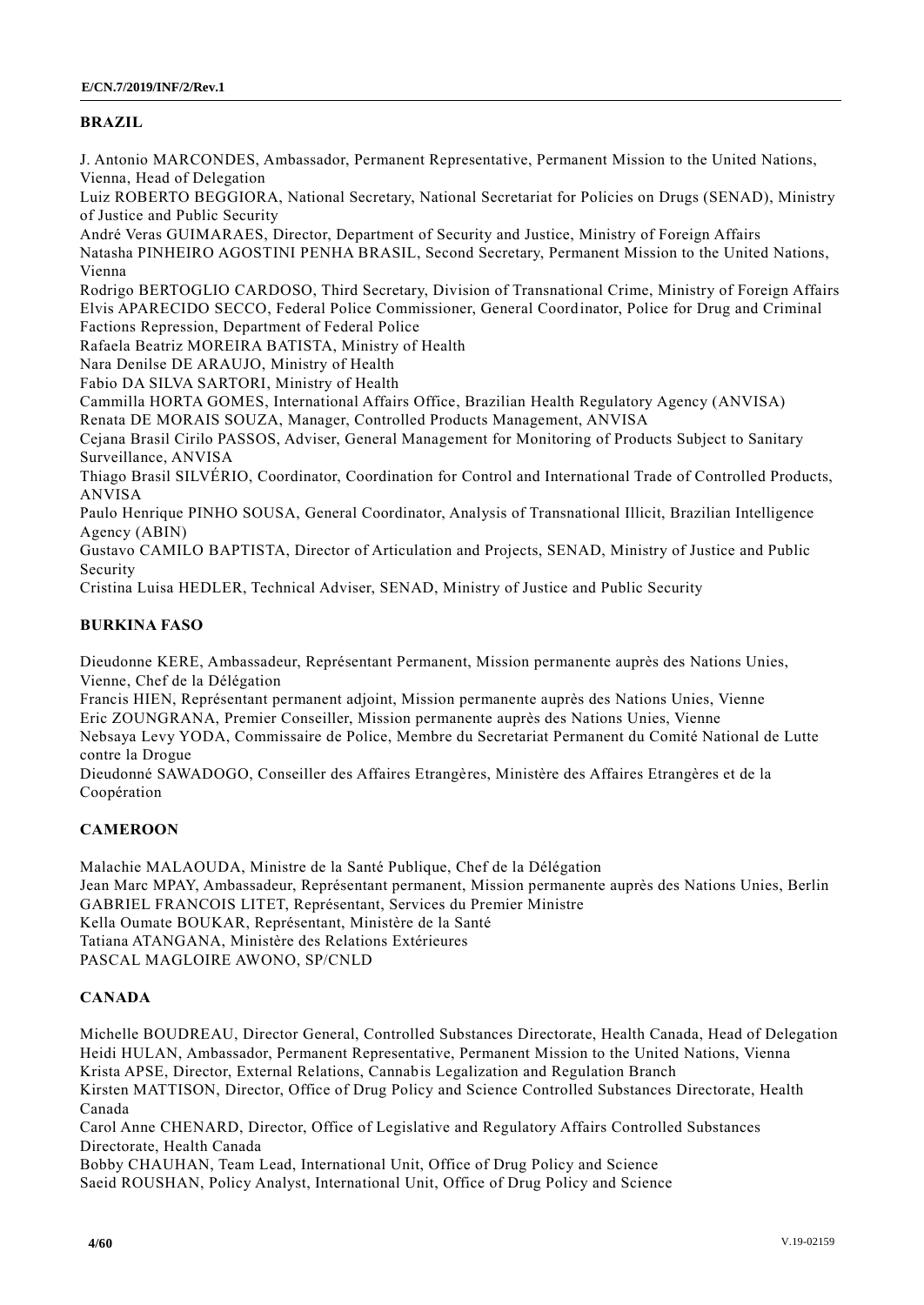Alexandre BILODEAU, Counsellor and Deputy Permanent Representative, Permanent Mission to the United Nations, Vienna Mark VCISLO, First Secretary, Permanent Mission to the United Nations, Vienna Armin SCHULLER, Program Coordinator, Permanent Mission to the United Nations, Vienna Thomas CAMERON, Policy Advisor, International Crime and Terrorism, Global Affairs Canada Erin P. CASSIDY, Legal Officer, Criminal Security and Diplomatic Law, Global Affairs Canada Paul WILLIAMS, Policy Advisor, International Crime and Terrorism, Global Affairs Canada Kristin MCLEOD, Director, Drug Policy Division, Law Enforcement and Border Strategies Directorate Raymond FARRIER, Policy Analyst, Law Enforcement and Border Strategies Directorate Sheena PAHWA, Senior Policy Analyst, Youth Justice and Strategic Initiatives Section, Policy Sector Taryn WALSH, Assistant Deputy Minister, Ministry of Mental Health and Addictions, British Columbia Bonnie HENRY, Provincial Health Officer, Ministry of Health, British Columbia Horacio ARRUDA, Director of Public Health, Assistant Deputy Minister, Ministry of Health and Social Services, Québec Scott E. BERNSTEIN, Senior Policy Analyst, Canadian Drug Policy Coalition Natasha TOUESNARD, Treasurer, Canadian Association of People Who Use Drugs Frank CRICHLOW, Vice-President, Canadian Association of People Who Use Drugs Marilou GAGNON, President, Harm Reduction Nurses Association

Heather D'ALESSIO, Board Member, Canadian Students for Sensible Drug Policy

Sagar GREWAL, Prime Minister Youth Council Representative

Rita NOTARANDREA, Chief Executive Officer, Canadian Centre on Substance Use and Addiction

Robert TRAN, Liaison Officer, Canadian Embassy, The Hague

## **CHILE**

Gloria NAVARRETE, Embajador, Representante Permanente, Misión Permanente ante las Naciones Unidas, Viena, Jefe de la Delegación

Alvaro GUZMAN, Segundo Secretario, Misión Permanente ante las Naciones Unidas, Viena Luis TOLEDO, Director, Unidad Especializada en Tráfico Ilícito de Estupefacientes y Sustancias Sicotrópicas, Ministerio Público

## **CHINA**

Xiaojun WEI, Deputy Secretary-General, NNCC, Deputy Director-General of Narcotics Control Bureau, Ministry of Public Security, Head of Delegation

Zhigang WANG, Division Director, Office of NNCC

Youbing GUO, Director General of Narcotics Control Bureau, Yunan Provincial Public Security D epartment Quanan WU, Director of Narcotics Control Division, Guizhou Provincial Public Security Department

Yanchun MA, Director of International Cooperation Division, NNCC

Zengquan LIU, Deputy Director of Precursor Chemical Control Division, NNCC

Xiaojing SHAN, Deputy Director of International Cooperation Division, NNCC

Hao WU, Officer, International Cooperation Division, NNCC

Peipei LIU, Officer, National Narcotics Laboratory, NNCC

Hailong SHANG, Officer, Department of International Organizations and Conferences, Ministry of Foreign Affairs

Jianjiang LIN, Prosecutor, No.2 Procuratorial Department of the Supreme People 's Procuratorate

Shanshan LIU, Judge, No.2 Criminal Division of the Supreme People's Court

Zitong WANG, Officer, China Anti-Money Laundering Monitoring and Analysis Center

Yanran FU, Officer, Department of Drug Regulation, National Medical Products Administration

Manli WANG, Officer, Bureau of Medical Administration, National Health Commission

Wing Man CHAN, Commissioner for Narcotics, Security Bureau, Hong Kong Special Administrative Region Chi Hang LEUNG, Assistant Secretary (Narcotics), Security Bureau, Hong Kong Special Administrative Region Kwok Cheung NG, Senior Superintendent (Operations), Narcotics Bureau, Hong Kong Police, Hong Kong Special Administrative Region

Kam Wing LEE, Group Head (Drug Investigation), Customs Drug Investigation Bureau, Customs and Excise Department, Hong Kong Special Administrative Region

Ka Wai SIN, Senior Medical and Health Officer, Narcotics and Drug Administration, Department of Health, Hong Kong Special Administrative Region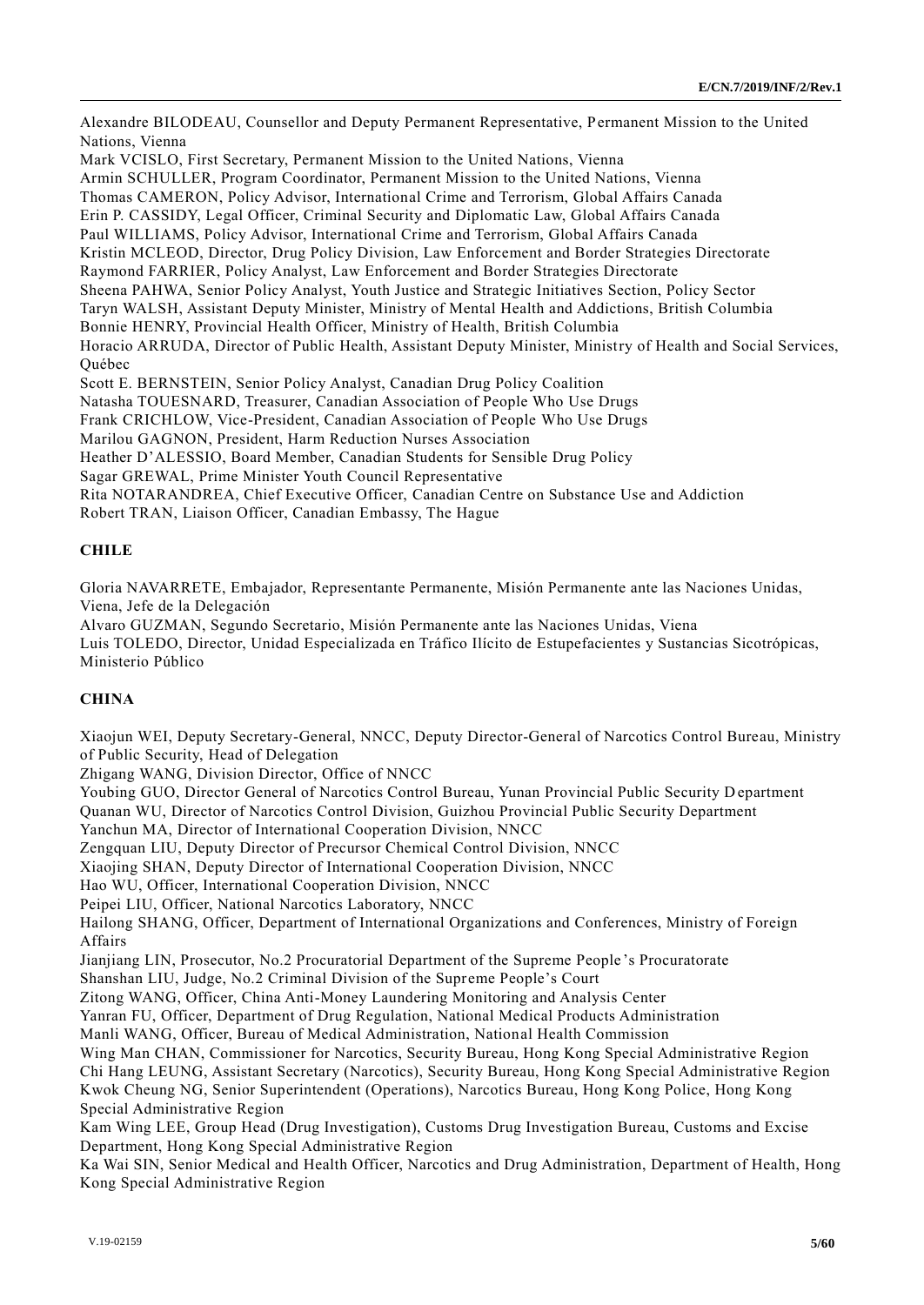Pui Shan YEUNG, Social Work Officer (Youth), Social Welfare Department, Hong Kong Special Administrative Region

Yim Mui VONG, Vice Chairman of the Narcotics Control Committee and Director of the Social Welfare Bureau, Government of Macao Special Administrative Region

Lai Peng LEI, Head of Department of Prevention and Treatment of Problem Gambling and Drug Depend ence, Social Welfare Bureau, Government of Macao Special Administrative Region

Kin Hong CHAN, Deputy Director of the Judiciary Police, Government of Macao Special Administrative Region Hon Nei LEI, Head of Section of the Narcotics Division, Judiciary Police, Government of Macao Special Administrative Region

## **COLOMBIA**

Gloria María BORRERO, Ministra de Justicia y del Derecho, Jefe de la Delegación

Miguel Camilo RUIZ BLANCO, Embajador, Representante Permanente, Misión Permanente ante las Naciones Unidas, Viena

Maria Emma MEJIA VÉLEZ, Ex-Embajadora

Juan Francisco ESPINOSA PALACIOS, Viceministro de Política Criminal y Justicia Restaurativa, Ministeri o de Justicia y del Derecho

José Renato SALAZAR ACOSTA, Director de Asuntos Políticos, Ministerio de Relaciones Exteriores Martha Irma ALARCON LOPEZ, Ministra Plenipotenciaria, Misión Permanente ante las Naciones Unidas, Viena Sandra Lucia MIKAN VENEGAS, Ministra Plenipotenciaria, Misión Permanente ante las Naciones Unida, Viena

Edgar RODRIGUEZ, Agregado de Policía, Misión Permanente ante las Naciones Unidas, Viena

Andrés LÓPEZ VELASCO, Director, Fondo Nacional de Estupefacientes, Ministerio de Salud

Ana Maria RUEDA RODRIGUEZ, Directora Técnica, Dirección Política de Drogas y Actividades Relacionadas, Ministerio de Justicia y del Derecho

Mario Jean PINZON BARON, Agregado Militar, Misión Permanente ante las Naciones Unidas, Viena

Ricardo GIL OCHOA, Ministro Consejero, Misión Permanente antes las Naciones Unidas, Viena

Oscar Iván ECHEVERRY VASQUEZ, Consejero, Misión Permanente ante las Naciones Unidas, Viena German Andrés CALDERON VELASQUEZ, Primer Secretario, Misión Permanente ante las Naciones Unida s, Viena

Juanita NAVARRO ÁNGEL, Tercer Secretario, Misión Permanente ante las Naciones Unidas, Viena Juana Esperanza CASTRO SANTAMARIA, Pasante

## **CÔTE D'IVOIRE**

Aouélé AKA, Ministre de la Santé et de l'Hygiène Publique, Chef de la Délégation

Roger A. KACOU, Ambassadeur, Représentant Permanent, Mission permanente auprès des Nations Unies, Vienne

Kouadio Alain Claude KOFFI, Chargé d'Etudes, Cabinet du Ministère de la Santé et de l'Hygiène Publique Marc Aubin BANNY, Représentant Permanent Adjoint, Mission permanente auprès des Nations Unies, Vienne Mamadou KROUMA, Contrôleur Général de Police, Secrétaire Général du Comité Interministériel de Lutte Anti-Drogue (CILAD)

Gaoussou KARAMOKO, Commissaire Divisionnaire, Directeur du Centre de Formation à la Lutte contre la Drogue (CRFLD)

Mabonga TOURE ATCHET, Commissaire Principal de Police, Directrice de la Police des Stupéfiants et des Drogues (DPSD)

Koffi LOUKOU, Colonel des Douanes, Chef de Division de lutte contre la Contrefaçon et des Stupéfiants et Drogues

Jean Marie Rémi PENAH, Commandant des Douanes, Chef de la Subdivision de la Lutte contre les Stupéfiants et Drogues

Roger KOUAKOU CAUNOBLY, Commandant, Chef de la Section Anti-drogue, Gendarmerie Nationale Ernest ZOTOUA, Directeur Coordinateur du Programme National de Lutte contre le Tabagisme, l'Alcoolisme, la Toxicomanie et les autres Addictions (PNLTA)

Mr. AKELY GNAGNE, Directeur de la Jeunesse, Ministère de la Promotion de la Jeunesse, de l'Emploi des Jeunes et du Service Civique

Koffi Léon KONAN, Sous-directeur, Direction des Enjeux Globaux, Ministère des Affaires Etrangères Hugues Hervé BLE, Journaliste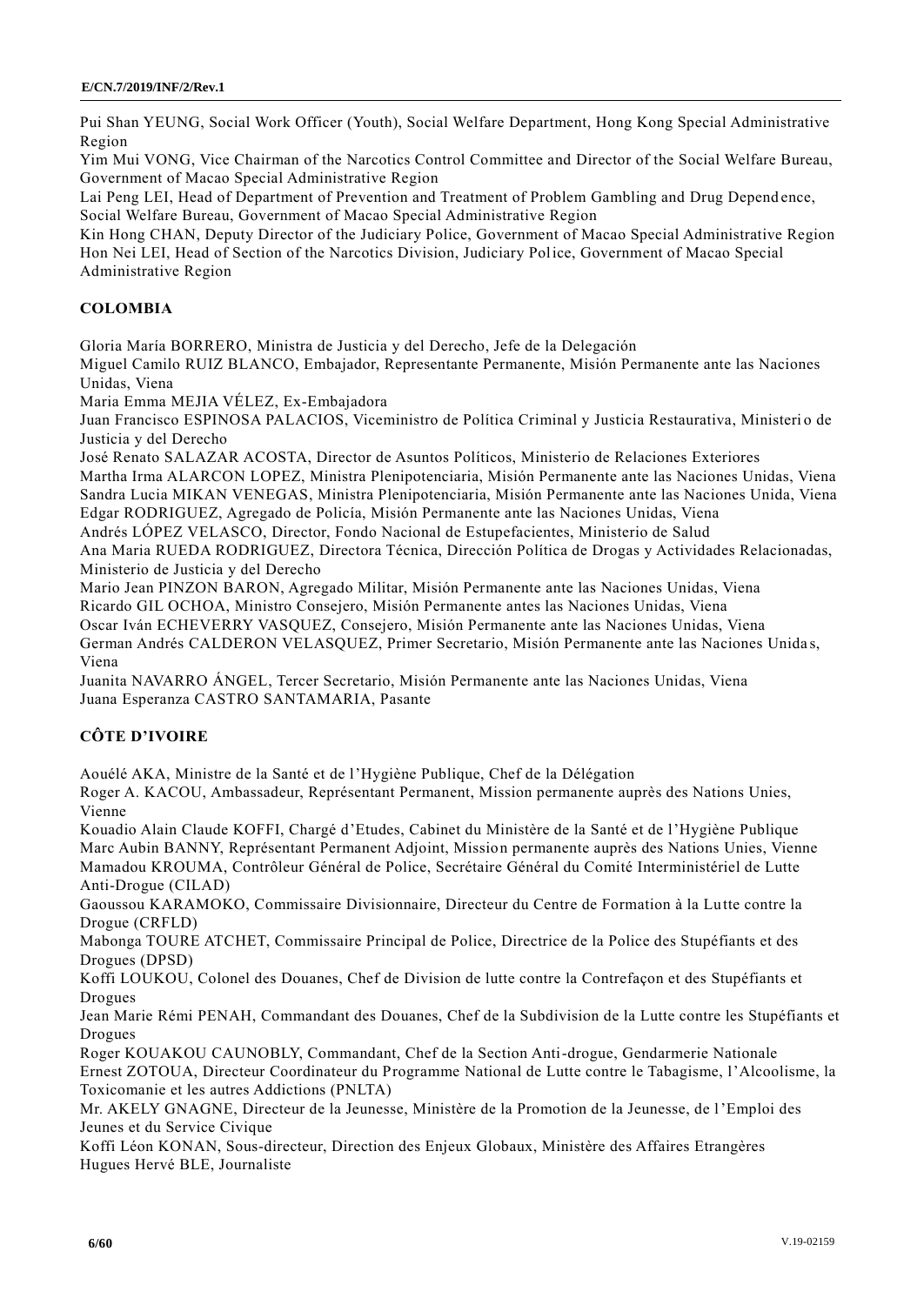## **CROATIA**

Zeljko PLAZONIC, State Secretary, Ministry of Health, Head of Delegation Dubravka PLEJIC MARKOVIC, Ambassador, Permanent Representative, Permanent Mission to the United Nations, Vienna Romana KATALINIC, Head of Sector, Medicinal Products and Medical Devices, Ministry of Health Zeljko PETKOVIC, Assistant Director, Croatian Institute of Public Health Dragica KATALINIC, Head Department of Substance Abuse, Epidemiology and Register of Persons Treated for Psychoactive Drug Abuse, Institute of Public Health Jasminka DINIC, Minister Plenipotentiary, Permanent Mission to the United Nations, Vienna Marko ZIBRET, Police Inspector, Drug Division, General Police Directorate, Ministry of the Interior Marijana BUKIC, Senior Advisor-Specialist, Custom Administration, Ministry of Finance Darija BRNIC, Senior Expert Adviser, Croatian Institute of Public Health Dora DAMJANOVIC, Intern

### **CUBA**

Oscar Manuel SILVERA MARTÍNEZ, Ministro de Justicia, Jefe de la Delegación Juan Antonio FERNANDEZ PALACIOS, Embajador, Representante Permanente, Misión Permanente ante las Naciones Unidas, Viena Lilia María HERNÁNDEZ DOEJO, Viceministra, Ministerio de Justicia Antonio Israel YBARRA SUAREZ, Secretario de la Comisión Nacional Antidrogas Marieta GARCÍA JORDÁN, Consejera, Misión Permanente ante las Naciones Unidas, Viena Susette HERNÁNDEZ GONZÁLEZ, Tercera Secretaria, Misión Permanente ante las Naciones Unidas, Viena

Beatriz LAUZARIQUE MONTIEL, Tercera Secretaria, Misión Permanente ante las Naciones Unidas, Viena Marietta SANTANA GARAY, Intérprete

## **CZECHIA**

Adam VOJTECH, Minister of Health, Head of Delegation Ivo SRAMEK, Ambassador, Permanent Representative, Permanent Mission to the United Nations, Vienna Jarmila VEDRALOVA, National Drug Coordinator, Head of Secretariat of the Government Council for Drug Policy Coordination, Executive Vice-Chair of the Government Council for Drug Policy Coordination Katerina HORACKOVA, Secretariat Council for Drugs Policy Coordination Petr NOVAK, Inspectorate of Narcotic Drugs and Psychotropic Substances, Ministry of Health Viktor MRAVCIK, Head, National Monitoring Center for Drugs and Addiction, Secretariat of the Government Council for Drug Policy Coordination Barbara JANIKOVA, National Monitoring Center for Drugs and Addiction, Secretariat of the Government Council for Drug Policy Coordination Frantisek MUDRONKA, Ministry of Health Ivan PINTER, Minister - Counsellor, Permanent Mission to the United Nations, Vienna Pavel NOVOTNY, Ministry of Finance Jakub RINKE, Inspectorate of Narcotic Drugs and Psychotropic Substance s, Ministry of Health Radka BORDES, Counsellor, Ministry of Foreign Affairs Marek SOKOL, Customs Administration Miroslav HRACHOVEC, Police National Drug Headquarters Hana RUTAROVA, Police National Drug Headquarters Helena RAMPACHOVA, Association of NGO

### **ECUADOR**

María Verónica ESPINOSA SERRANO, Ministra de Salud Pública, Jefe de la Delegación Verónica GÓMEZ RICAURTE, Encargada de Negocios a.i., Misión Permanente ante las Naciones Unidas, Viena Carlos Paúl VALENZUELA ASTUDILLO, Secretario, Comité Interinstitucional de Drogas, Ministerio de Salud Francisco Javier MENDOZA RODRÍGUEZ, Primer Secretario, Misión Permanente ante las Naciones Unidas, Viena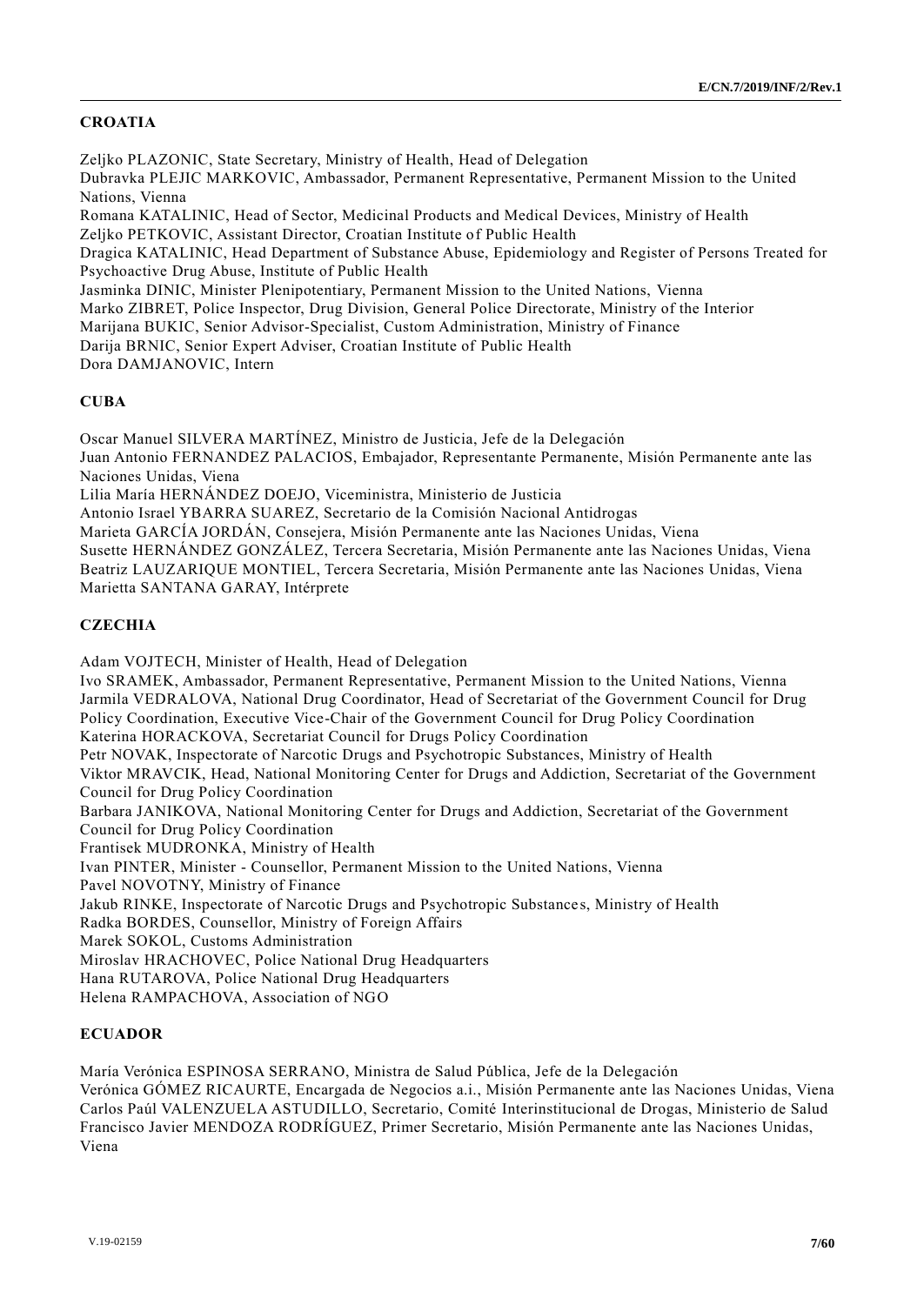## **EL SALVADOR**

Andrés Alexander RAMÍREZ MEDRANO, Director Ejecutivo, Comisión Nacional Antidrogas, Jefe de la Delegación

Ramiro Aquiles RECINOS TREJO, Ministro Consejero, Encargado de Negocios a.i., Misión Permanente ante las Naciones Unidas, Viena

Astrid Elisa PORTILLO RODRÍGUEZ, Consejero, Misión Permanente ante las Naciones Unidas, Viena Luis Antonio TORRES SANCHEZ, Comisión Nacional Antidrogas

## **FRANCE**

Jean-Louis FALCONI, Ambassadeur, Représentant Permanent, Mission permanente auprès des Nations Unies, Vienne, Chef de la Délégation

Jean-Claude BRUNET, Ambassadeur, Représentant spécial pour les Menaces Criminelles Transnationales, Affaires Étrangères

Nicolas PRISSE, Président de la Mission Interministérielle de Lutte contre les Drogues et les Conduites Addictives, MILDECA

Laura D'ARRIGO, Conseillère Diplomatique du Président, MILDECA

Estelle FERIAUD, Rédactrice, Direction des Affaires Stratégiques, de Sécurité et du Désarmement, Sousdirection de la Lutte contre le Terrorisme et la Criminalité Organisée

Marie SCHIRRMEISTER, Rédactrice, Direction des Nations Unies, des Organisations Internationales, des Droits de l'Homme et de la Francophonie, Sous-direction des Affaires Politiques

Philippe ZEINULABEDIN-RAFI, Responsable de la Mission Nationale de Contrôle des Précurseurs Chimiques (MNCPC)

Joséphine GERACI-BUICHE, Administrateur Justice, Direction des Affaires Juridiques et Réglementaires,

Agence Nationale de Sécurité du Médicament et des Produits de Santé (ANSM)

Elena SALAZAR, Evaluatrice, Pôle Stupéfiants et Psychotropes, ANSM

Aldine FABREGUETTES, Evaluatrice, Pôle Stupéfiants et Psychotropes, ANSM

Stephane PAILLER, Représentant Permanent adjoint, Mission permanente auprès des Nations Unies, Vienne

Tiphaine CHAPEAU, Première Secrétaire, Mission permanente auprès des Nations Uni es, Vienne

Léo LAPORTE, Premier secrétaire, Mission permanente auprès des Nations Unies, Vienna

Franck GAGNIOU, Conseillé, Représentation permanente de la France auprès de l'Organisation pour la Sécurité et la Coopération en Europe

Pauline HOT, Attachée, Mission permanente auprès des Nations Unies, Vienna

Wandrille BLONDEL, Attaché, Mission permanent auprès des Nations Unies, Vienna

Manon FRANCILLOUT, Attachée, Mission permanente auprès des Nations Unies, Vienne

Camille MARQUIS, Attachée, Mission permanente auprès des Nations Unies, Vienne

Lola KASRI ZUCCA, Attachée, Mission permanente auprès des Nations Unies, Vienne

Aymeric PHILIPON, Attaché, Ambassade de France en Autriche

Galiane LAVISSE, Attachée, Ambassade de France en Autriche

Elodie SCHMITT, Attachée, Mission permanente auprès des Nations Unies, Vienne

## **GERMANY**

Marlene MORTLER, Federal Government Drug Commissioner, Federal Ministry of Health, Head of Delegation Gerhard KUENTZLE, Ambassador, Permanent Representative, Permanent Mission to the United Nations, Vienna Markus RIEHL, Federal Ministry of Health Michael KLEPSCH, Permanent Mission to the United Nations, Vienna Christina LUECKERATH, Adviser, Federal Foreign Office Nils WIESE, Adviser, Federal Ministry of the Interior Roland HEIN, Adviser, Federal Ministry of Health Stephan BRANDT, Adviser, Federal Ministry of Health Laura VIALON, Adviser, Federal Ministry of Health Uwe DIETRICH, Adviser, Federal Ministry of Health Jennifer ROELL, Adviser, Federal Ministry of Health Annette MENGERINGHAUSEN, Adviser, Federal Ministry of Finance Thomas BODENSCHATZ, Adviser, Federal Ministry for Economic Cooperation and Develo pment Hendrik GREVE, Federal Opium Agency, Federal Institute for Drugs and Medical Devices Wolfgang SCHREIBER, Adviser, Federal Criminal Police Office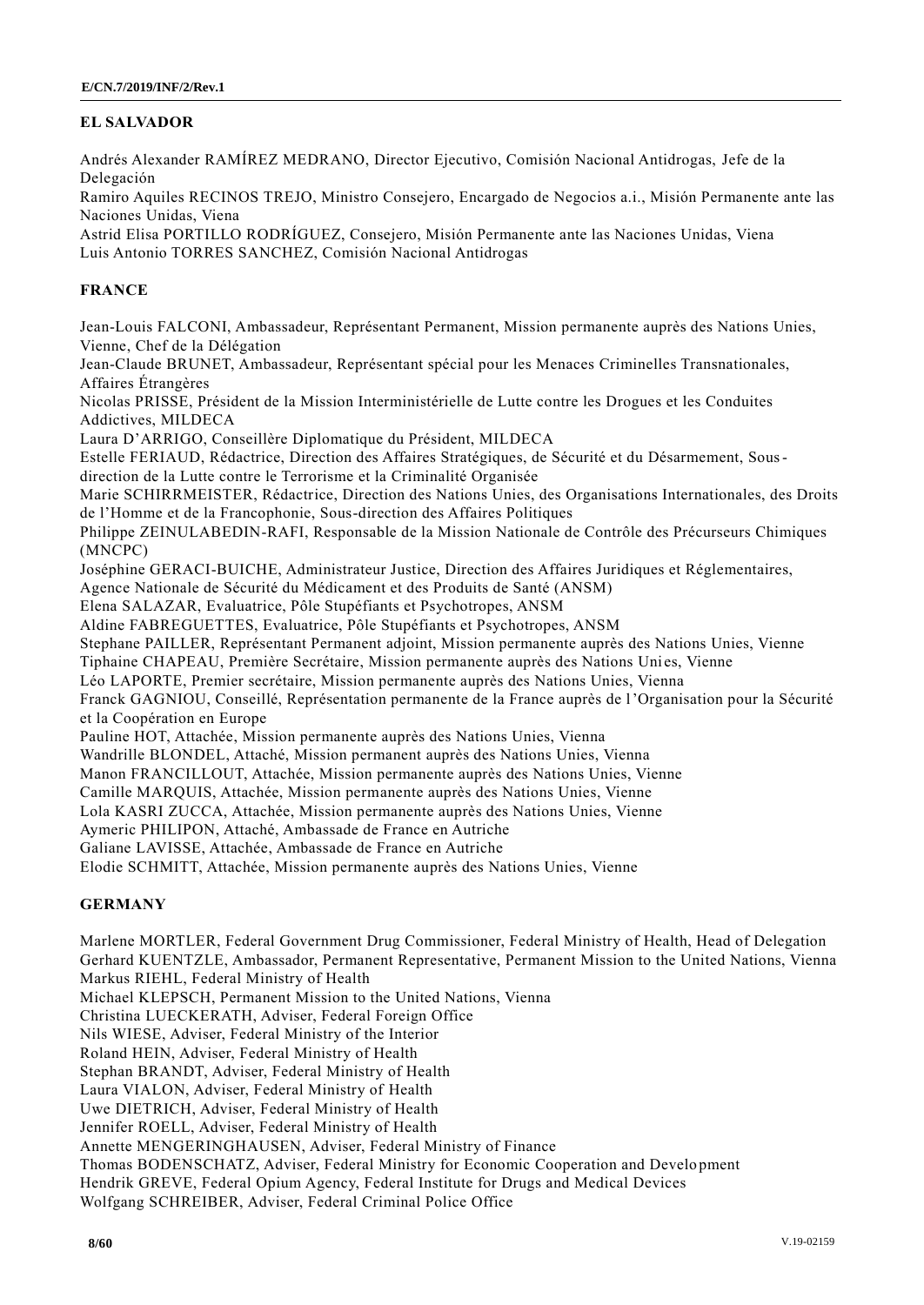Monika BERNHARDT, Adviser, Central Customs Office

Daniel BROMBACHER, Adviser, German International Cooperation Association

Julia JESSON, German International Cooperation Association

Sofia KRAUSS, German International Cooperation Association

Sarah DAVID, German International Cooperation Association

Antonia SCHMIDT, German International Cooperation Association

Jan WESTERBARKEI, German International Cooperation Association

Senta ALABBADI, Second Secretary, Permanent Mission to the United Nations, Vienna

Julia UNKELBACH, Permanent Mission to the United Nations, Vienna

Sophia DORNFELD, Permanent Mission to the United Nations, Vienna

Matthias GRUBER, Counsellor, Permanent Mission to the United Nations, Vienna

## **GUATEMALA**

Sandra Erica JOVEL POLANCO, Ministra de Relaciones Exteriores, Jefe de la Delegación Luis Fernando CARRANZA CIFUENTES, Viceministro de Relaciones Exteriores José Alfredo OLÁZABAL MENDIZÁBAL, Viceministro, Ministerio de Gobernación José Roberto MOLINA BARRERA, Viceministro, Ministerio de Salud Pública y Asistencia Social Edgar Antonio OVALLE VILLASENOR, Subsecretario, Secretaría de la Comisión Contra las Adicciones y el Tráfico Ilícito de Drogas

Monica BOLANOS PEREZ, Directora General, Relaciones Internacionales Multilaterales y Económicas, Ministerio de Relaciones Exteriores

Manuel Estuardo ROLDAN BARILLAS, Embajador, Representante Permanente, Misión Permanente ante las Naciones Unidas, Viena

Carmen RUEDA, Jefe de Gabinete del Despacho Ministerial, Ministerio de Relaciones Exteriores Karla Pamela CHÁVEZ CHEVES, Directora General de Regulación, Vigilancia y Control de la Salud, Ministerio de Salud Pública y Asistencia Social

Carlos Alberto GARCIA REYES, Ministro Consejero, Misión Permanente ante las Naciones Unidas, Viena Miriam Lucrecia LEMUS ÁLVAREZ, Consejera, Misión Permanente ante las Naciones Unidas, Viena Alejandra María ESTRADA VASQUES, Primer Secretario, Cónsul, Misión Permanente ante las Naciones Unidas, Viena

Sussely Anaité SANCHEZ MIRANDA, Tercer Secretario, Subdirección de Política Multilateral, Ministerio de Relaciones Exteriores

Pedro Mauricio MONTES MELO, Asistente, Misión Permanente ante las Naciones Unidas, Viena José Antonio ZAMBRANO ROSAS, Asistente, Misión Permanente ante las Naciones Unidas, Viena

## **HUNGARY**

Károly DÁN, Ambassador, Permanent Representative, Permanent Mission to the United Nations, Vienna, Head of Delegation

Tamas TALPAI, Counsellor, Deputy Head, Permanent Mission to the United Nations, Vienna Laszlo FRISH, Counsellor, Permanent Mission to the United Nations, Vienna Andrea Eva NEMES, First Secretary, Permanent Mission to the United Nations, Vienna Gergo SZIMA, Deputy Head of Department, Ministry of Foreign Affairs and Trade Szilvia KASSAI, Desk Officer for Drug Issues, Ministry of Human Capacitie s Zsófia KIMMEL, Desk Officer for Public Health Issues, Section of Public Health, Ministry of Human Capacities Éva IVÁN, Head of Department, National Institute of Pharmacy and Nutrition Gábor JANICSÁK, Desk Officer for Drug Issues, National Institute of Pharmacy and Nutrition Gábor TÓTH, Desk Officer for Drug Issues, National Institute of Pharmacy and Nutrition Nóra BÉLTEKI-NACSA, Desk Officer for Drug Issues, National Institute of Pharmacy and Nutrition Orsolya OROSZ-KOVÁCS, Desk Officer for Drug Issues, National Institute of Pharmacy and Nutrition Attila TAKÁCS, Head of Unit, Government Office Eva GERGELYNÉ SZARADICS, State Expert Chief Counsellor, Government Office Ibolya CSÁKÓ DR FÜLÖPNÉ, Pharmacist, Policy Advisor, National Police Headquarters Antal KRISTÓF, Desk officer, Ministry of Foreign Affairs and Trade

Zsófia JUHÁSZ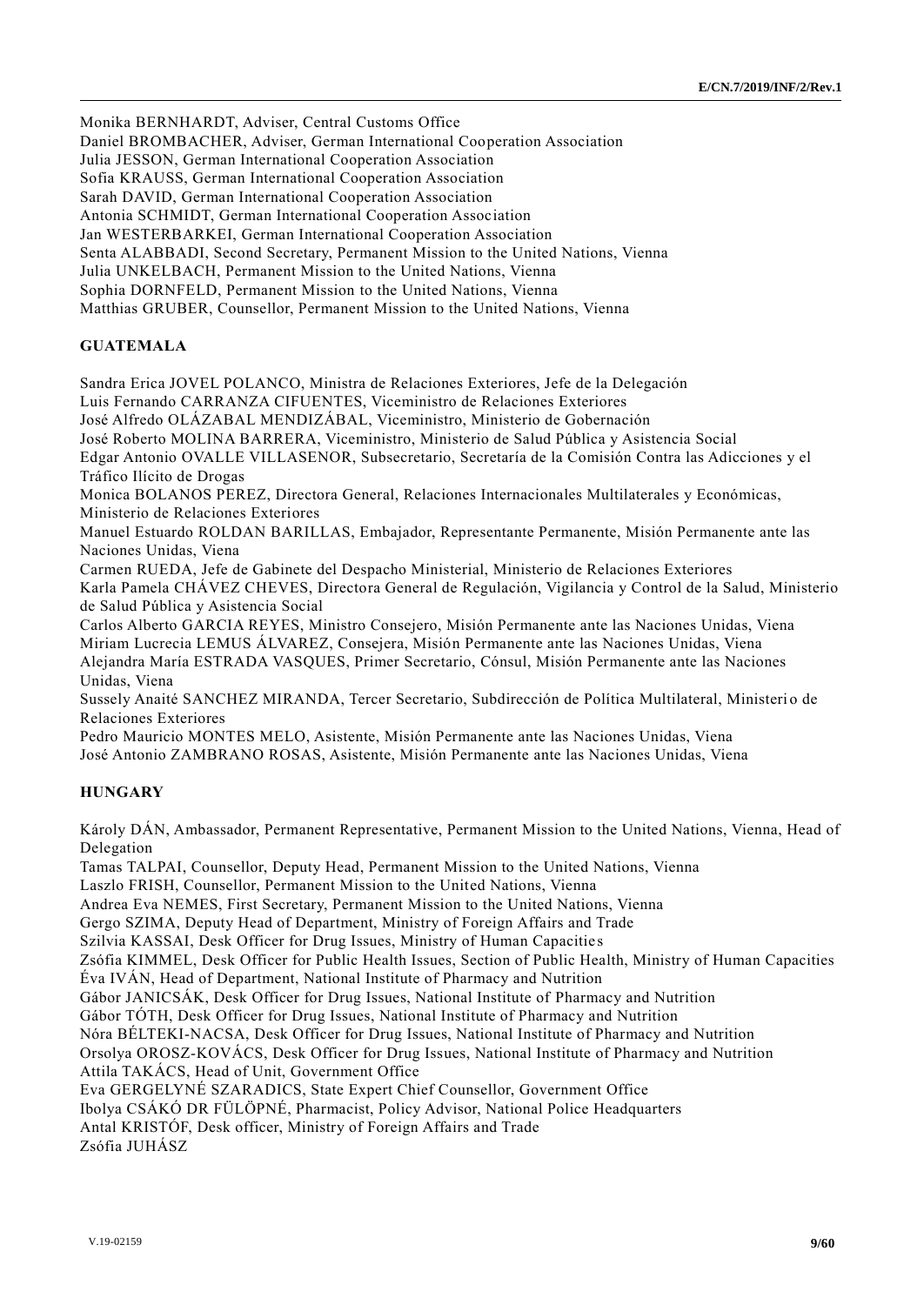## **INDIA**

Ajay Bhushan PANDEY, Revenue Secretary, Department of Revenue, Head of Delegation Mayank SHARMA, Counsellor, Chargé d'affaires, Permanent Mission to the United Nations, Vienna Dinesh BOUDDH, Director Narcotics Control, Department of Revenue Debashish CHAKRABORTY, Department of Revenue Nilam SAWHNEY, Secretary, Ministry of Social Justice Empowerment Mr. ABHAY, Director General, Narcotics Control Bureau Ritvik PANDEY, Joint Secretary, Department of Revenue Rajesh PURI, Narcotics Commissioner, Central Bureau of Narcotics Rajesh Nandan SRIVASTAVA, Deputy Director General, Narcotics Control, Narcotics Control Bureau Devesh DEVAL, Director, Ministry of Health and Family Welfare

## **IRAN (ISLAMIC REPUBLIC OF)**

Eskandar MOMENI KALAGHARI, Secretary General of Drug Control Headquarters, Head of Delegation Kazem GHARIB ABADI, Ambassador, Permanent Representative, Permanent Mission to the United Nations, Vienna

Naser ASLANI, Deputy Secretary General, Demand Reduction and International Affairs, Drug Control Headquarters

Mohammad-Masoud ZABETIAN, Head, Anti-Narcotics Police

Mohammad-Mehdi GOUYA, Director General, Centre for Communicable Diseases Control, Ministry of Hea lth and Medical Education

Mohammad Reza GHAEBI, Deputy Permanent Representative, Permanent Mission to the United Nations, Vienna Rahim SAKI, Director General, International Relations Office, Drug Control Headquarters

Javad AGHAZADEH KHOEI, First Counsellor, Permanent Mission to the United Nations, Vienna

Farzin RAHIM NAZARI, Director General, Public Relations Office, Drug Control Headquarters

Amir Abbas LOTFI SARABI, Expert, Division for Refugees, Natural Disasters and Narcotic Drugs, Ministry of Foreign Affairs

Mohammad NARIMANI, Director, Bilateral and Multilateral Relations, Drug Control Headquarters; Mohsen AGHA-RAFEEI, Director, Secretary General's Office, Drug Control Headquarters

Amir-Abbas MALEK-JALALI, Interpreter

Khodayar ROUZBAHANI, First Counsellor, Permanent Mission to the United Nations, Vienna

Saeid BROMAND SALEH, Division of Pharmaceuticals and Narcotics Affairs, Food and Drug Administration, Ministry of Health and Medical Education

Hossein RAHIMI SOLTANAHMADI, Senior expert, Division of Pharmaceuticals and Narcotics Affairs, Food and Drug Administration, Ministry of Health and Medical Education

Mohammad GHORBANI, Anti-Narcotics Police

Hamid Reza SARAMI FOROUSHANI, Acting Director, Demand Reduction and Enhancing Public Participation, Drug control Headquarters

## **IRAQ**

Usama Abdelsaheb Mohsen Mohsen ALNASHY, Minister Plenipotentiary, Chargé d'Affaires a.i., Permanent Mission to the United Nations, Vienna

Ezat Faik Ali ALBHADILY, Counselor, Permanent Mission to the United Nations, Vienna Mohammed Hameed AHMED, Second Secretary, Permanent Mission to the United Nations, Vienna Firas Abduljaleel DHAHIR, Third Secretary, Permanent Mission to the United Nations, Vienna Jasim Erayer Qatan AL GHARRAWI, Ministry of Interior Emad Abdulrazaq ABDULGHANI, Advisor for Mental Health, Ministry of Health

## **ISRAEL**

Tayla LADOR FRESHER, Ambassador, Permanent Representative, Permanent Mission to the United Nations, Vienna, Head of Delegation

Eti KAHANA, Director, Psychoactive substances, Israel Authority for Prevention of Violence, Alcohol and Drug Abuse, Ministry of Public Security

Silvia BERLADSKI BARUCH, Deputy Permanent Representative, Permanent Mission to the United Nations, Vienna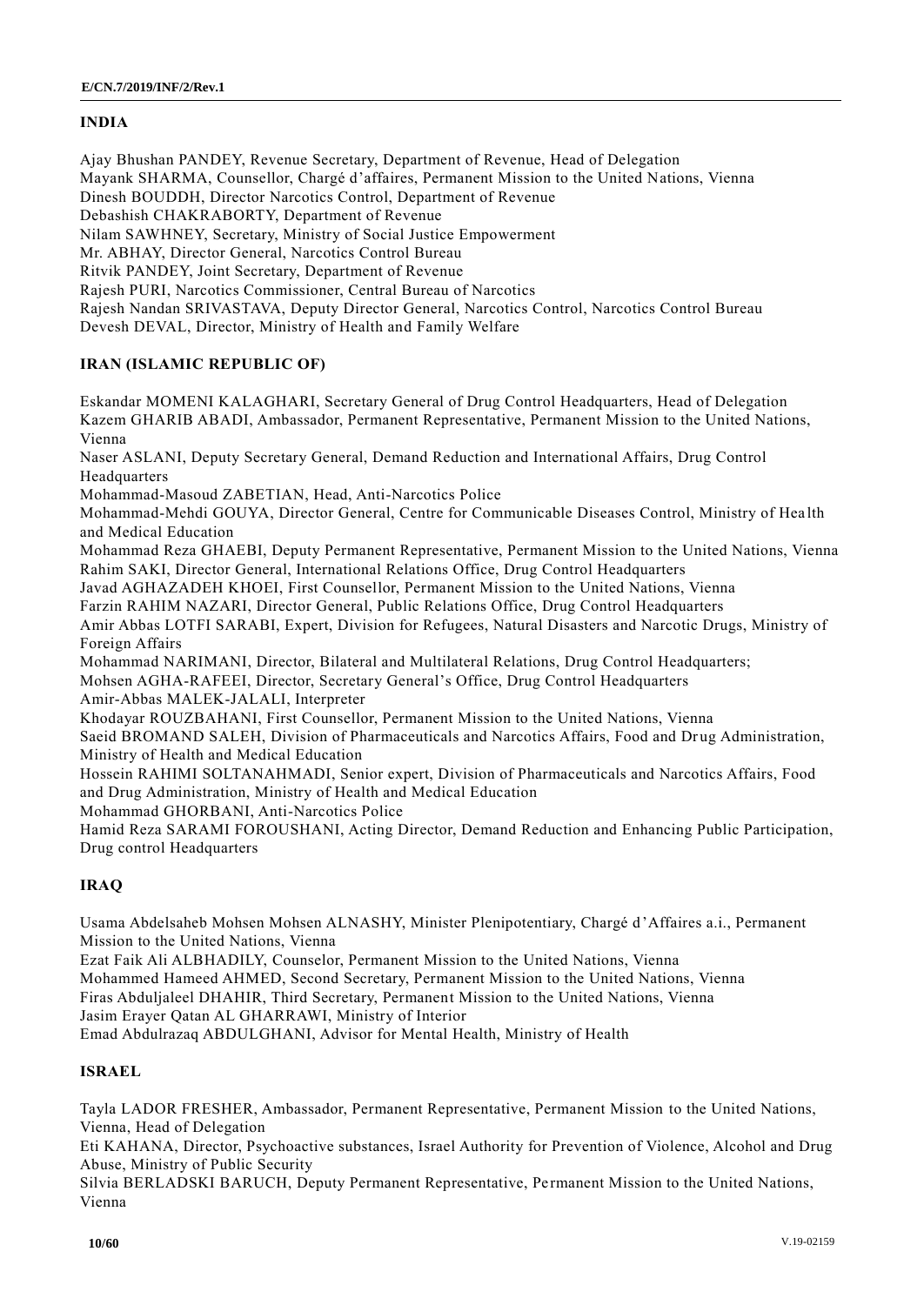Yonatan YAKIR, Political Advisor, Permanent Mission to the United Nations, Vienna Christian SCHWARZ, Political Advisor, Permanent Mission to the United Nations, Vienna

## **ITALY**

Maria Assunta ACCILI, Ambassador, Permanent Representative, Permanent Mission to the United Nations, Vienna, Head of Delegation Luigi RIPAMONTI, First Secretary, Permanent Mission to the United Nations, Vienna Arturo SESSA, Anti-drug and Security Expert, Permanent Mission to the United Nations, Vienna Giovanni CANGELOSI, Secretariat, Permanent Mission to the United Nations, Vienna Elisabetta SIMEONI, Coordinator, Technical Scientific and General Affairs Office, Department for Antidrug Policies, Presidency of the Council of the Ministers Marco MUSER, Coordinator, National Dependences Observatory and International Relations, Presidency of the Council of Ministers Andrea ZAPPAROLI, Carabinieri Health Care Command, Presidency of the Council of Ministers Giuseppe CUCCHIARA, Central Director for Antidrug Services, Ministry of Interior Antonio SERVEDIO, Director of the Multilateral International Relations Section, Ministry of Interior Angelo LONGO, Central Directorate for Antidrug Services, Ministry of Inte rior Germana APUZZO, Director, Central Office of Drugs, Ministry of Health Rocco SIGNORILE, Central Office of Drugs, Ministry of Health Daniela CODARIN, Interpreter Paolo STURM, Interpreter Felisia NOVIELLO, Intern

## **JAPAN**

Kenji YAMADA, Parliamentary Vice-Minister for Foreign Affairs, Ministry of Foreign Affairs, Head of Delegation

Mitsuru KITANO, Ambassador, Permanent Representative, Permanent Mission to the United Nations, Vienna Daisuke NAMIOKA, Director, International Safety and Security Cooperation Division, Ministry of Foreign Affairs

Masaki NAMBA, Director for International Drugs and Firearms Investigation, National Police Agency (NPA) Naoyuki YASUDA, Director, Office of International Regulatory Affairs, Pharmaceutical Safety and Environmental Health Bureau, Ministry of Health, Labour and Welfare (MHLW)

Fumihiro SUZUKI, Director for Intelligence, Investigation and Intelligence Division, Customs and Tariff Bureau, Ministry of Finance (MoF)

Takeshi ISHIHARA, Principal Deputy Director, International Safety and Security Cooperation Division, Ministry of Foreign Affairs

Atsuko KASHIWAGUCHI, Executive Assistant to Mr. Kenji YAMADA, Parliamentary Vice -Minister for Foreign Affairs, Ministry of Foreign Affairs

Mariko WATANABE, Assistant Director, Second Southeast Asia Division, Ministry of Foreign Affairs

Yasuhisa TAKEKAWA, Assistant Director, Drugs and Firearms Division, NPA

Yoshihiro TESHIMA, Section Chief, Drugs and Firearms Division, NPA

Masanobu YAMATE, Deputy Director, Pharmaceutical Safety Division, Pharmaceutical Safety and Environmental Health Bureau, MHLW

Yusuke KANAZAWA, Chief Examiner, Compliance and Narcotics Division, Pharmaceutical Safety and Environmental Health Bureau, MHLW

Tatsuo UEDA, General Affairs Division Chief, Narcotics Control Department, Sapporo Office, MHLW Hiroshige KAWATA, Specialist for New Psychoactive Substances, Narcotics Control Department, Okinawa Office, MHLW

Shinsuke IWAMA, Deputy Chief of Investigation, Narcotics Control Department, Tokyo Office, MHLW Ruri HANAJIRI, Section Chief of Narcotic Section, Division of Pharmacognosy, Phytochemistry and Narcotics, National Institute of Health Sciences, MHLW

Keiichi SHIRAKAWA, Section Chief, Investigation and Intelligence Division, Customs and Tariff Bureau, MoF Takeshi YONEMARU, Investigator, National Intelligence and Tergeting Center, Japan Customs, MoF

Yu MASUDA, Section Chief, International Criminal Investigation Division, Guard and Rescue Department, Japan Coast Guard

Yuichi YAMAMOTO, Senior staff, International Criminal Investigation Division, Guard and Rescue Department, Japan Coast Guard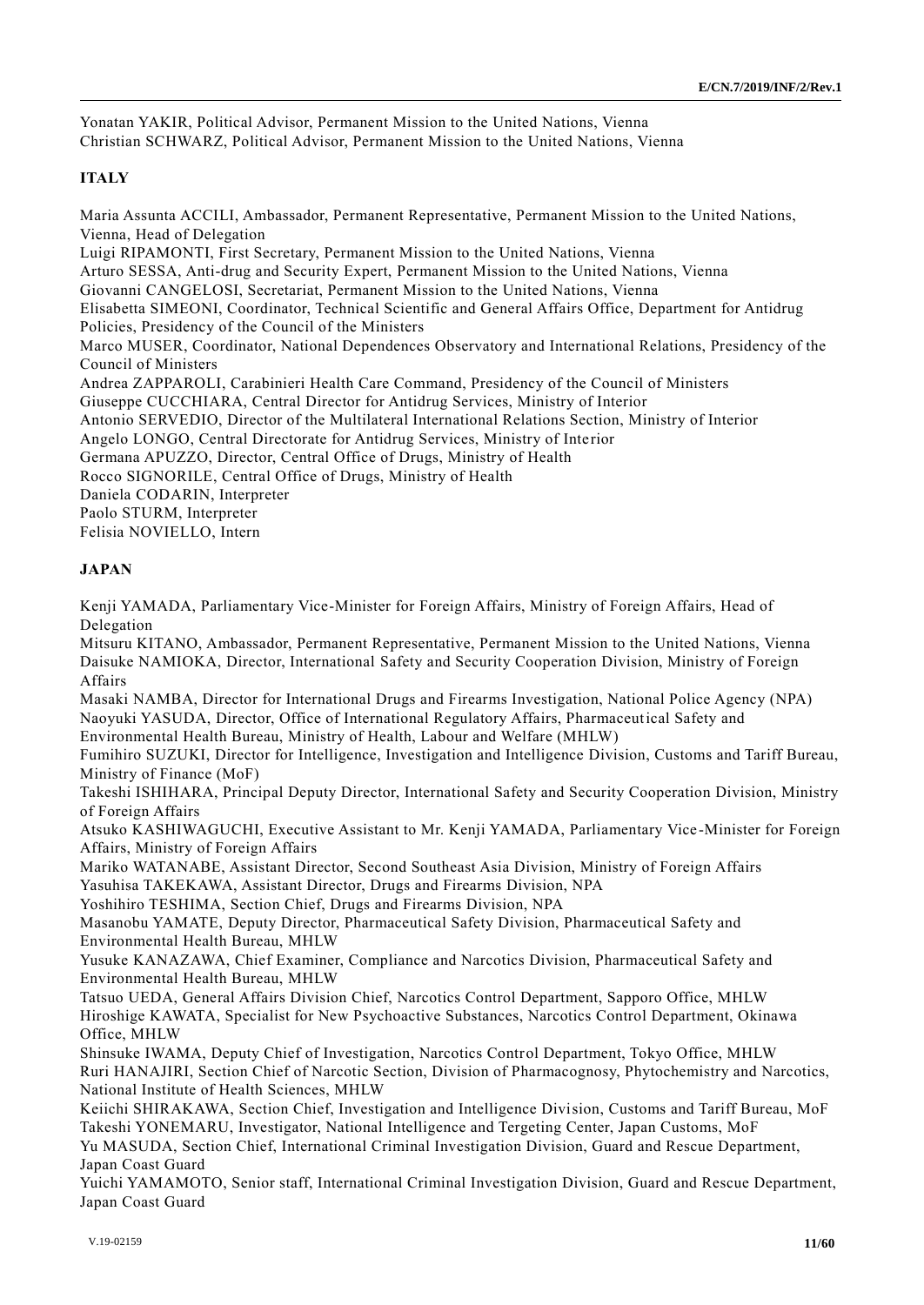Jun YANAGI, Minister, Deputy Chief, Permanent Mission to the United Nations, Vienna Yuji MATSUKURA, First Secretary, Permanent Mission to the United Nations, Vienna Akira IRIE, First Secretary, Permanent Mission to the United Nations, Vienna Maya MITANI, Second Secretary, Permanent Mission to the United Nations, Vienna Diana ROBLETO-SATTLER, UNOV Desk Officer, Permanent Mission to the United Nations, Vienna **KENYA** Patrick Ole NTUTU, Chief Administrative Secretary, Ministry of Interior and Coordination of National Government, Head of Delegation Kangethe THUKU, Principal Administrative Secretary, Ministry of Interior and Coordina tion of National Government Humphrey Nilly KANANA, Chargé d' Affaires a.i, Permanent Mission to the United Nations, Vienna Julius Ayub GITHIRI, Chairman, National Authority for the Campaign Against Alcohol and Drug Abuse (NACADA) Jane B. MAKORI, Counsellor, Permanent Mission to the United Nations, Vienna Victor Gwaro OKIOMA, Chief Executive Officer, NACADA Saitoti MAIKA, Director-General, Financial Reporting Centre Peter K. MBUI, Director of Administration, Ministry of Interior and Coordination of National Government Jackson MURIITHI, Deputy Director, Public Health, Ministry of Health Mercy OLANDO, State Counsel, State Law Office Job KANDIE, Head Licit Control, Pharmacy and Poisons Board

Alice Waruguru NJAGI, Senior Programme Officer, NACADA Jacinta NYAMOSI, Senior Assistant Director, Office of the Director of Public Prosecution

Fatma Ahmed ALI, Prosecution Counsel, Office of the Director of Public Prosecution

Mercy Atieno ODONGO, First Secretary, Permanent Mission to the United Nations, Vie nna

Glenns ETYANG, First Secretary, Ministry of Foreign Affairs

Humphrey RUTTO, First Secretary, Permanent Mission to the United Nations, Vienna

Antoney KIBAGENDI, Secretary Youth Affairs, Office of the Deputy President

Chacha MWITA, Executive Principal Administrative Secretary, Office of the Deputy Secretary

FATMA AHMED ALI, Prosecution Counsel, Office of the Director of Public Prosecutions

Kelly Lankeu SANOE, Personal Assistant to the Chief Administrative Secretary, Ministry of Interior and Coordination

## **KYRGYZSTAN**

Suiunbek OMURZAKOV, First Deputy Minister of Internal Affairs, Head of Delegation Bakyt DZHUSUPOV, Ambassador, Permanent Representative, Permanent Mission to the United Mission, Vienna Mirlan ZHEENCHOROEV, Member of the Parliament Azamat ARAEV, Head, Defense, Rule of Law and Emergency situations Unit Urmat ABDYBEKOV, Inspector, Defence, Rule of Law and Emergency situations Unit Oleg ZAPOLSKII, Head, Service for Combating Drug Trafficking, Ministry of Internal Affairs Sultan ABDIEV, Deputy Head, Directorate of Legal Affairs and International Cooperation, Ministry of Internal Affairs Timur ISAKOV, Chief Specialist, Service for Combating Drug Trafficking, Ministry of Internal Affairs Ruslan TOKUBAEV, Director, State Centre of Narcology, Ministry of Health Azizbek ABYLGAZIEV, Head, Directorate of the Control of Drug Trafficking, Drug Provision and Medical Equipment Department, Ministry of Health Begaiym NURLAN, Second Secretary, Permanent Mission to the United Nations, Vienna Manas DUMANAEV, Chief Specialist, Group of the International-Legal Cooperation, Organizational and Analytical Directorate, Service for Combating Drug and Trafficking, Ministry of Internal Affairs Almazbek TEMISHOV, Specialist, Group of the International-Legal Cooperation, Organizational and Analytical Directorate, Service for Combating Drug and Trafficking, Ministry of Internal Affairs Kunduz Estebes KYZY, Attaché of the 5th Political Department, Ministry of Foreign Affairs Kutman BORBOEV, National Project Coordinator, UNODC Programme Office Zhibek UZUBEKOVA, Local Expert of the EU-ACT Project Janar CHYNBAEVA, Programme Specialist, Central Asia Drug Action Programme (CADAP 6) Jose MATE, Regional Coordinator of EU-ACT Project Ernest ROBELLO, Project Leader, CADAP 6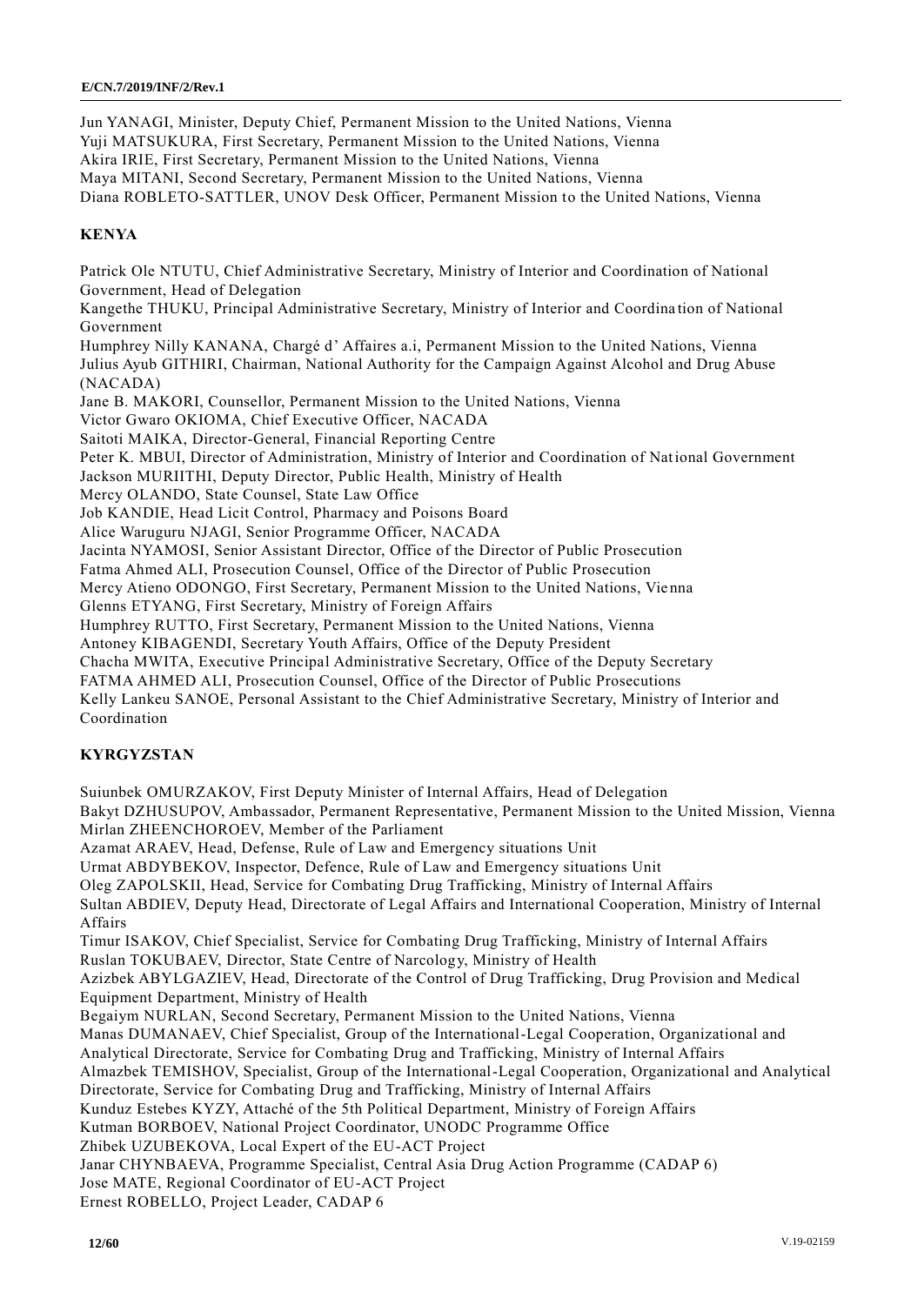## **MAURITANIA**

Boubacar Nagi VADHILY, Directeur, Police Judiciaire et Sécurité Publique Zeini Abdel VETTAH, Chef, Office Centrale de Lutte contre le Trafic Illicite des Stupéfiants et Substances Psychotropes

## **MEXICO**

Juan Ramón DE LA FUENTE, Enviado Especial del Presidente de la República, Jefe de la Delegación Alicia BUENROSTRO MASSIEU, Embajadora, Representante Permanente, Misión Permanente ante las Naciones Unidas, Viena

Eduardo JARAMILLO NAVARRETE, Director General para la Organización de las Naciones Unidas, Secretaría de Relaciones Exteriores

Hermann ASCHENTRUPP TOLEDO, Representante Permanente Alterno, Misión Permanente ante las Naciones Unidas, Viena

Diego Alonso SIMANCAS GUTIÉRREZ, Representante Alterno, Misión Permanente ante las Naciones Unidas, Viena

G. Isaac MORALES TENORIO, Director General Adjunto para Seguridad Multidimensional, Secretaría de Relaciones Exteriores

Marcos Alonso GASTELUM ANTUNA, Coronel de Infantería, Secretaría de la Defensa Nacional Dalia STEIN PHILLIPS, Asistente, Misión Permanente ante las Naciones Unidas, Viena Samantha FRANCO PEÑA, Practicante, Misión Permanente ante las Naciones Unidas, Viena Lisa María SÁNCHEZ ORTEGA, México Unido contra la Delincuencia, A.C.

Ma. Del Carmen FERNÁNDEZ CÁCERES, Centros de Integración Juvenil

Ricardo SÁNCHEZ HUESCA, Centros de Integración Juvenil

Zara SNAPP, Instituto RIA

Ayrton Rodrigo CORTES GOMEZ, Practicante, Misión Permanente ante las Naciones Unidas, Viena

## **NETHERLANDS**

Bruno BRUINS, Minister of Medical Care, Ministry of Health, Welfare and Sport, Head of Delegation Marco HENNIS, Ambassador, Permanent Representative, Permanent Mission to the United Nations, Vienna Rene H. TEN HAVE, Senior Advisor, Ministry of Health, Welfare and Sport Inge FRERIKSEN, Senior Advisor, Ministry of Health, Welfare and Sport Anke TER HOEVE VAN HEEK, Deputy Head, Permanent Mission to the United Nations, Vienna Wietze SIJTSMA, First Secretary, Permanent Mission to the United Nations, Vienna Victor SANNES, National Drug Coordinator, Ministry of Health, Welfare and Sport Liefke HUIZINGA, Senior Policy Advisor, Ministry of Health, Welfare and Sport Hans ABMA, Senior Policy Advisor, Ministry of Security and Justice Karima OUEDDAN, Senior Policy Officer, Ministry of Health, Welfare and Sport Monique MIDDELHOFF, Senior Policy Advisor, Ministry of Foreign Affairs Hans HENDRIKS, Senior Adviser, Liaison Officer Dutch Tax Authorities Martijn EGBERTS, Public Prosecutor, Public Prosecution Service Charlene LOEVE, Senior Policy Advisor, Ministry of Foreign Affairs John Peter KOOLS, Senior Drug Policy Advisor, Department Drug Monitoring and Policy, Trimbos Institute Martijn MULDER, Senior Policy Advisor, Ministry of Security and Justice Nicole WITTERS, Assistant, Permanent Mission to the United Nations, Vienna Mark VERMEULEN, Director, Aidsfonds Julie MCBRIDE, Senior Programme and Policy Officer, Aidsfonds Manouk SMEETS Maarten VAN CAMPENHPOUT

#### **NORWAY**

Bent HOIE, Minister of Health and Care, Head of Delegation Maria Jahrmann BJERKE, State Secretary, Ministry of Health and Care Services Kjersti Ertresvaag ANDERSEN, Ambassador, Permanent Representative, Permanent Mission to the United Nations, Vienna Torbjorn K. BREKKE, Technical Director, Ministry of Health and Care Services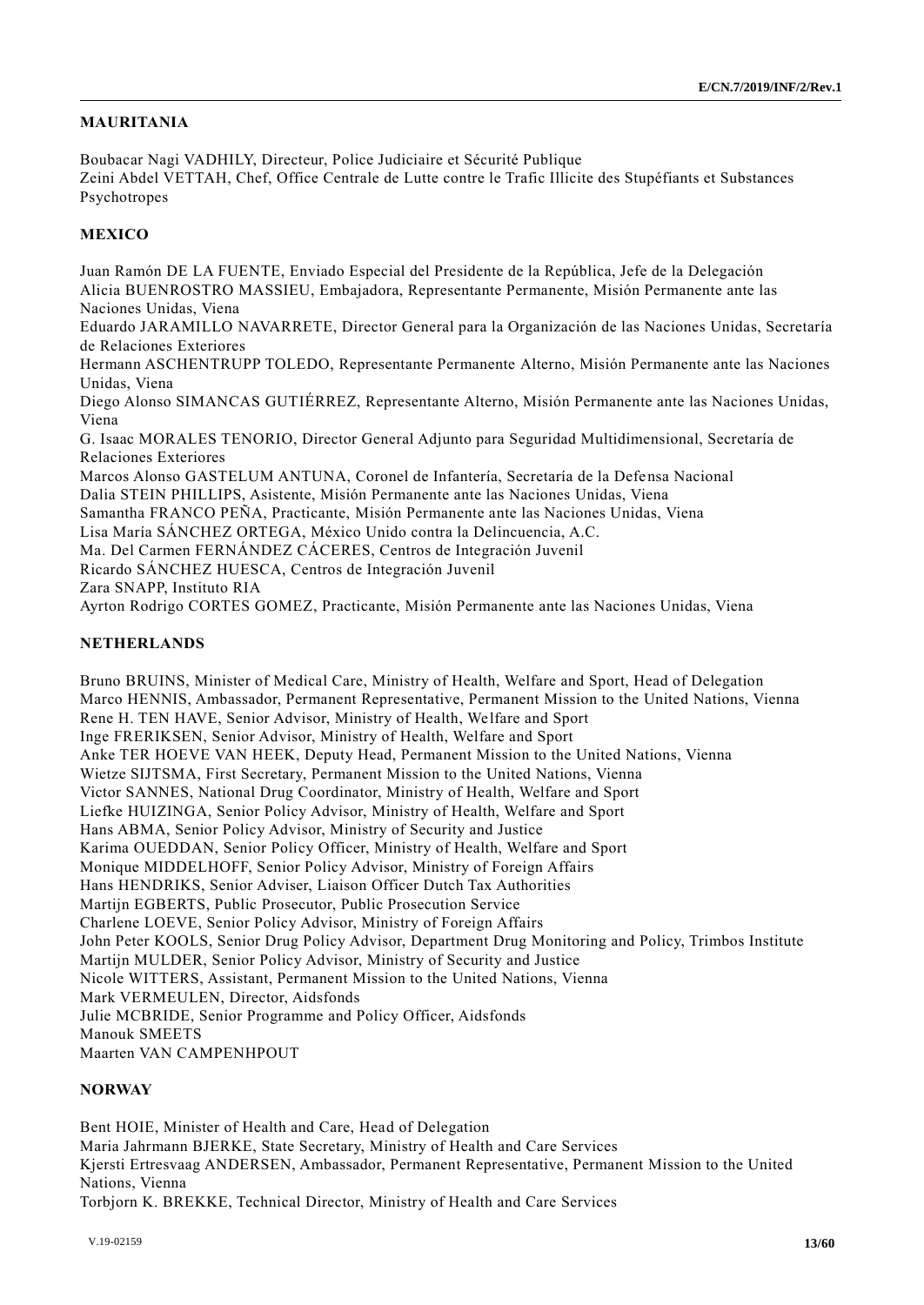Jon Erik STROMO, Minister Counsellor, Permanent Mission to the United Nations, Vienna Mats BENESTAD, First Secretary, Permanent Mission to the United Nations, Vienna Marlis EICHHOLZ, Senior Adviser, Ministry of Justice and Public Security Cecilie M. ASPELUND BRUSET, Senior Adviser, Ministry of Justice and Public Security Anne SKJELMERUD, Senior Adviser, Norwegian Agency for Development Cooperation (NORAD) Jens GUSLUND, Senior Adviser, Directorate of Health Per Gunnar DAHL, Adviser, Ministry of Health and Care Services Anne S. ONSGARD SAGABRATEN, Senior Adviser, Norwegian Medicines Agency Sigurd HORTEMO, Leading Doctor, Norwegian Medicines Agency Vibeke KROGSTAD HALVORSEN, Senior Consultant, Norwegian Medicines Agency Thomas CLAUSEN, Professor Stig Erik SORHEIM, International Boss, Actis Ronny BJORNESTAD, CEO, ProLAR Nett Lisa HOLMAS, Youth Forum Runar TORGERSEN, Drug Reform Tore SORENSEN, Drug Reform Alf BUTENSCHON SKRE, Drug Reform Ingrid LUNDEBERG, Drug Reform Kenneth Arctander JOHANSEN, Drug Reform Wibecke ARST, Drug Reform Camilla WINTERSTOE, Intern Sander Riis EILERTSEN, Intern

## **PAKISTAN**

Arif Nawaz KHAN, Secretary, Ministry of Narcotics Control, Head of Delegation Muhammad ARIF, Director General, Anti-Narcotics Force Jawad ALI, Chargé d'Affaires a.i., Permanent Mission to the United Nations, Vienna Bilal Mahmood CHAUDHRY, Director (UN-I), Ministry of Foreign Affairs Syed Sijjeel HAIDER, Director, International Cooperation, Anti-Narcotics Force. Junaid SULEMAN, Deputy Director (UN-II), Ministry of Foreign Affairs Amir SAEED, First Secretary, Permanent Mission to the United Nations, Vienna Liaquat Ali WARRAICH, First Secretary, Permanent Mission to the United Nations, Vienna

## **PERU**

Néstor POPOLIZIO BARDALES, Ministro de Relaciones Exteriores, Jefe de la Delegación Rubén VARGAS CÉSPEDES, Presidente Ejecutivo, Comisión Nacional para el Desarrollo y Vida sin Drogas (DEVIDA) Eric ANDERSON MACHADO, Embajador, Representante Permanente, Misión Permanente ante las Naciones Unidas, Viena Marco BALAREZO LIZARZABURU, Director General para Asuntos Multilaterales y Globales Sandra PINTO LA FUENTE, Ministra Consejera, Representante Permanente Adjunta, Misión Permanente ante las Naciones Unidas, Viena Marcela ANDIA CHAVEZ, Representante Alterna, Misión Permanente ante las Naciones Unidas, Viena Max Reinaldo IGLESIAS ARÉVALO, Director Antidrogas, Policía Nacional Boris Ulich VALER FERNÁNDEZ, Secretario Ejecutivo, Dirección Antidrogas, Policía Nacional Nicolás Antonio ZEVALLOS TRIGOSO, Director de Asuntos Técnicos, DEVIDA Alvaro SALCEDO TEULLET, Primer Secretario, Representante Alterno, Misión Permanente ante las Naciones Unidas, Viena Alonso ESQUIVEL DURÁN, Segundo Secretario, Representante Alterno, Misión Permanente ante las Naciones Unidas, Viena María Fernanda PACHECO CORNEJO, Tercerca Secretaría, Misión Permanente ante las Naciones Unidas, Viena Manuel Gustavo MESONES CASTELO, Gerente General, DEVIDA

María Luisa Blanca Francisca De COSSIO DE VIVANCO DE GONZALES POSADA

## **QATAR**

Ahmad Khalifa AL-KUWARI, Ministry of Interior, Head of Delegation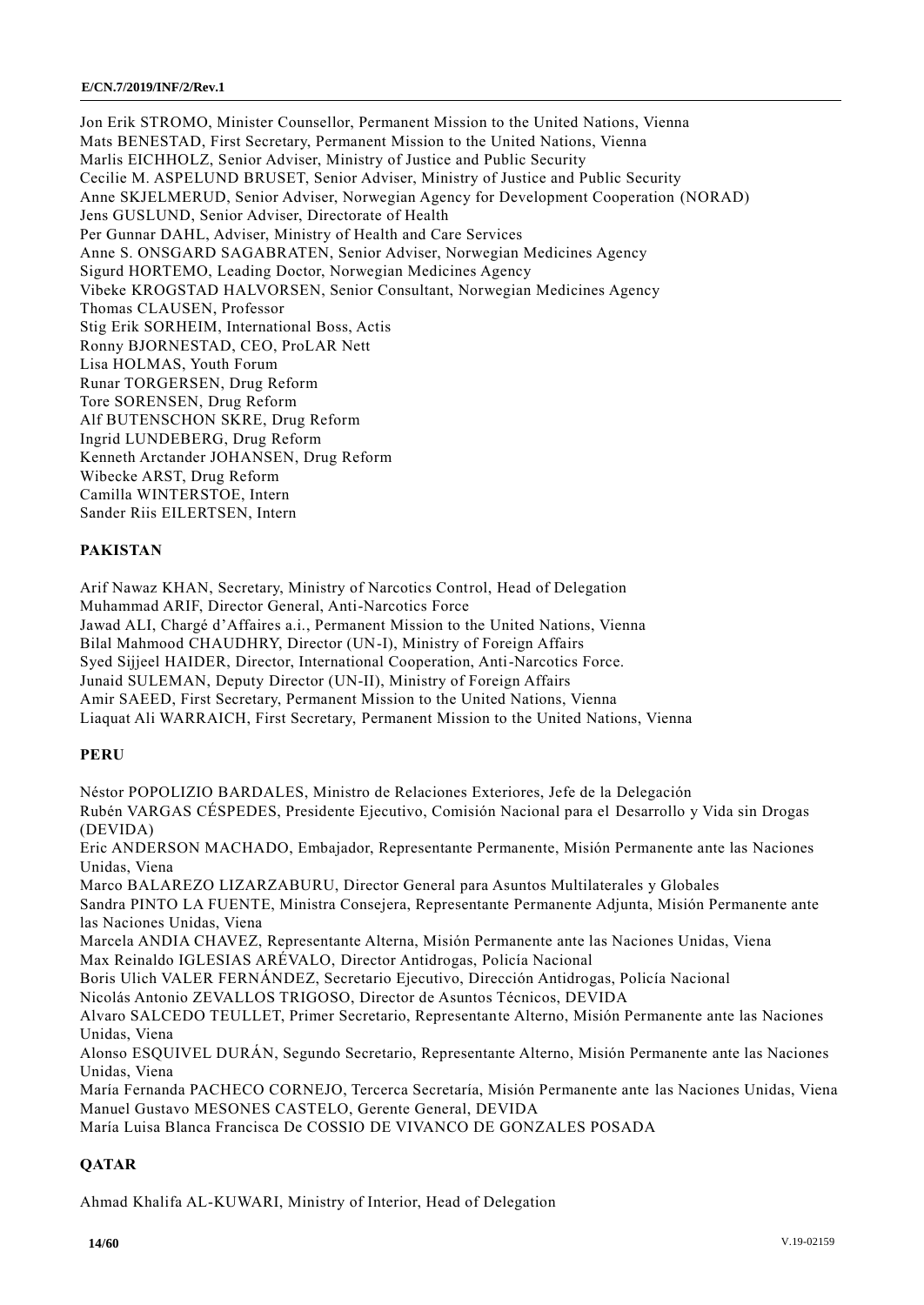Abdulla Nasser AL-HAJRI, Second Secretary, Chargé d'affaire a.i, Permanent Mission to the United Nations, Vienna

Mohamed Abdullah AL-KHATER, Ministry of Interior

Abdulla Ibrahim AL-MALKI, Ministry of Interior

Khalid Jassim AL-THANI, Ministry of Interior

Khalid Yousuf AL-SULALTI, Ministry of Public Health

Mohamed Ahmed AL-MOHANNADI, General Authority of Customs

Ali Mutar AL-KUWARI, Attaché, Permanent Mission to the United Nations, Vienna

#### **REPUBLIC OF KOREA**

Dong-ik SHIN, Ambassador, Permanent Representative, Permanent Mission to the United Nations, Vienna , Head of Delegation

Dae Jin YUN, Deputy Minister, Chief Public Prosecutor Criminal Affairs Bureau, Ministry of Justice

Yongsoo LEE, Deputy Ambassador, Alternate Permanent Representative, Permanent Mission to the United Nations, Vienna

Joo Yeon JO, Counsellor, Permanent Mission to the United Nations, Vienna,

Eun Ju PARK, Counsellor, Permanent Mission to the United Nations, Vienna

Seung Mo KOO, Director, Senior Prosecutor, International Criminal Affa irs Division Ministry of Justice

Nam su KIM, Prosecutor, International Criminal Affairs Division Ministry of Justice

Ah Young KIM, First Secretary, Permanent Mission to the United Nations, Vienna

Younghye RYEU, Third Secretary, Human Rights and Social Affairs Division, Ministry of Foreign Affairs

Kihong CHEON, Director, Narcotics Division, Supreme Prosecutors' Office

Ho Jin JIN, Narcotics Investigator, Narcotics Division, Supreme Prosecutors' Office

Young-jin AHN, Director, Narcotics Management Division, Pharmaceutical Safety Bureau, Ministry of Food and Drug Safety

Young-Ah KANG, Deputy Director, Narcotics Policy Division, Pharmaceutical Safety Bureau , Ministry of Food and Drug Safety

Soo-Kyung SUH, Director, Pharmacological Research Division, National Institute of Food and Drug Safety Evaluation, Ministry of Food and Drug Safety

Hye Jin CHA, Research Officer, Pharmacological Research Division, National Institute of Food and Drug Safety Evaluation, Ministry of Food and Drug Safety

Min Gun LEE, Director, International Investigation Division, Korea Customs Service

Jin Ho CHOI, Investigator, International Investigation Division, Korea Customs Service

Yongju BAE, Director General, Investigation Bureau, Korean National Police Agency

Jehan SON, Director of Investigation Division, Korean National Police Agency

Juyeong KIM, Inspector, Narcotics and Organized Crime Section Detective Division, Korean National Police Agency

Ju Shik YOON, Criminal Drug Section, Criminal Affairs Division, Korea Coast Guard

Hong Sig PARK, Chief Investigation Criminal, Korea Coast Guard

Hi Jin KIM, Criminal Affairs Division, Korea Coast Guard

Jaehyun CHO, Chief of Narcotics Division, International Crime Information Center

Young Sik KIM, Senior Analyst, International Crime Information Center

## **RUSSIAN FEDERATION**

Sergey LAVROV, Minister of Foreign Affairs, Head of Delegation Oleg SYROMOLOTOV, Deputy Minister of Foreign Affairs Igor ZUBOV, State Secretary, Deputy Minister of Internal Affairs Dmitriy KOSTENNIKOV, Deputy Minister of Health Sergey TSYB, Deputy Minister of Industry and Trade Mikhail I. ULYANOV, Ambassador, Permanent Representative, Permanent Mission to the United Nations, Vienna Dmitrii LIUBINSKII, Ambassador to the Austrian Republic Alexey KARPOV, Deputy Permanent Representative, Permanent Mission to the United Nations, Vienna Alexey ROGOV, Deputy Director, Department on New Challenges and Threats, Ministry of Foreign Affairs Yaroslav ANTONOV, Expert, Federal Security Service Roman BEZUKLADNIKOV, Expert, Federal Security Service Rafael ARUTYUNYAN, Second Secretary, Embassy to the Austrian Republic Vladimir BOGATYREV, Head, Secretariat of the State Secretary, Deputy Minister of Internal Affairs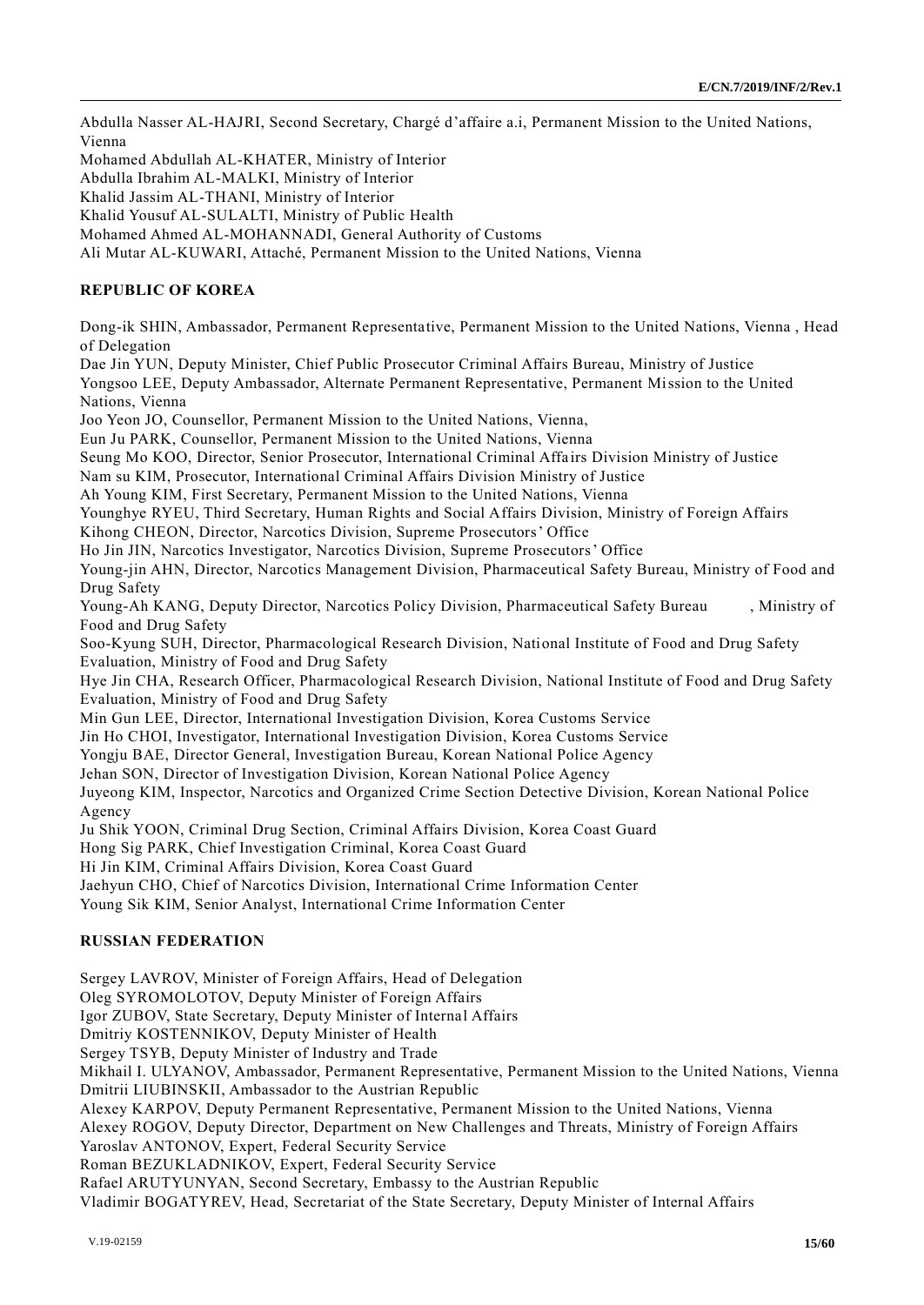Evgeny BRYUN, Chief, Psychiatrist and Drug Addiction Specialist, Ministry of Health, President of the Moscow Research and Practical Centre of Drug Addictions Maria VISLOGUZOVA, Acting Chief of Division, Department on New Challenges and Threats, Ministry of Foreign Affairs Igor VOBLIKOV, Deputy Official Representative, Ministry of the Internal Affairs Sergey VOLGIN, Referent, Department of international cooperation, Ministry of Internal Affairs Mikhail VORONTSOV, Leading Specialist, Bureau on the Development of Standard Samples, Federal State Unitary Enterprise "Moscow Endorine Plant" Konstantin VYSHINSKIY, Chief Expert, Department of Epidemiology, Research Center on Drug Addiction – affiliate of the Serbsky Research Center of Psychiatry and Drug Addiction, Ministry of Health Konstantin GOBRUSENKO, Deputy Head, Department on Countering Money Laundering, Federal Service for Financial Monitoring Vadim GOLIKOV, Guard of the Federal Guards Service Oxana GUSEVA, Director, Department of Emergency Medical Services and Expert Activities, Ministry of Health Maxim DEMIN, Guard of the Federal Guards Service Irina DOROFEEVA, Head, Department on External Communication and Human Resources Training, Federal State Unitary Enterprise "Moscow Endorine Plant" Maria ZAHAROVA, Director, Department of Information and Press, Ministry of Foreign Affairs Valery ZINOVIEV, Deputy Director General, Federal State Unitary Enterprise "Moscow Endorine Plant" Ekaterina IZOTOVA, Assistant to the Minister of Foreign Affairs Pyotr ILYICHEV, Director, Department of International Organizations, Ministry of Foreign Affairs Konstantin ILYASOV, Guard of the Federal Guards Service Yulia KALININA, Second Secretary, Permanent Mission to the United Nations, Vienna Maxim KLEPOV, Representative, Ministry of Internal Affairs Vadim KOSTYUNIN, Head, Department of Countering Illicit Drug Trafficking, Regional Ministry of Internal Affairs, Republic of Tatarstan Daria KUKHARENKO, Deputy Head of Division, International Protocol Branch, Department on Documentation Management and Processing Petitions from Citizens and Organizations, Ministry of Internal Affairs Oleg LOZHKIN, Chief Inspector, International Cooperation Branch, Department on International Legal Issues, Ministry of Internal Affairs Andrey MAMELYUK, Head, Secretariat of the Deputy Minister of Foreign Affairs for Counter Terrorism Mr. Oleg Syromolotov Elena MASLOVSKAYA, Adviser to the Director General, Federal State Unitary Enterprise "Moscow Endorine Plant" Alexey MARTYNKIN, Expert, Foreign Intelligence Service Anastasiia NAZAROVA, Counsellor, Legal and Normative Regulation Division, Department of Development of Pharmaceutical and Medical Industry, Ministry of Industry and Trade Anna NAZAROVA, First Secretary, Permanent Mission to the United Nations, Vienna Stepan NECHUSHKIN, Leading Specialist of Division, Department on Countering Money Laundering, Federal Service for Financial Monitoring Olga PANOVA, Deputy Head of Division, Department of the Provision of Medicines and the Regulation of the Circulation of Medical Devices, Ministry of Health Vyacheslav PILIPENKO, Assistant to the Minister of Health Angelika RUD, Assistant to the Director General, Federal State Unitary Enterprise "Moscow Endorine Plant" Alexey RUSHEV, Expert of the Department of International Cooperation, Ministry of Internal Affairs Ilnur SAMIGULLIN, Criminal Investigator, Department of Countering Illicit Drug Trafficking, Regional Ministry of Internal Affairs, Republic of Tatarstan Elena SERGEEVA, Third Secretary, Department on New Challenges and Threats, Ministry of Foreign Affairs Ivan SIMONOV, Chief Engineer, Centre for Information Communication Technical Systems, Ministry of Foreign Affairs Daria SMIRNOVA, Assistant Secretary, Department on Information and Press, Ministry of Foreign Affairs Konstantin SMIRNOV, Attaché, Permanent Mission to the United Nations, Vienna Anastasia SOLOVEVA, Attaché of the Department on New Challenges and Threats, Ministry of Foreign Affairs Dmitry SUCHKOV, Leading Expert, Division on International Inter-agency Cooperation, International Police Cooperation Branch, Department on documentation management and processing petitions from citizens and organizations, Ministry of Internal Affairs

Ivan TYCKIY, Chief Specialist, Department of International Cooperation and Public Relations, Ministry of Health

Evgenia FADEEVA, Department of Preventive Care in Narcology, Research Institute on Addictions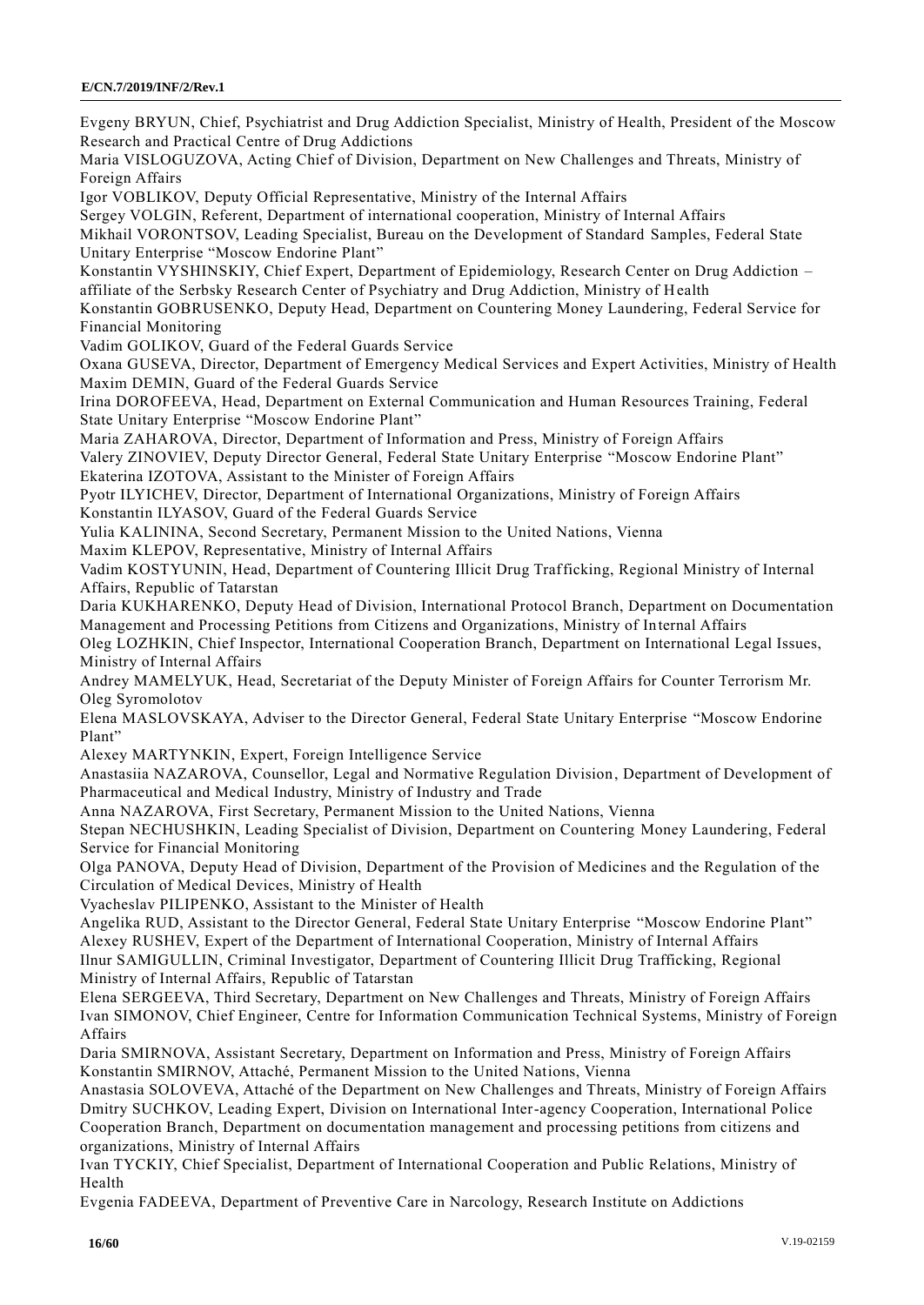Sergey FEDOROV, Guard of the Federal Guards Service

Mikhail FONAREV, General Director, Federal State Unitary Enterprise "Moscow Endorine Plant" Oleg KHARICHKIN, Deputy Director General, Federal State Unitary Enterprise "Moscow Endorine Plant" Alexey KHARKEVICH, Expert, Foreign Intelligence Service Andrey KHRAPOV, Head, General Directorate for Drug Control, Ministry of Internal Affairs Vyacheslav CHEBOTAREV, Deputy Head, General Directorate on Oversight Over Law-enforcement Investigation, Office of the General Prosecutor Dmitriy CHERKASOV, Adviser to the Director General, Federal State Unitary Enterprise "Moscow Endorine Plant" Ramil SHAKIROV, Chief of Support Services, Regional Ministry of Internal Affairs, Republic of Tatarstan Daria SHIMANOVSKAYA, Deputy Director, Department of International Cooperation and Public Relations, Ministry of Health Natalia SHIRINA, Chief Specialist, General Secretariat, Ministry of Foreign Affairs Alexander SHCHERBAK, Press photographer, State News Network TASS Alexander SHCHETININ, Director, Latin American Department, Ministry of Foreign Affairs Vladimir YAKUSHEV, Vice-president of the Association of necrologists Bulat KHAYDAROV, Press Attaché Maria GUNAR, Expert Alexey NOVOZHILOV, Health Attaché, Permanent Mission to the United Nations, Geneva Larisa ARGUNOVA, Specialist, Department of International Cooperation, Ministry of Internal Affairs Gennady GORBACHEV, Physician, Minister of Foreign Affairs Daria MANDROVA

Andrey YAKUSHEV, Senior Counsellor, General Secretariat, Ministry of Foreign Affairs

Nikolay NEFEDOV, Counsellor, General Secretariat, Ministry of Foreign Affairs

Andrey GIR, Ministry of Internal Affairs

## **SLOVAKIA**

Stanislav SPANIK, Deputy Minister, Ministry of Health, Head of Delegation

Peter MISIK, Ambassador, Permanent Representative, Permanent Mission to the United Nations, Vienna

Lubomír OKRUHLICA, Chief Medical Expert for Drug Addiction, Ministry of Health

Jozef CENTES, Deputy Director, Criminal Department, General Prosecutors Office

Eduard MATANIN, Director, National Antidrug Unit, National Criminal Agency, Presidium of the Police Force Maria PREKOP, Director General, Division of Minority and Inclusive Education, Ministry of Education, Science, Research and Sport

Ondrej GAVALEC, First Secretary, Permanent Mission to the United Nations, Vienna

Eva DEBNÁROVÁ, Expert, Department of Antidrug Strategy Coordination and Drug Monitoring, Ministry of Health

Eleonora KASTELOVÁ, Expert, Department of Antidrug Strategy Coordination and Drug Monitoring, Ministry of Health

Sarka KOVACSOVA, Expert, Department of Antidrug Strategy Coordination and Drug Monitoring, Ministry of Health

Margita ESTOKOVA, Expert, Department of Antidrug Strategy Coordination and Drug Monitoring, Ministry of Health

Martina HROMADKOVA, Department of Pharmacy, Ministry of Health

Iva CEPOVA, Department of Pharmacy, Ministry of Health

Ivana BUCKOVA, Expert, National Criminal Agency, Presidium of the Police Force

Leonard GRUNSKY, Expert, National Antidrug Unit, National Criminal Agency, Presidium of the Police Force Andrej POLACEK, Expert, National Antidrug Unit, National Criminal Agency, Presidium of the Police Force

Martin JURKACEK, Expert, National Antidrug Unit, National Criminal Agency, Presidium of the Police Force Vladimir MALICEK, Expert, Financial Administration, Ministry of Finance

Katarina DEAKOVA, Division of Minority and Inclusive Education, Ministry of Education, Science, Research and Sport

Tomas VANKA, Division of Minority and Inclusive Education, Ministry of Education, Science, Research and Sport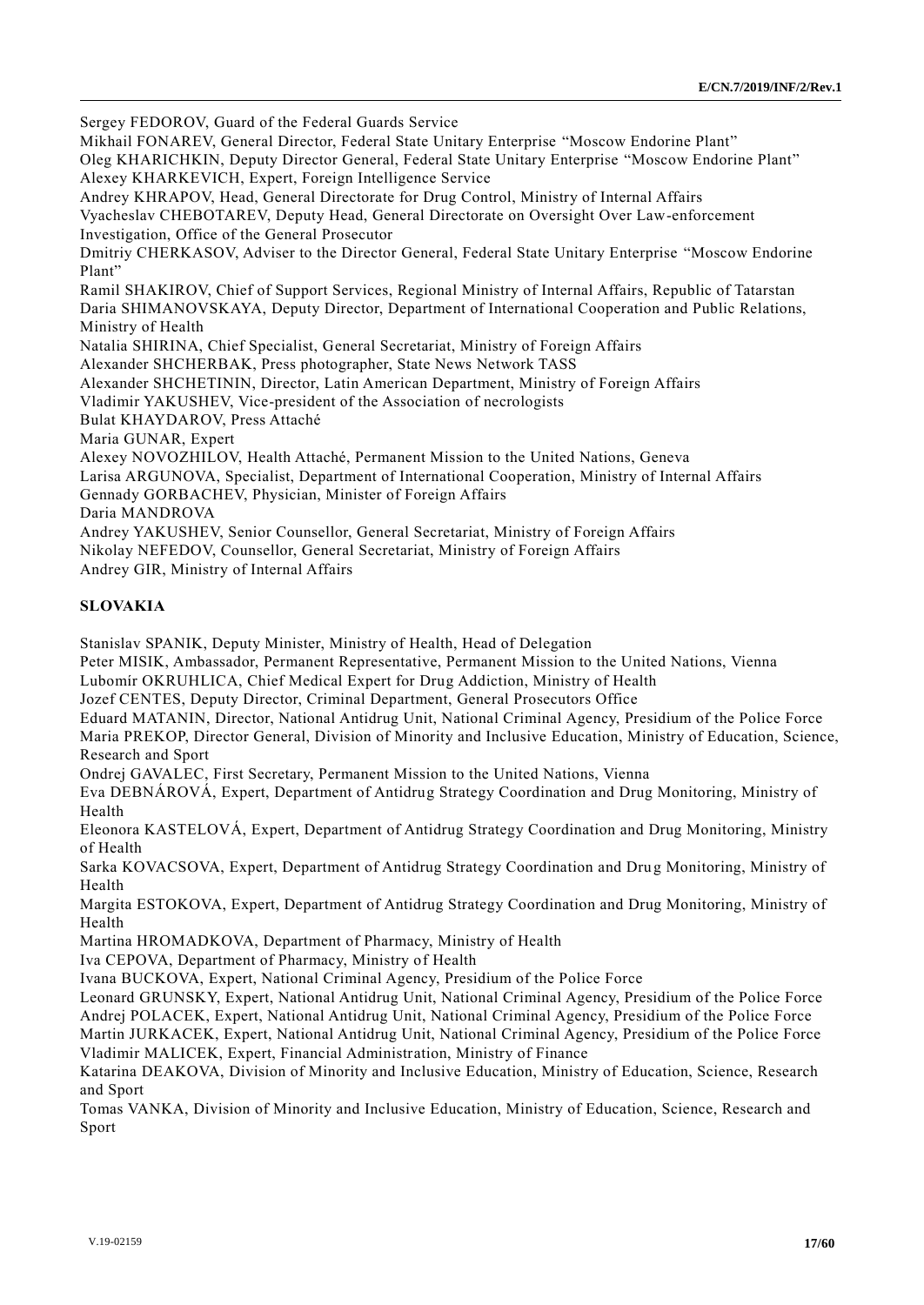## **SOUTH AFRICA**

Susan SHABANGU, Minister of Social Development, Head of Delegation Tebogo Joseph SEOKOLO, Ambassador, Permanent Representative, Permanent Mission to the United Nations, Vienna Johnny PITSWANE, Minister Plenipotentiary, Permanent Mission to the United Nations, Vienna Constance NXUMALO, Deputy Director-General, Specialized and Professional Services, Department of Social Development MS LEDWABA, Adviser, South African Police Service Monica ZABO, Chief of Staff, Department of Social Development Magaelane KOMA, Adviser, Stakeholder and International Coordination, Department of Social Development M. KALAEAMODIMO, Director, Substance Abuse, Department of Social Development Thulisile NHLAPO, Media Liaison Officer, Department of Social Development

Faith NAMATHE, Social work Policy Manager, Department of Social Development

Mandlenkosi BENGU, Director, Transnational Organized Crime, Department of International Relations and Cooperation

David Zweli NKOSI, Counsellor, Permanent Mission to the United Nations, Vienna

BP RATSHELFOLA, South African Police Service

A.T. RAMBAU, Assistant Director, Department of International Relations and Cooperation

M. OMARJEE, Medicines Control Officer, South African Health Products Regulation Authority (SAHPRA)

Mokgadi D. FAFUDI, Medicines Control Officer, Law Enforcement, SAHPRA

Manaso MASHABELA, Director, Human Resource Support, Department of Correctional Services

Mohamed F. ALLY, Executive, Customs and Excise Operations, South African Revenue Services

Bongi F. MTHIMUNYE, Third Secretary, Permanent Mission to the United Nations, Vienna

Zamantungwa KUMALO, Private Secretary, Office of the Minister

## **SPAIN**

Ana Isabel LIMA FERNÁNDEZ, Secretaria de Estado de Servicios Sociales, Ministerio de Sanidad, Consumo y Bienestar Social, Jefe de la Delegación

María Azucena MARTÍ PALACIOS, Delegada del Gobierno, Plan Nacional sobre Drogas, Ministerio de Sanidad, Consumo y Bienestar Social

Senén FLORENSA PALAU, Embajador, Representante Permanente, Misión Permanente ante las Naciones Unidas, Viena

Gonzalo DE SALAZAR SERANTES, Ministerio de Asuntos Exteriores, Unión Europea y Cooperación Carlos ARAGÓN GIL DE LA SERNA, Representante Permanente Adjunto, Misión Permanente ante las Naciones Unidas, Viena

Ángel ALONSO MIRANDA, Director, Centro de Inteligencia contra el Terrorismo y el Crimen Organizado (CITCO), Ministerio del Interior

María Ester GOÑI JUANEDA, Jefa de Gabinete, Secretaria de Estado de Servicios Sociales, Ministerio de Sanidad, Consumo y Bienestar Social

Elena ÁLVAREZ MARTÍN, Subdirectora General de Relaciones Institucionales, Delegación del Gobierno para el Plan Nacional sobre Drogas, Ministerio de Sanidad, Consumo y Bienestar Social

Ignacio BAYLINA RUIZ, Consejero Técnico, Misión Permanente ante las Naciones Unidas, Viena Manuel de Jesús BERMEJO MORIÁN, Consejero, Misión Permanente ante las Naciones Unidas, Viena Belén ESCRIBANO ROMERO, Jefe, Departamento de Inspección y Control de Medicamentos, Agencia Española de Medicamentos y Productos Sanitarios, Ministerio de Sanidad, Consumo y Bienestar Social Jorge GARCÍA MOZAS, Jefe, Área de Control de Drogas y Otras Sustancias, Subdirección General de Operaciones, Dirección Adjunta de Vigilancia Aduanera

José Andrés PEREZ LOPEZ, Jefe, Área de Relaciones Internacionales, CITCO, Ministerio del Interior Lidia FERNÁNDEZ MATELLANO, Jefa, Servicio de Estupefacientes y Psicotrópicos, Agencia Española de Medicamentos y Productos Sanitarios, Ministerio de Sanidad, Consumo y Bienestar Social

Jesús Alberto MARQUEZ NAVARRO, Oficial de Enlace del Cuerpo Nacional de Policía (Asuntos Bilaterales, OSCE, ONUV y 00II), Ministerio del Interior

Teresa SALVADOR LLIVINA, Directora, Programa de Cooperación entre América Latina-Caribe y la Unión Europea en Políticas sobre Drogas (COPOLAD)

Ruth LOSADA SANMARTÍN, Técnico de Proyecto, Coordinación Operativa y Comunicación, COPOLAD Claudia LIEBERS, Técnico de Proyecto de Relaciones Institucionales y Estrategia, COPOLAD José Manuel COLODRÁS LOZANO, Programa UE-ACT (Acción contra la Droga y el Crimen Organizado)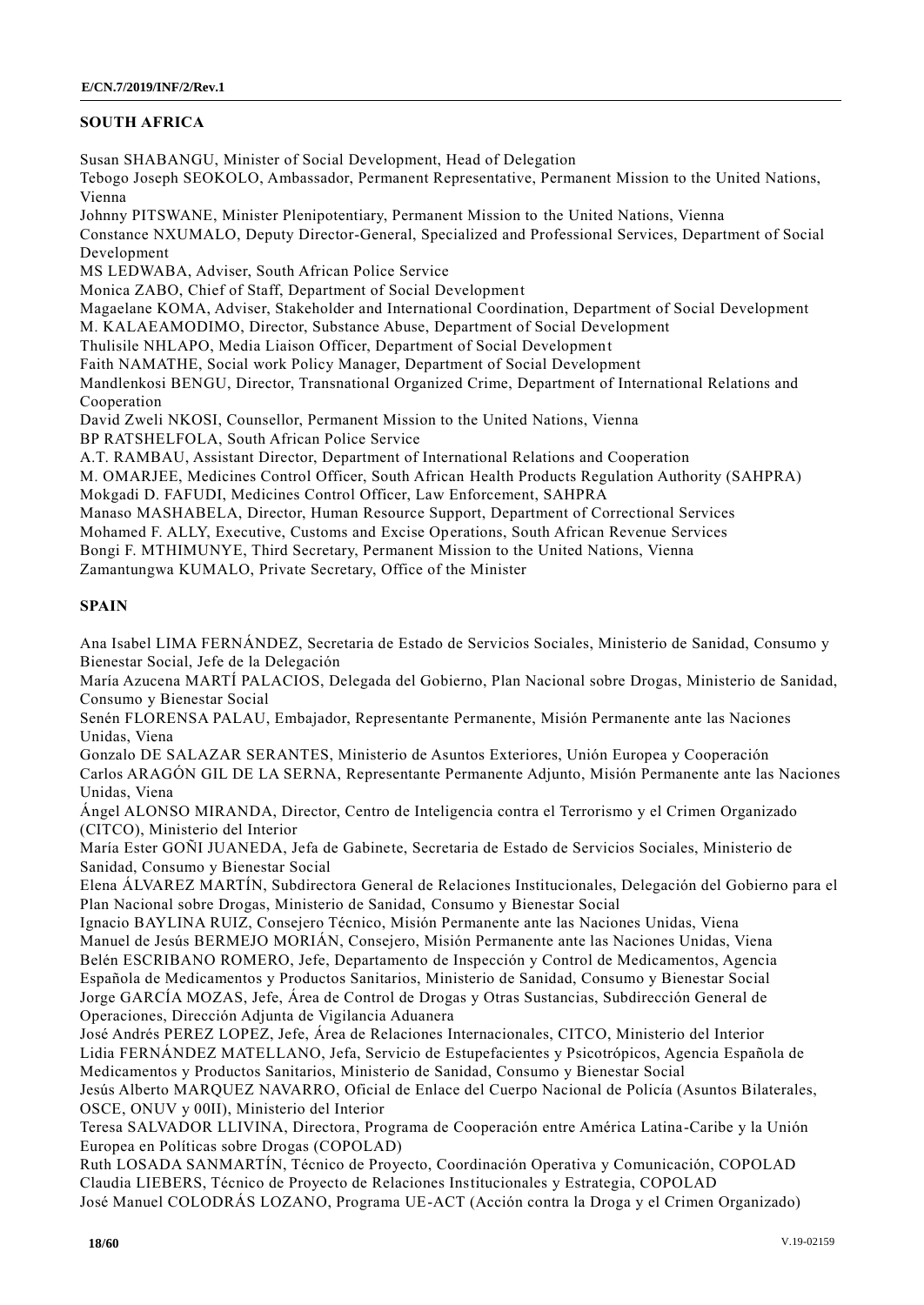Francisco ÁLVAREZ FERNÁNDEZ, Programa UE-ACT

Ana Belén RODRÍGUEZ LOSADA, Policía, Personal de Apoyo al Oficial de Enlace del Cuerpo Nacional de Policía (Asuntos Bilaterales, OSCE, ONUV y 00II), Ministerio del Interior Julia MUMANY PESARRODONA, Asistente Técnico

## **SUDAN**

Al Dirdiri Mohamed AHMED, Minister of Foreign Affairs, Head of Delegation Mirghani Abbaker Altayeb BAKHET, Ambassador, Permanent Representative, Permanent Mission to the United Nations, Vienna Ahmed Eltigani Mohamed SWAR, Ambassador, Foreign Ministry Kamal Gubara Mohamed SALIH, Ambassador, Foreign Ministry Maimona Ahmed Mohammed KHALID, Deputy Permanent Representative, Permanent Mission to the United Nations, Vienna Ahmed Awad Abderahman ELGAMEL, Police Major General, Ministry of Interior Nabeil Fathalla Abdelhalem IBRAHIM, Police Major General, Ministry of Interior Manour Mohieldin Mohamed ABDELGADIR, Police Officer, Ministry of Interior Zainelabdin Abbas Mohamed ALFAHAL, National Medicines and Poisons Board Ibrahim Mohammed Bashir SAAD, National Medicines and Poisons Board Ali Mohamed Ahmed Osman MOHAMED, First Secretary, Alternate Permanent Representative, Permanent Mission to the United Nations, Vienna Elsadig Mohamed AHMED, Third Secretary, Alternate Permanent Representative, Permanent Mission to the United Nations, Vienna

## **SWITZERLAND**

Nora ROMERO KRONIG, Ambassadrice, Secrétaire d'Etat adjointe, Vice-directrice et Cheffe, Division Affaires Internationales, Office fédérale de la Santé Publique, Chef de la Délégation

Claude WILD, Ambassadeur, Représentant Permanent, Mission permanente auprès des Nations Unies, Vienne Barbara WALTHER, Cheffe adjoint, Département des Stupéfiants, Institut Suisse des Produits Thérapeutiques (SwissMedic)

Diane STEBER BUCHLI, Conseiller, Politique Internationale en matière de Stupéfiants, Office fédéral de la Santé Publique, Département fédéral de l'Intérieur

Vera STRICKLER, Cheffe suppléante, Domaine Relations internationales, Office fédéral de la Police Julie MEYLAN, Collaboratrice Scientifique, Division Politiques Extérieures Sectorielles, Département Fédéral des Affaires Etrangères

Benjamin MUELLER, Collaborateur diplomatique, Division Sécurité Humaine, Département Fédéral des Affaires Etrangères

Andrea CLEMENTI, Collaborateur diplomatique, Division Nations Unies et Organisations Internationales, Département Fédéral des Affaires Etrangères

Katharina FREY BOSSONI, Conseillère, Mission permanente auprès des Nations Unies, Vienne Simona DOERIG, Conseiller politique, Mission permanente auprès des Nations Unies, Vienne

Dave R. BEWLEY TAYLOR, Professor of International Relations and Public Policy, Swansea University

Jennifer HASSELGARD ROWE, Conseillère, Coordinatrice Executive, Geneva Platform on Human Rights, Health and Psychoactive Substances

René STAMM, Expert

Virginia OTTOLINA, Coordinatrice, Mission permanente auprès des Nations Unies, Vienne

## **THAILAND**

ACM Prajin JUNTONG, Deputy Prime Minister and Minister of Justice Ministry of Justice, Head of Delegation Wisit WISITSORA-AT, Permanent Secretary, Ministry of Justice, Ministry of Justice

Pisit SRIPRASERT, Deputy Permanent Secretary, Ministry of Public Health

Niyom TERMSRISUK, Secretary-General, Narcotics Control Board, Ministry of Justice

Thitiporn CHIRASAWADI, Chargé d'Affaires, a.i., Permanent Mission to the United Nations, Vienna

Chaninya CHAISUVAN, Director-General, Department of Narcotics Litigation, Office of the Attorney General, Jitnara NAWARAT, Director General, Department of Corruption Litigation Region II, Office of the General

Attorney

Chinnapat SARASIN, Commissioner, Narcotics Suppression Bureau, Royal Thai Police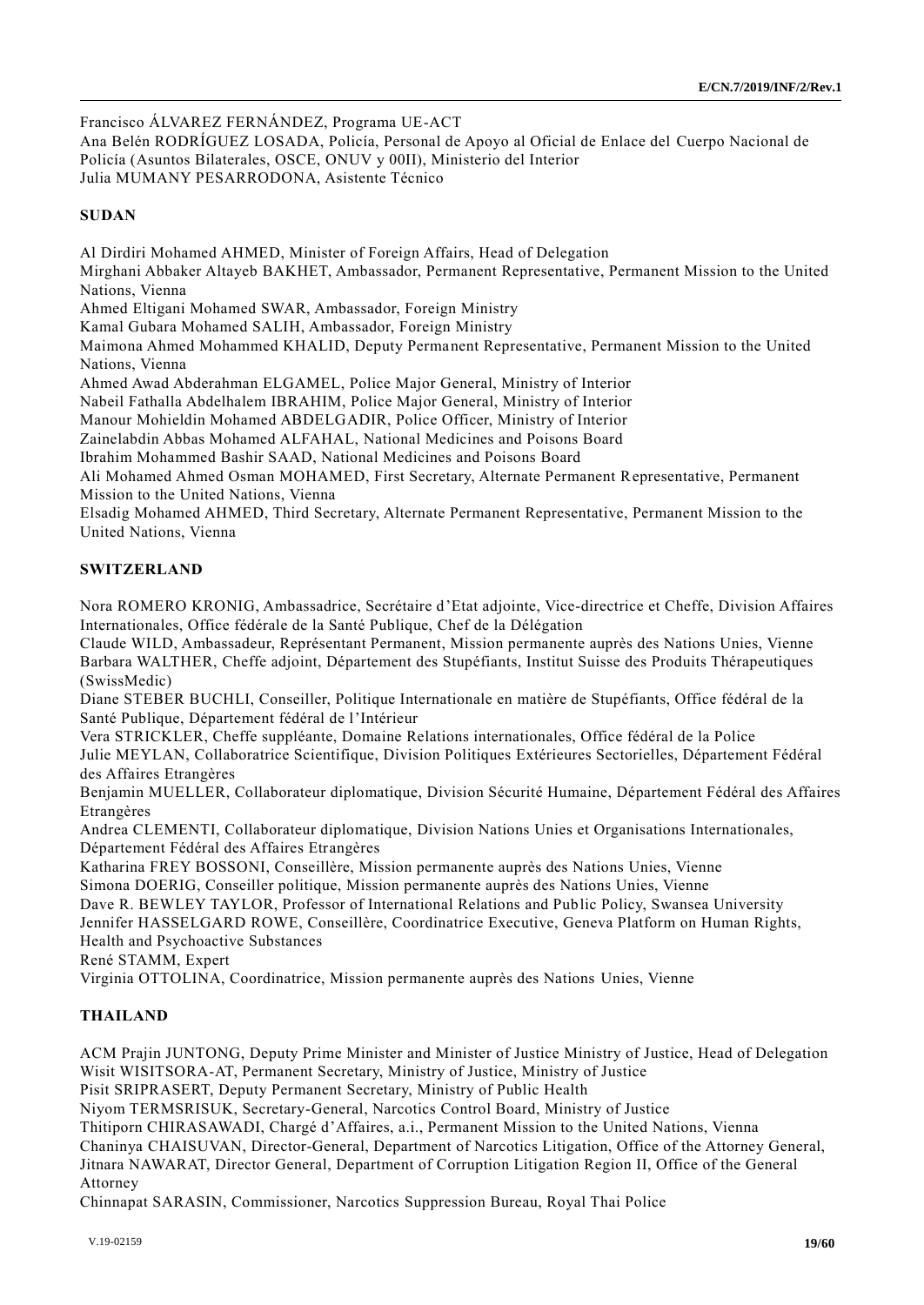Tares KRASSANAIRAWIWONG, Secretary-General, Food and Drug Administration, Ministry of Public Health Morakot SRISWASDI, Deputy Director-General, Department of International Organizations, Ministry of Foreign Affairs

Archawan JOTIKASTHIRA, Deputy Commissioner, Narcotics Suppression Bureau, Royal Thai Police Paskorn CHAIVANICHSIRI, Deputy Director-General, Department of Medical Services, Ministry of Public Health

Wichai CHAIMONGKON, Deputy Secretary-General, Narcotics Control Board, Ministry of Justice Pipatpong ISRASENA, Board Member, Mae Fah Luang Foundation under Royal Patronage

Sarayuth BOONCHAIPANITWATTANA, Director, Princess Mother National Institute on Drug Abuse Treatment, Department of Medical Services, Ministry of Public Health

Rachanikorn SARASIRI, Advisor, Office of the Narcotics Control Board, Ministry of Justice

Naramon CHUANGRUNGSI, Advisor, Office of the Narcotics Control Board, Ministry of Justice

Tawat LAPINEE, Director, Thanyarak Songkhla Hospital, Department of Medical Services, Ministry of Public Health

Chonticha DAORUANG, Director of Litigation Division Ill, Anti—Money Laundering Office

Mayurashatr PANDHUSASTR, Director of Foreign Affairs Bureau, Office of the Narcotics Contr ol Board, Ministry of Justice

Khanittha TONTISIRIN, Director of Narcotics Control Division, Food and Drug Administration, Ministry of Public Health

Sunthorn PUTTASRIJARU, Acting Expert on Epidemiology of Narcotics, Narcotics Control Division, Food and Drug Administration, Ministry of Public Health

Alessandro CALVANI, Senior Advisor on Strategic Planning, Mae Fah Luang Foundation under Royal Patronage Sawanit PHONGPRAPAI, Advisor, Highland Research and Development Institute

M.L. Dispanadda DISKUL, Chief Executive Officer, Mae Fah Luang Foundation under Royal Patronage Wirat PRAPTHUK, Deputy-Director, Highland Research and Development Institute

Anchan CHOMPUPOUNG, Assistant Director, Royal Project Foundation, Chiang Mai Office, Royal Project Foundation

Teeradej THUMSUTEE, Deputy Commander of General Staff Division, Narcotics Suppression Bureau, Royal Thai Police

Tathatai SAENGWATTANA, Deputy Commander of Narcotics Suppression Division II, Narcotics Suppression Bureau, Royal Thai Police

Duangdao KIATPISANSAKUN, Justice Affairs Officer, Senior Professional Level, Member of the Working Group to the Minister of Justice

Chairatch KONGPESALAPHUN, Medical doctor, Senior Professional Level, Princess Mother National Institute on Drug Abuse Treatment, Department of Medical Services, Ministry of Public Health

Rujira ARPABUTHSAYAPAN, Registered Nurse, Senior Professional Level, Princess Mother National Institute on Drug Abuse Treatment, Department of Medical Services, Ministry of Public Health

Warunee SAKRATTANAANANTH, Registered Nurse, Senior Professional Level, Princess Mother National Institute on Drug Abuse Treatment, Department of Medical Services, Ministry of Public Health

Korapin NA RANONG, Pharmacist, Senior Professional Level, Narcotics Control Division, Food and Drug Administration, Ministry of Public Health

Apikit CH.ROJPRASERT, Director, International Cooperation Development Division I, Foreign Affairs Bureau, Office of the Narcotics Control Board, Ministry of Justice

Bolbogse VANGPHAEN, Minister Counsellor, Permanent Mission of Thailand to the United Nations, Vienna Mananya WAI UMPA, Director of Alternative Development Coordination Division, Drug Demand Reduction Bureau, Office of the Narcotics Control Board, Ministry of Justice

Sritrakool WAELADEE, Minister-Counsellor, Narcotics Control, Royal Thai Embassy, Hanoi Hkam AWNG, Director of Myanmar Programme, Mae Fah Luang Foundation under Royal Patronage Salakjit MUNTHAMRAKSA, Director of Operations, Mae Fah Luang Foundation under Royal Patro nage

Visit-orn RAJATANARVIN, Director of Knowledge and Learning Centre, Mae Fah Luang Foundation under Royal Patronage

Lampoon THONGDEE, Senior Plan and Policy Analyst, Office of the Deputy Prime Minister, Office of the Prime Minister

Preyanuch LEUHATONG, Senior Investigator, Narcotics Law Enforcement Bureau, Office of the Narcotics Control Board, Ministry of Justice

Ridhsri JOTIKASTHIRA, Senior Investigator, Narcotics Law Enforcement Bureau, Office of the Narcotics Control Board, Ministry of Justice

Peerapong PHIMONWICHAYAKIT, Counsellor, Permanent Mission to the United Nations, Vienna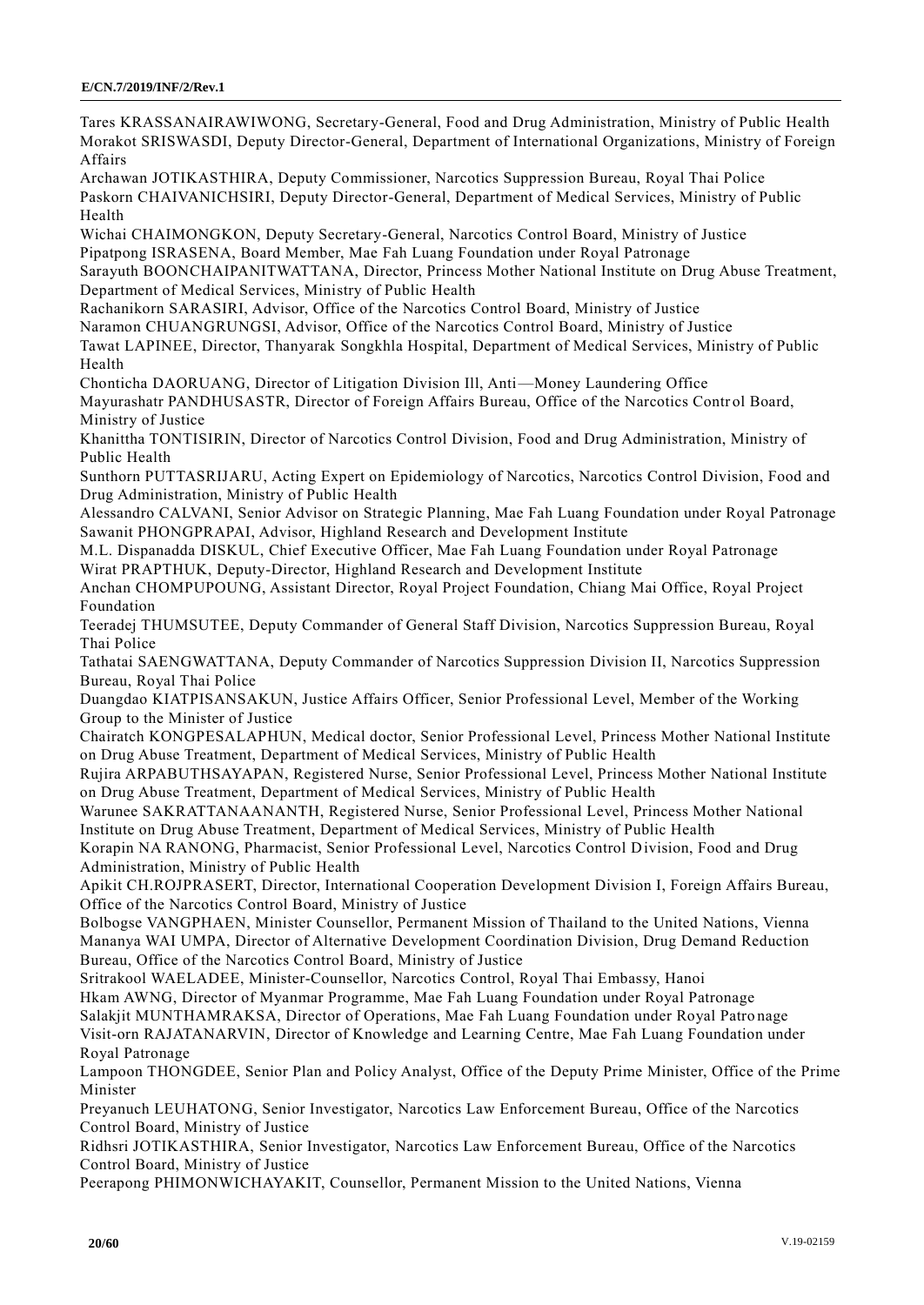Ornyajai PHOOLTHANANG, Senior Legal Officer, Legal Affairs Division, Office of the Permanent Secretary of Justice, Ministry of Justice

Tanittha Poonsin LEE, Senior Plan and Policy Analyst, Drug Demand Reduction Bureau, Office of the Narcotics Control Board, Ministry of Justice

Kulachai THONGLONGYA, Public Prosecutor attached to the Office of the Attorney General, International Affairs Department, Office of the Attorney General

Tanawit LIMWATTANA, Senior Investigator, Narcotics Law Enforcement Bureau, Office of the Narcotics Control Board, Ministry of Justice

Pimnapat TOSATI, Senior Foreign Relations Officer, Foreign Affairs Bureau, Office of the Narcot ics Control Board, Ministry of Justice

Wijittra PORNSUKSAWAT, Sub-Inspector of Foreign Affairs Sub-division, General Staff Division, Narcotics Suppression Bureau, Royal Thai Police

Chaipat CHUANGRANGSI, Senior Foreign Relations Officer, Foreign Affairs Bureau, Office of the Narcotics Control Board, Ministry of Justice

Pattamon RUNGCHAVALNONT, Senior Programme Manager, Mae Fah Luang Foundation under Royal Patronage

Andrea Lauren SKINNER, Programme Manager, Mae Fah Luang Foundation under Royal Patronage Atipha VADHANAPHONG, Second Secretary, Social Division, Department of International Organizations, Ministry of Foreign Affairs

Cheakchon JUNGSA-NGASOM, Plan and Policy Analyst, General Administration Bureau, Office of the Narcotics Control Board, Ministry of Justice

Kitti FUANGVUDHIRAN, Assistant Programme Manager, Mae Fah Luang Foundation under Royal Patronage Tanyalak TIAMSAKU, Foreign Relations Officer, Foreign Affairs Bureau, Office of the Narcotics Control Board, Ministry of Justice

Mathuson PATARAPAKORN, Foreign Relations Officer, Foreign Affairs Bureau, Office of the Narcotics Control Board, Ministry of Justice

Manaschanin CHAISUVAN, Assistant to Director-General, Department of Narcotics Litigation

## **TURKEY**

Ahmet Muhtar GUN, Ambassador, Permanent Representative, Permanent Mission to the United Nations, Vienna, Head of Delegation

Cenk UNAL, Deputy Permanent Representative, Permanent Mission to the United Nations, Vienna

Çigdem Demir AIGNER, Counsellor, Permanent Mission to the United Nations, Vienna

Hüseyin HANCER, Counsellor, Permanent Mission to the United Nations, Vienna

Omer ULU, Head, Department of Smuggling, Intelligence, Operation and Data Collection, Ministry of Interior Savas UNLU, Head, Department of External and EU Affairs, Ministry of Interior

Mustafa Necmi ILHAN, Dean, Gazi University Faculty of Heath Sciences, Ministry of Interior

Bulent OZCAN, Chief of Division, Department of Smuggling, Intelligence, Operation and Data Collection, Ministry of Interior

Samet ICINAK, Expert, Department of Smuggling, Intelligence, Operation and Data Collection, Ministry of Interior

Tuba TOPSAKAL, Chemist, Ministry of Interior

Ahmet Murat YILMAZ, Deputy Head, Department of Counter-Narcotics, Turkish National Police

Murat SARIGÜZEL, Head of Division, Department of Counter-Narcotics, Turkish National Police

Mehmet Fatih UCAR, Chief of Division, Department of Counter-Narcotics, Turkish National Police

Ibrahim YILMAZ, Superintendent, Turkish National Police

Murat SARIKAMISLI, Police Officer, Turkish National Police

Erdogan SOYLIYEN, Chief of Division, Turkish Gendarmerie General Command

Selcuk KANSAV, Turkish Gendarmerie General Command

Alper ONTAS, Turkish Gendarmerie General Command

Mesut CIN, Turkish Gendarmerie General Command

Tayfun SARGIN, Head of Department, Turkish Coast Guard

Emrah Kadir CAKIR, Turkish Coast Guard

Demet AYDINKARAHALILOGLU, Head of Department, Pharmaceuticals and Medical Devices Administration, Ministry of Health

Ozge ATALAY, Biologist, Pharmaceuticals and Medical Devices Administration, Ministry of Health

Haci BARAN, Head of Department, Turkish Grain Board

Ayse Zeynep YALCINER, Chief of Section, Turkish Grain Board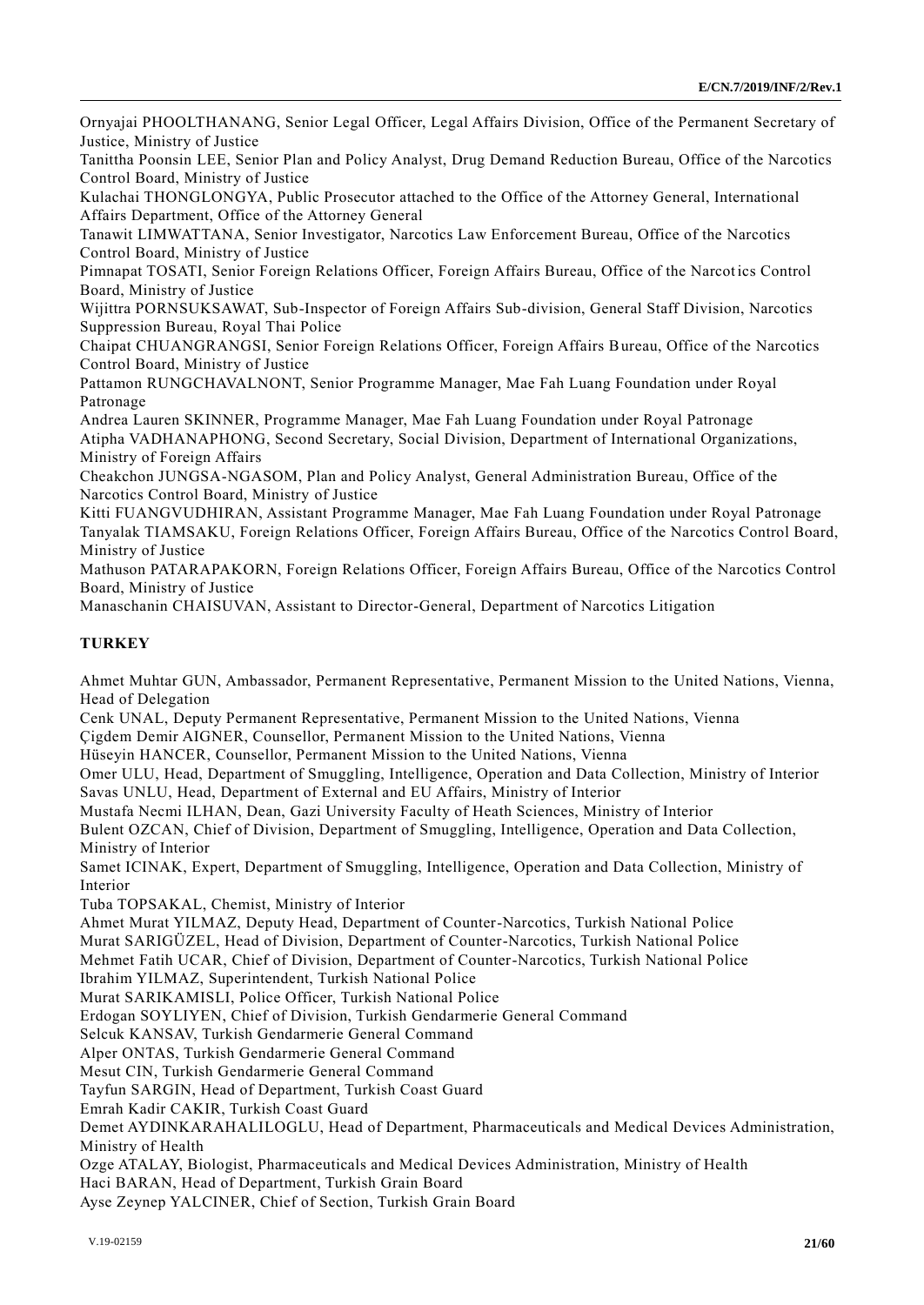Ozge ORAL, Acting Chief, Turkish Grain Board Nezaket Ozgu AYDIN, Expert, Turkish Grain Board Ahmet YILMAZ, Expert, Ministry of Trade Umit CALISKAN, Customs Officer, Ministry of Trade Ergin BECEREN, Director of External Relations, Green Crescent Society Sedef ERCETIN, Federation Process Supervisor, Green Crescent Society Oya YUKSEKDEVREZ, Process Supervisor, Green Crescent Society Kemal ALTIN, Specialist, Green Crescent Society

## **UNITED STATES OF AMERICA**

Kirsten D MADISON, Special Representative of Secretary Pompeo, Department of State, Head of Delegation James A. WALSH, Principal Deputy Assistant Secretary, Bureau of International Narcotics and Law Enforcement Affairs, Department of State, Head of Delegation

Jackie WOLCOTT, Ambassador, Permanent Representative, Permanent Mission to the United Nations, Vie nna, Alternate Head of Delegation

Brian HARRIS, Office Director, Office of Policy Planning and Coordination, Bureau of International Narcotics and Law Enforcement Affairs, Department of State, Alternate Head of Delegation

Sylvia Trent ADAMS, Assistant Secretary for Health, Department of Health and Human Services

John MARTIN, Assistant Administrator, Diversion Control Division, Drug Enforcement Agency

Mariah BASTIN, UN Affairs Officer, UN Affairs Section, Permanent Mission to the United Nations, Vienna Terrence BOOS, Section Chief, Drug and Chemical Evaluation Section (DRE), Division of Diversion Control, Drug Enforcement Administration

Tracy CARSON, Health Advisor Permanent Mission to the United Nations, Geneva

Julianna CAVANO, Multilateral Affairs and Special Projects Assistant, Policy, Planning, and Coordination Office Bureau of International Narcotics and Law Enforcement Affairs, Department of State

Michele DASTIN-VAN RIJN, Counselor, Permanent Mission to the United Nations, Vienna

John FARMER, Senior Program Analyst, Drugs and Chemicals Section, Drug Enforcement Administration Carla HADDAD, Senior Advisor for Opioids, Office of the Assistant Secretary for Health, Department Health and Human Services

Stacy HARPER-AVILLA, Chief, UN Reporting and Quotas Unit, Office of Diversion Control Division, Drug Enforcement Administration

Jennifer HARWOOD, Deputy Counselor, Permanent Mission to the United Nations, Vienna

Janet HORNER, Political Assistant, Permanent Mission to the United Nations, Vienna

James R. HUNTER, Senior Regulatory Reviewer, Controlled Substance Staff Food and Drug Administration Christine KOURTIDES, Senior International Policy Advisor, Acting Chief Office of National Drug Control Policy (ONDCP)

Maya LEVINE, Senior Global Health Officer, Multilateral Relations, Office of Global Affairs, Department of Health and Human Services (HHS)

Harry MATZ, Senior Trail Attorney, Criminal Division, Narcotics and Dangerous Drug Section, Narcotic and Dangerous Drug Section, Department of Justice

Stephen MCCONACHIE, Chief Customs and Protection Officer, Customs and Border Protection James MCNAMEE, Section Chief, Synthetic Drugs and Chemical Section, Diversion Control Division, Drug Enforcement Agency

David MENDEZ, Economic and Political Officer, Permanent Mission to the United Nations, Vienna Alan PIRACHA, Foreign Affairs Officer, Policy, Planning and Coordination Office, Bureau of International Narcotics and Law Enforcement Affairs, Department of State

Virginia PATT PRUGH, Attorney Advisor, Office of the Legal Adviser, Department of State Timothy SAVAGE, Foreign Affairs Officer, Department of State

Teddi SHIHADEH-BOUFFARD, Foreign Affairs Officer, Office of Policy Planning and Coordination, Bureau of International Narcotics and Law Enforcement Affairs, Department of State

Matthew STRAIT, Executive Assistant, Diversion Control Division, Drug Enforcement Agency

Andrew THOMPSON, Foreign Affairs Officer, Office of Policy, Planning, and Coordination, Bureau of International Narcotics and Law Enforcement Affairs, Department of State

Andrew VISCARDO, Foreign Affairs Officer, Office of Policy, Planning and Coordinatio n, Bureau of International Narcotics and Law Enforcement Affairs, Department of State

Phil WELZANT, Senior Drug Supply Reduction Expert Policy, Planning, and Coordination Office, Bureau of International Narcotics and Law Enforcement Affairs, Department of State

David Bruce CAUNTER, Permanent Mission to the United Nations, Vienna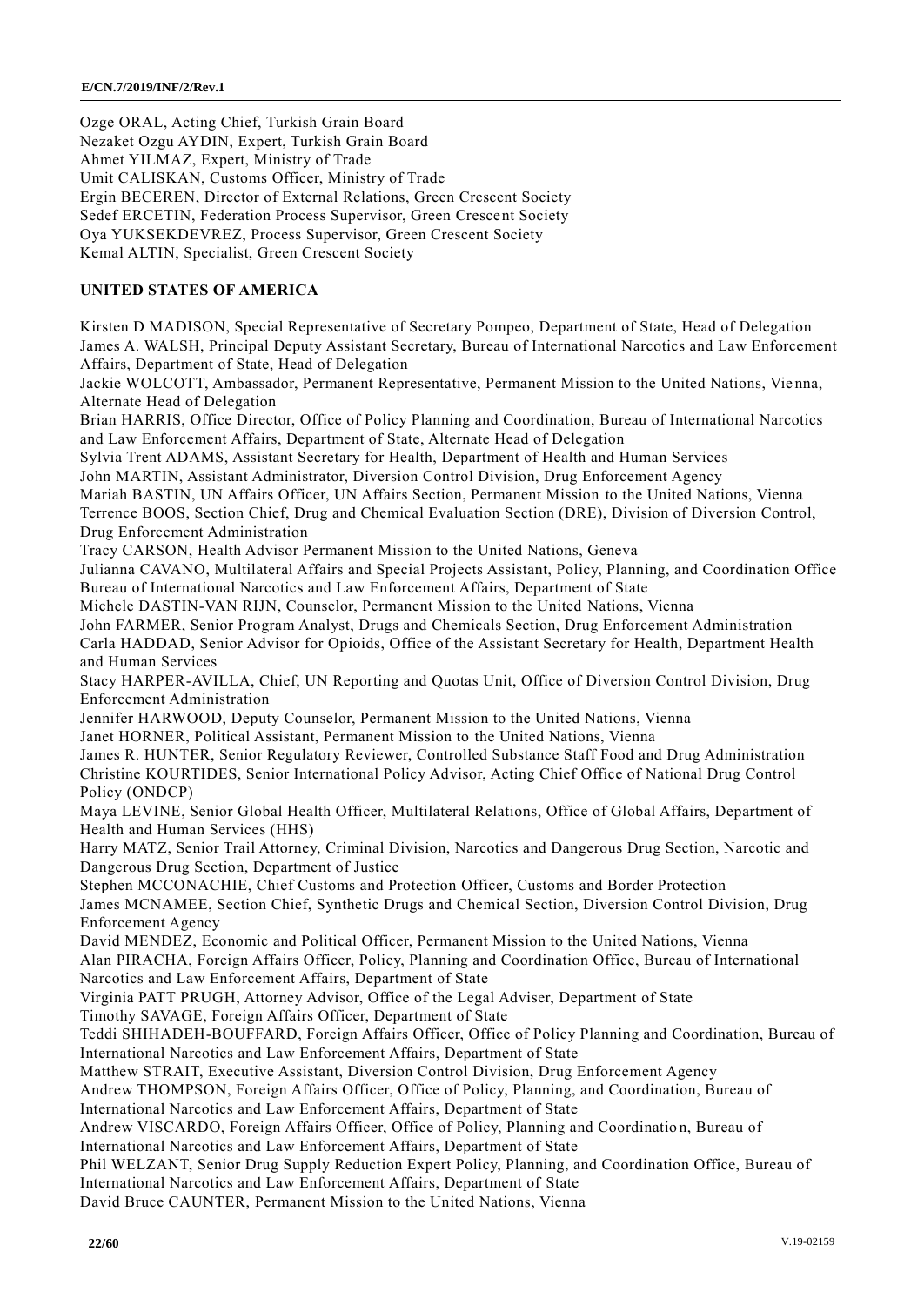Gabriele HURT, Protocol Assistant Colin PETERS, Public Affairs Specialist Benyamin STEVANOVICH Megha BHATTACHARYA Gloria BOZYIGIT

## **URUGUAY**

Juan Andrés ROBALLO ALBERO, Prosecretario de la Presidencia, Presidente de la Junta Nacional de Drogas Bruno Javier FARAONE MACHADO, Embajador, Representante Permanente, Misión Permanente ante las Naciones Unidas, Viena Javier GIZ, Asesor, Representante Permanente, Misión Permanente ante las Naciones Unidas, Viena Maria Gabriela MAURER-NEUMAN, Asesora, Misión Permanente ante las Naciones Unidas, Viena Diego OLIVERA, Secretario General, Junta Nacional de Drogas Martin RODRIGUEZ, Director Ejecutivo, Instituto de Regulación y Control del Canabis (IRCCA) Gabriela GOMEZ, Funcionaria, Área Relaciones Internacionales y Cooperación, Junta Nacional de Drogas Alicia PLÁ, Directora, División de Sustancias Controladas, Ministerio de Salud Mónica SANTOS GORDILLO, Jefa, Departamento de Laboratorio de Precursores y Productos Químicos, Dirección General de Represión al Tráfico Ilícito de Drogas, Ministerio del Interior Margarita GUTIÉRREZ, Misión Permanente ante las Naciones Unidas, Viena Vanessa RODRIGUEZ, Misión Permanente ante las Naciones Unidas, Viena Noelia MARTÍNEZ, Directora Adjunta, Dirección de Asuntos Multilaterales, Ministerio de Relaciones Exteriores

## **STATES MEMBERS OF THE UNITED NATIONS REPRESENTED BY OBSERVERS**

#### **ALBANIA**

Igli HASANI, Ambassador, Permanent Representative, Permanent Mission to the United Nations, Vienna, Head of Delegation

Adhurim RESULI, Minister Plenipotentiary, Alternate Permanent Representative, Permanent Mission to the United Nations, Vienna

Frank LIGORI, Second Secretary, Permanent Mission to the United Nations, Vienna Eni LAMCE, Technical Adviser

#### **ANDORRA**

Marta SALVAT, Special Envoy on Policy and Security Issues, Permanent Mission to the United Nations, Vienna

#### **ANGOLA**

Leonardo Europeu INOCENCIO, Secretary of State for Health Care, Ministry of Health, Head of Delegation Mariano Joao BAPTISTA, Minister Counsellor, Chargé d'affaires a.i., Alternate Permanent Representative, Permanent Mission to the United Nations, Vienna

Ana DA CONCEICAO DOS PASSOS MAMEDE GRACA, Director, National Institute to Fight against Drugs, Ministry of Health

Paulo Nicolau CANDEIA, Second Secretary, Permanent Mission to the United Nations, Vienna Lizandra Cassia CRISTOVAO, Adviser to the Secretary of State for Health Care, Ministry of Health Lourenco Junior COSTA, Support Staff, Secretary of State for Health Care, Ministry of Health

#### **ARMENIA**

Arsen TOROSYAN, Minister of Health, Head of Delegation

Arman PAPIKYAN, Ambassador, Permanent Representative, Permanent Mission to the United Nations, Vienna Karine KHOUDAVERDIAN, Minister Counsellor, Permanent Mission to the United Nations, Vienna Vahagn PILIPOSYAN, Counsellor, Permanent Mission to the United Nations, Vienna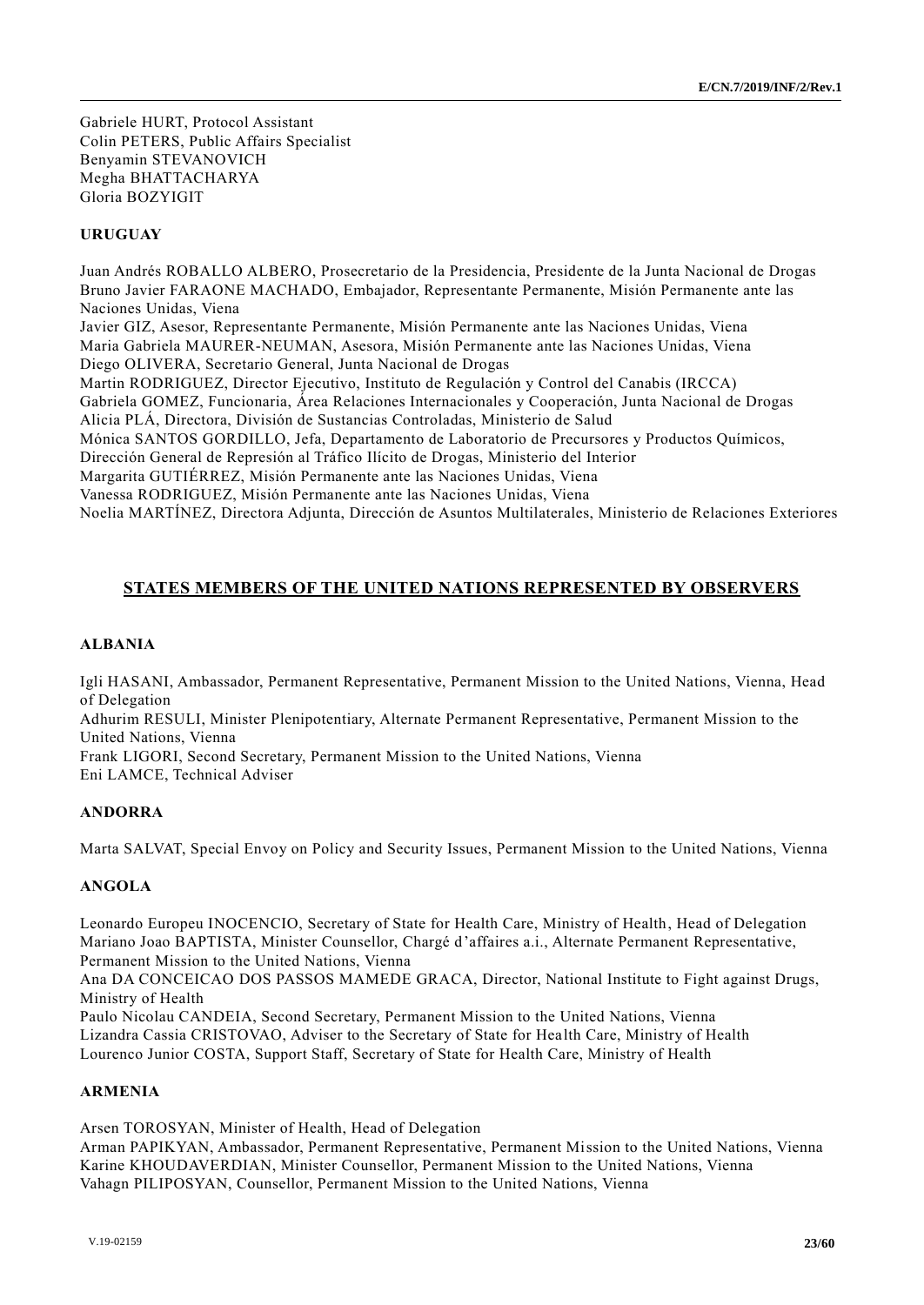Hasmik MARTIROSYAN, Head, Controlled Substances Management Department, Scientific Centre od Drug and Medical Technology Expertise Vardan VARDANYAN, Department of Fight against Smuggling, State Revenue Committee Mushegh MANVELYAN, Head, Law Enforcement Cooperation and Data Analysis Division, Anti-smuggling Department, State Revenue Committee Mariam BLAB, Intern

## **AZERBAIJAN**

Galib ISRAFILOV, Ambassador, Permanent Representative, Permanent Mission to the United Nations, Vienna, Head of Delegation Guloghlan MURADLI, State Customs Committee Alakbar KHALAFOV, Ministry of Internal Affairs Yalchin RAFIYEV, Ministry of Foreign Affairs Mubariz NASIBLI, State Security Service Elnur IBRAHIMOV, State Security Service Rovshan SAFAROV, Third Secretary, Permanent Mission to the United Nations, Vienna

## **BAHAMAS**

Marvin Hanlon DAMES, Minister of National Security, Head of Delegation Terrence FOUNTAIN, Director, National Anti-Drug Secretariat, Ministry of National Security Jennifer BETHEL, Director, Research and Development, Ministry of National Security

#### **BAHRAIN**

Abdul Aziz Mayoof ALROMAIHI, Director General, General Directorate of Criminal Investigations and Forensic Evidence, Rapporteur of the National Committee for Narcotics Control Mohamed Ali ALNOAIMI , Ministry of Interior Abdulrahman Ahmed SHOWAITER Ahmed Saleh GHAZAL Hamzah Mohammed ALSHAMERI

#### **BANGLADESH**

Md. SHAHIDUZZAMAN, Secretary, Security Services Division, Ministry of Home Affairs, Head of Delegation Abu ZAFAR, Ambassador, Permanent Representative, Permanent Mission to the United Nations, Vienna Jamal Uddin AHMED, Director General, Department of Narcotics Control Rahat Bin ZAMAN, Counsellor, Permanent Representative, Permanent Mission to the United Nations, Vienna Shohid Mohammad Saidul HUQ, PS to the Secretary, Security Services Division, Ministry of Home Affairs Nazrul Islam SIKDER, Additional Director, Department of Narcotics Control Maliha SHAHJAHAN, First Secretary, Permanent Mission to the United Nations, Vienna

## **BOLIVIA (PLURINATIONAL STATE OF)**

Evo MORALES AYMA, Presidente del Estado Plurinacional, Jefe de la Delegación Diego PARY RODRIGUEZ, Ministro de Relaciones Exteriores Felipe CÁCERES GARCÍA, Viceministro de Defensa Social y Sustancias Controladas, Ministerio de Gobierno Freddy MONASTERIOS YAPU, Director General de Defensa Social Gabriela REYES RODAS, Directora General Ejecutiva, Observatorio Boliviano de Seguridad Ciudadana y Drogas Elizabeth FERREL ALVAREZ, Consejera, Representante Permanente Alterna, Misión Permanente ante las Naciones Unidas, Viena

### **BOSNIA AND HERZEGOVINA**

Mijo KRESIC, Deputy Minister of Security, Head of Delegation Marijana ZUBONJA, Chargé d'affaires a.i., Permanent Mission to the United Nations, Vienna Ognjen ZEKIC, Head, Department for Combating Misuse of Drugs, Ministry of Security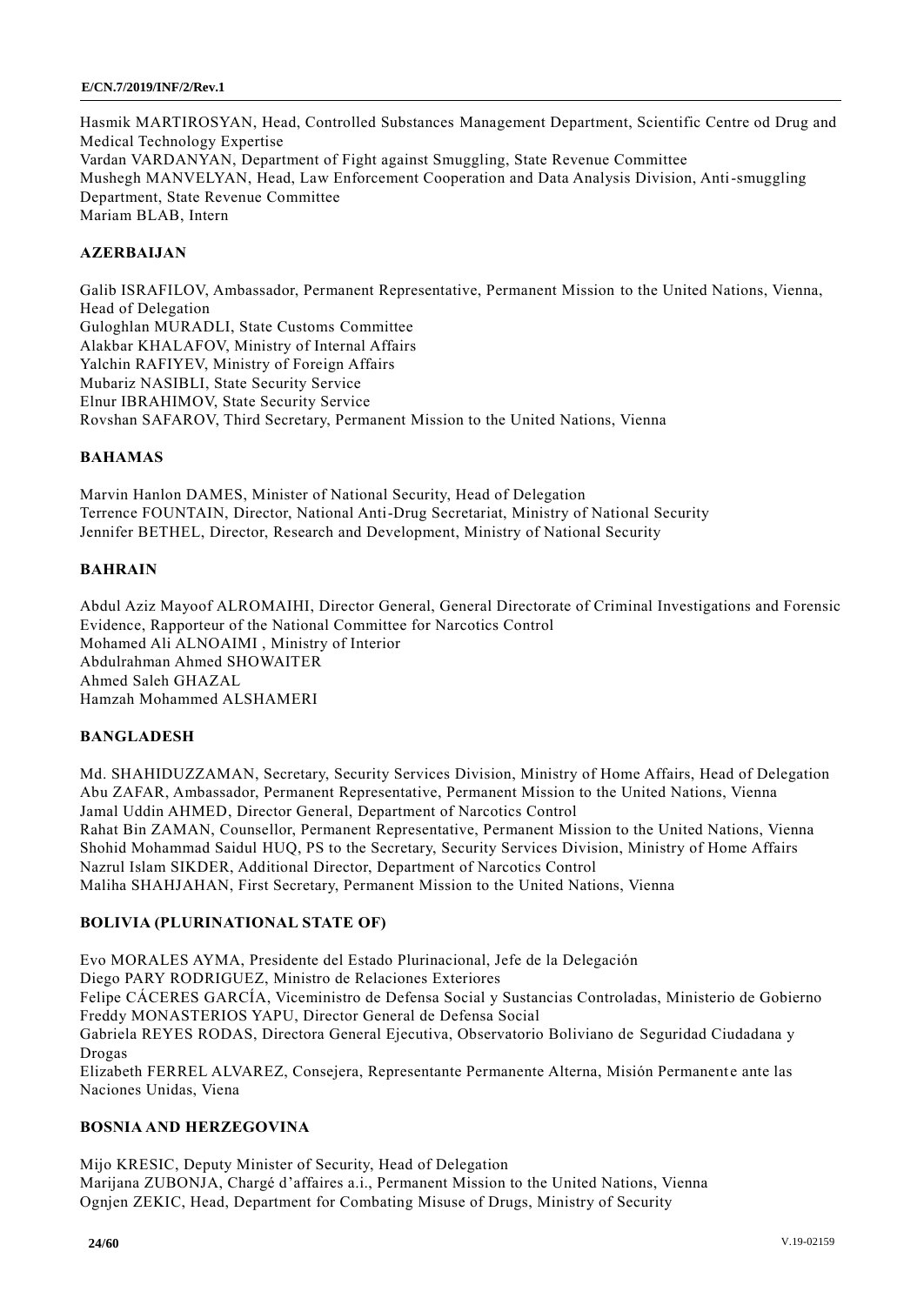Ivana VESELIC, Head, Deputy Minister Office, Ministry of Security

Jasmin PLJEVLJAK, Senior Adviser, Department for the Suppression of the Abuse of Narcotic Drugs, Ministry of Security

## **BOTSWANA**

Serwaledi Rosinah PHETLHU, Regulatory Officer, Medicine Regulatory Authority

#### **BRUNEI DARUSSALAM**

Elinda C.A. MOHAMMAD, Deputy Minister, Prime Minister's Office, Head of Delegation Jaffari MAHADI, Acting Director, Narcotic Control Bureau, Prime Minister's Office Hishamuddin HASHIM, Administrative Officer Special Grade, Security and Enforcement Division, Prime Minister's Office

Audrey Ayesha Abdul Azeem LO, Head Officer Narcotic I, Narcotics Control Bureau

Israwadi YUSOF, Special Duties Officer Level II, Office of the Deputy Minister, Prime Minister's Office

## **BULGARIA**

Svetlana YORDANOVA, Deputy Minister of Health, Head of Delegation Svetoslav SPASSOV, Ambassador, Permanent Representative, Permanent Mission to the United Nations, Vienna Aneliya IVANCHEVA, Head, Bilateral and Multilateral Cooperation Department, EU and International Cooperation Directorate, Ministry of Interior Cvetan MLADENOV PANKO, Head of Drugs Department, General Directorate for Combating Organized Crime, Ministry of Interior Valkan BORISLAVOV VALKANOV, Investigator in Drugs Unit, Criminal Police Department, General Directorate National Police, Ministry of Interior Liudmilla Aleksandrova NEYKOVA VASILEVA, Assistant, Military Medical Academy, Ministry of Defense Ivan GOSPODINOV, Counsellor, Permanent Mission to the United Nations, Vienna Slaveyka Hristova NIKOLOVA, Secretary of National Drug Council Stefka Mihaylova BONEVA DUTSOVA, Chief Expert, Department "Dependencies, Directorate "Promotion of Diseases and Addictions Prevention, Ministry of Health Venda Nikolova ZIDAROVA, Head, Narcotic Drugs and Council Department Directorate "Medicines Policy", Ministry of Health Violeta Tsvetanova BOGDANOVA Sophie KOLEVA, Head of Unit, Drug Precursors Control, Ministry of Economy Kristina RIZOVA, Chief Expert, Unit for Drug Precursors Control, Ministry of Economy Monika YANAKIEVA, Head, Youth Programme and Projects Department, Youth Policy Directorate, Ministry of Youth and Sports Radi IGNATOV, Second Secretary, Permanent Mission to the United Nations, Vienna Ilian STEUETZ, Intern

#### **CAMBODIA**

Yuthea NEAK, Deputy Secretary General, National Authority for Combating Drugs Sithiburnith CHHIM, Deputy Secretary General, National Authority for Combating Drugs Sophal CHHIT, Director, Mental Health and Substance Abuse Department, Ministry of Health

## **COSTA RICA**

Alejandro SOLANO ORTIZ, Embajador, Representante Permanente, Misión Permanente ante las Naciones Unidas, Viena, Jefe de la Delegación Mario VEGA HERNÁNDEZ, Ministro Consejero, Misión Permanente ante las Naciones Unidas, Viena

## **CYPRUS**

Elena RAFTI, Ambassador, Permanent Representative, Permanent Mission to the United Nations, Vienna, Head of Delegation

Chrysostomos STAVROU, Deputy Head, Permanent Mission to the United Nations, Vienna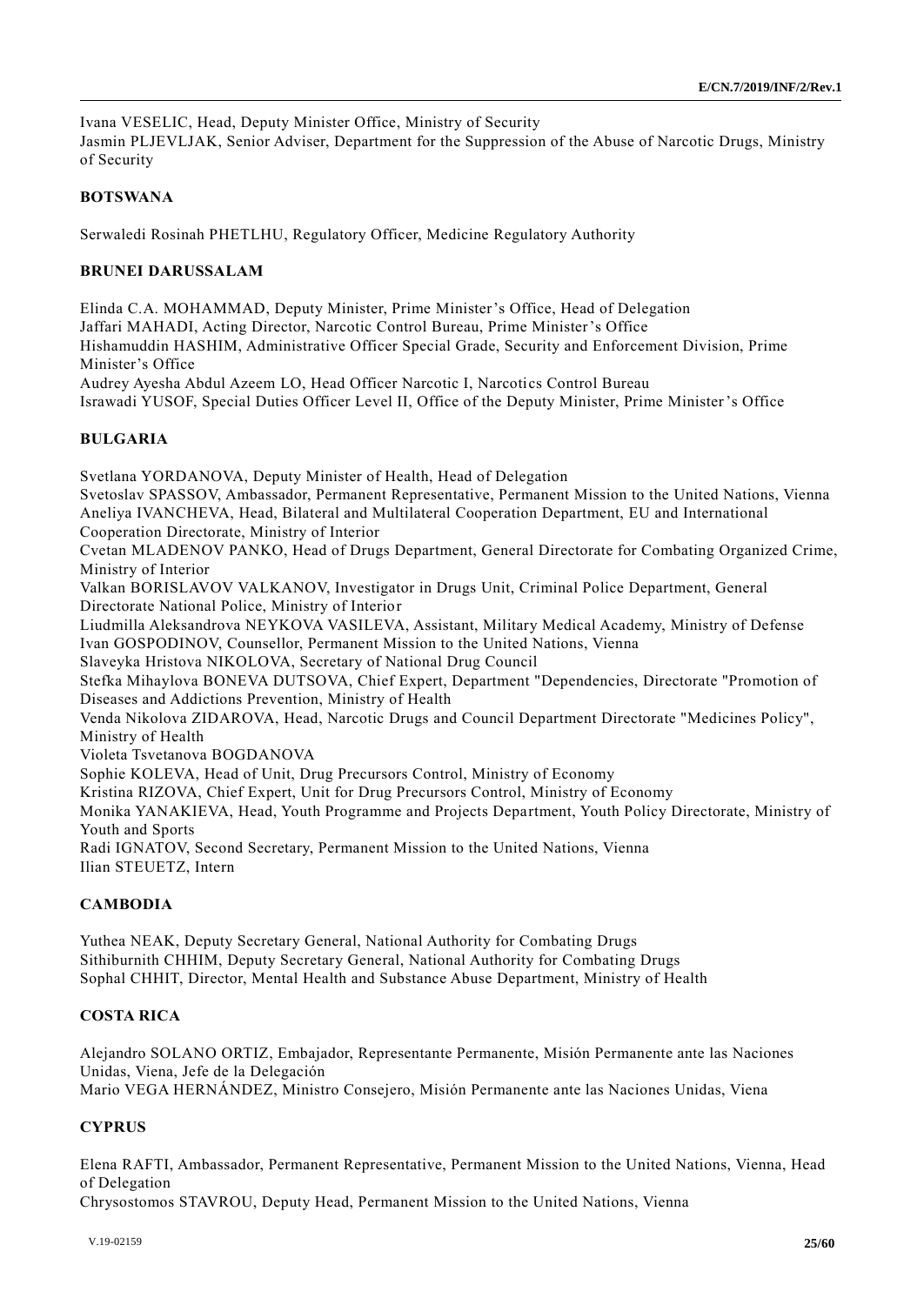Christos MAKRIYIANNIS, Second Secretary, Permanent Mission to the United Nations, Vienna Stylianos SERGIDIS, Expert, Management Board, National Addictions Authority Chrysanthos GEORGIOU, Chairman of the Management Board, National Addictions Authority

## **DEMOCRATIC PEOPLE'S REPUBLIC OF KOREA**

Jong Chol O, Deputy Permanent Representative, Permanent Mission to the United Nations, Head of Delegation Chol Jin KIM, Third Secretary, Permanent Mission to the United Nations, Vienna

## **DENMARK**

Dorthe SONDERGAARD, Deputy Permanent Secretary, Ministry of Health, Head of Delegation Lars PETERSEN, Senior Adviser, Ministry of Health Jorn SORENSEN, Counsellor, Danish Customs Agency Josephine GREMAUD ROSENBERG, Head of Section, Ministry of Justice

## **DOMINICAN REPUBLIC**

Luis HUMEAU, Director de Seguridad y Defensa, Ministerio de Relaciones Exteriores, Jefe de la Delegación Lourdes Gisela VICTORIA-KRUSE, Embajador, Representante Permanente, Misión Permanente ante las Naciones unidas, Viena

Wendy OLIVERO, Ministra Consejera, Representante Alterna, Misión Permanente ante las Naciones Unidas, Viena

Stephanie PAYANO, Consejera, Representante Alterna, Misión Permanente ante las Naciones Unidas, Viena Darwin MATEO, Coordinador de Seguridad y Defensa, Ministerio de Relaciones Exteriores

## **EGYPT**

Omar Amer YOUSSEF, Ambassador, Permanent Representative, Permanent Mission to the United Nations, Vienna, Head of Delegation

Magdy Mohamed ALI, Director, Anti-Narcotics General Authority, Ministry of Interior

Raafat Mohamed Abdelnaby SAKR, Ministry of Interior

Ahmed Bahy Eldin Mohamed MAHMOUD, Ministry of Interior

Moataz Khaled ABDELHAADY, Second Secretary, Permanent Mission to the United Nations, Vienna, Permanent Mission

Ahmed MAATY, Third Secretary, Permanent Mission to the United Nations, Vienna

#### **ERITREA**

Abdulkadir Hamdan BAKRI, Counselor, State Embassy, Berlin

#### **ESTONIA**

Toomas KUKK, Ambassador, Permanent Representative, Permanent Mission to the United Nations, Vienna, Head of Delegation

Tiina DRELL, Counsellor, Public Health Department, Ministry of Social Affairs

Ain PEIL, Counsellor, Public Order and Criminal Policy Department, Ministry of Interior

Katrin TOMSON-JOHANSON, Specialist, Department of Inspection, Agency of Medicines

Aljona KURBATOVA, Head, Infectious Diseases and Drug Abuse Prevention Department, National Institute for Health Development

Ott LAIDO, Second Secretary, Alternate Permanent Representative, Permanent Missio n to the United Nations, Vienna

## **FINLAND**

Pirkko HAMALAINEN, Ambassador, Permanent Representative, Permanent Mission to the United Nations, Vienna, Head of Delegation Elina KOTOVIRTA, Ministerial Adviser, Ministry of Social Affairs and Health Elina RANTAKOKKO, Senior Specialist, Ministry of the Interior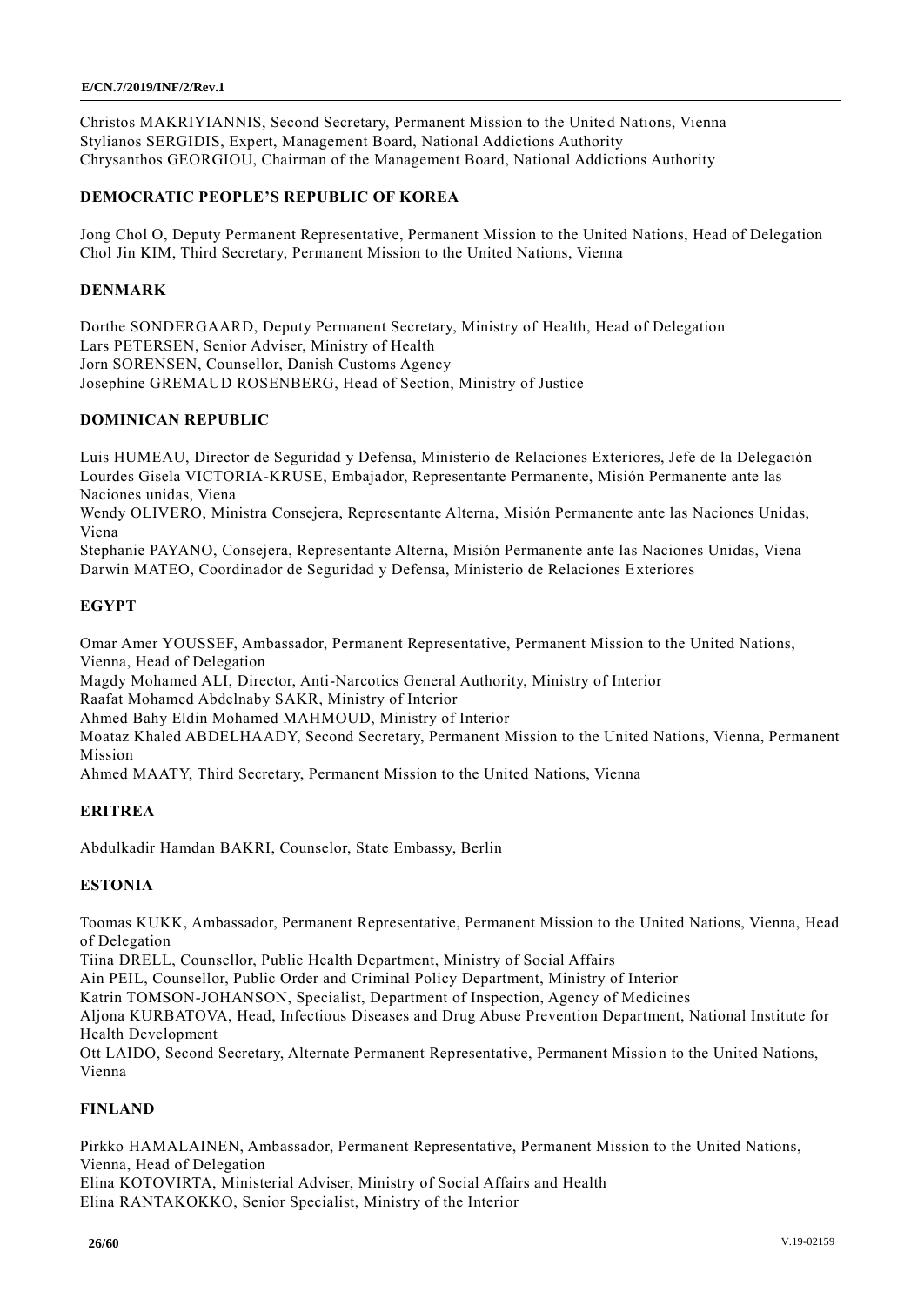llmari ULJAS, Senior Specialist, Ministry of the Interior Anu-Elina AUTIO, First Secretary, Permanent Mission to the United Nations, Vienna Jaakko SONCK, Chief Superintendent, National Police Board Katja PIHLAINEN, Senior Inspector, Finnish Medicines Agency Sanna KAILANTO, Special Planning Officer, National Institute for Health and Welfare Henna SIIKI, Youth Delegate Nelli PERTTULA, Intern

## **GAMBIA**

Bakary GASSAMA, Director General, Drug Law Enforcement Agency (DLEAG), Head of Delegation Sheriff SANYANG, Director Administration, DLEAG Lamin J GASSAMA, Director, Intelligence and International Cooperation, DLEAG Ebrima MBALLOW

## **GEORGIA**

Gocha LORDKIPANIDZE, Deputy Minister, Ministry of Justice, Head of Delegation David DONDUA, Ambassador, Permanent Representative, Permanent Mission to the United Nations, Vienna Ketevan SARAJISHVILI, Head, Public International Law Department, Ministry of Justice Mariam BREGADZE, Adviser, Public International Law Department, Ministry of Justice Nika KOBAKHIDZE, Head, Data Analysis Unit, Department of Central Criminal Police, Ministry of Internal Affairs Marina DARAKHVELIDZE, Head, Health Care Department, Ministry of Labor, Health and Social Affairs

Nestan BEJANISHVILI, Senior Counselor, Permanent Mission to the United Nations, Vienna David MORGAN, Regional Coordinator, EU Actions against Drugs and Organized Crimes, EU-ACT Project Salome UGREKHELIDZE, Local Expert, EU Actions Against Drugs and Organized Crimes, EU-ACT Project

#### **GHANA**

Ambrose DERY, Minister of Interior, Head of Delegation Seth Kwame ACHEAMPONG, Chairman, Parliamentary Select Committee on Defense and Interior Adelaide ANNOR-KUMI, Chief Director, Ministry of the Interior Francis Kofi TORKORNOO, Acting Executive Secretary, Narcotics Control Board Mumuni Abdulai BAWUMIA, Technical Advisor, Ministry of the Interior Edith Edilyn ADJEI, Clerk of Parliament Select Committee on Defense and Interior Juliana AMANKWAH MARFO, Senior Regulatory Officer, Food and Drugs Authority Charles Oblitei COMMEY, Deputy Narcotic Analyst, Narcotics Control Board Ramses Joseph CLELAND, Ambassador, Permanent Mission to the United Nation, Geneva Samual Adotey ANUM, Minister, Permanent Mission to the United Nations, Geneva Doreen BONNA, Counsellor, Permanent Mission to the United Nations, Geneva

#### **GREECE**

Andreas XANTHOS, Minister of Health, Head of Delegation Nikolaos SAPOUNTZIS, Chargé d'Affaires a.i, Permanent Mission to the United Nations, Vienna Sofoklis MANDALIDIS, Second Secretary, Permanent Mission to the United Nations, Vienna Eryfili NTALIANI, Scientific Adviser, Minister's Office, Ministry of Health Athina PAPANAGIOTOU, Scientific Advisor, Minister's Office, Ministry of Health Lukas DENKMAYR, Assistant, Permanent Mission to the United Nations, Vienna Christos KOUIMTSIDIS, National Drug Coordinator Gerasimos PAPANASTASATOS, Director, KETHEA Research Department Georgia KARAPAPA, Interpreter

## **HONDURAS**

Francis CONTRERAS, Comisionado Presidente, Agencia de Regulación Sanitaria (ARSA), Jefe de la Delegación Amilcar HERNÁNDEZ, Jefe de la Fuerza Nacional Anti Maras y Pandillas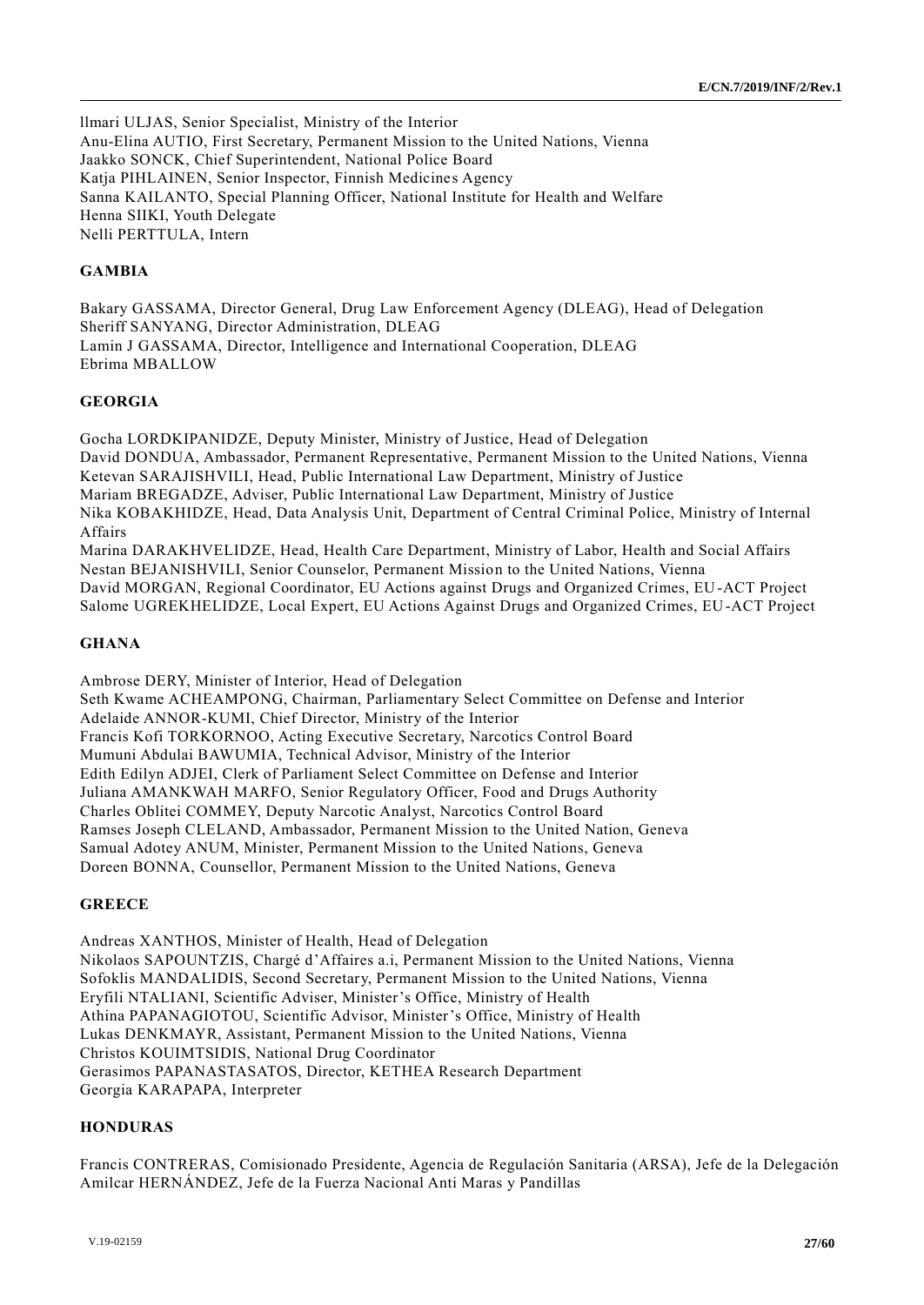Ever Danilo MEJÍA, Director Nacional Adjunto de Inteligencia e Investigación, Se cretario Ejecutivo para Asuntos Anti-Drogas Orlin Javier CERRATO, Inspector General de la Policía Nacional Giampaolo Carmelo RIZZO ALVARADO, Embajador, Representante Permanente, Misión Permanente ante las Naciones Unidas, Ginebra Carlos Alberto ROJAS SANTOS, Embajador Alterno, Misión Permanente ante las Naciones Unidas, Ginebra Sandra PONCE, Ministra Consejera, Misión Permanente ante las Naciones Unidas, Ginebra Orbin Galo MALDONADO, Comisionado General **INDONESIA** Heru WINARKO, Head, National Narcotics Agency, Head of Delegation Darmansjah DJUMALA, Ambassador, Permanent Representative, Permanent Mission to the United Nations, Vienna Andriana SUPANDY, Ambassador, Embassy of the Republic of Indonesia, Port Moresby, Papua New Guinea Puji SARWONO, National Narcotics Agency Arman DEPARI, National Narcotics Agency Ali JOHARDI, National Narcotics Agency Yunis Farida OKTORIS, National Narcotics Agency Dunan Ismail ISJA, National Narcotics Agency Witjaksono ADJI, Minister, Deputy Chief, Permanent Mission to the United Nations, Vienna Anjan Pramuka PUTRA, National Narcotics Agency Mr. IRWANTO, National Narcotics Agency Riza SARASVITA, National Narcotics Agency Anthoni HUTABARAT, National Narcotics Agency Agus IRIANTO, National Narcotics Agency Muhammad Zaim A. NASUTION, Minister Counsellor, Permanent Mission to the United Nations, Vienna Veronica Vicka Ancilla ROMPIS, Ministry of Foreign Affairs Indra ROSANDRY, Ministry of Foreign Affairs Wardhono TRTOSUDARMO, National Agency of Drug and Food Control Eka PURNAMASARI, National Agency of Drug and Food Control Republic Bianca SIMATUPANG, First Secretary, Permanent Mission to the United Nations, Vienna Masagus Salman ISFAHANI, Second Secretary, Permanent Mission to the United Nations, Vienna Anisa FARIDA, Ministry of Foreign Affairs Achmad FATONI, National Narcotics Agency Faisal Abdul NASER Johny Pol LATUPEIRISSA, National Narcotics Agency Nixon MANURUNG, National Narcotics Agency Sulistyo PUDJO H., National Narcotics Agency Hendrajid Putut WIDAGDO, National Narcotics Agency Tri Siwi SUHARINI, National Narcotics Agency David Henry Andar HUTAPEA, National Narcotics Agency Novita HANDAYANI, National Narcotics Agency Rika MOTOTA, National Narcotics Agency Sang Gede SUKAWIYASA, National Narcotics Agency Andarsari PRADANI, National Narcotics Agency Krisno Halomoan SIREGAR, Indonesian National Police K. Yani SUDARTO, Indonesian National Police Yudanto WIBOWO, Second Secretary, Permanent Mission to the United Nations, Vienna Reski Kurnia ILAHI, Second Secretary, Permanent Mission to the United Nations, Vienna Ms. ASNOVITA, Ministry of Law and Human Rights Teuku MUKTASIM, Ministry of Law and Human Rights Agusdini BANUN, Ministry of Health Ikka TJAHYANINGRUM, Ministry of Health Subhan Hamonangan PANJAITAN NGO, Rumah Cemara Glady Yudha ARIEFIANTO, Permanent Mission of Indonesia to the United Nations, Vienna Michael O ROURKE, Permanent Mission to the United Mission, Vienna Wingko SILAEN, Permanent Mission to the United Nations, Vienna Faiq FAISHAL, Permanent Mission to the United Nations, Vienna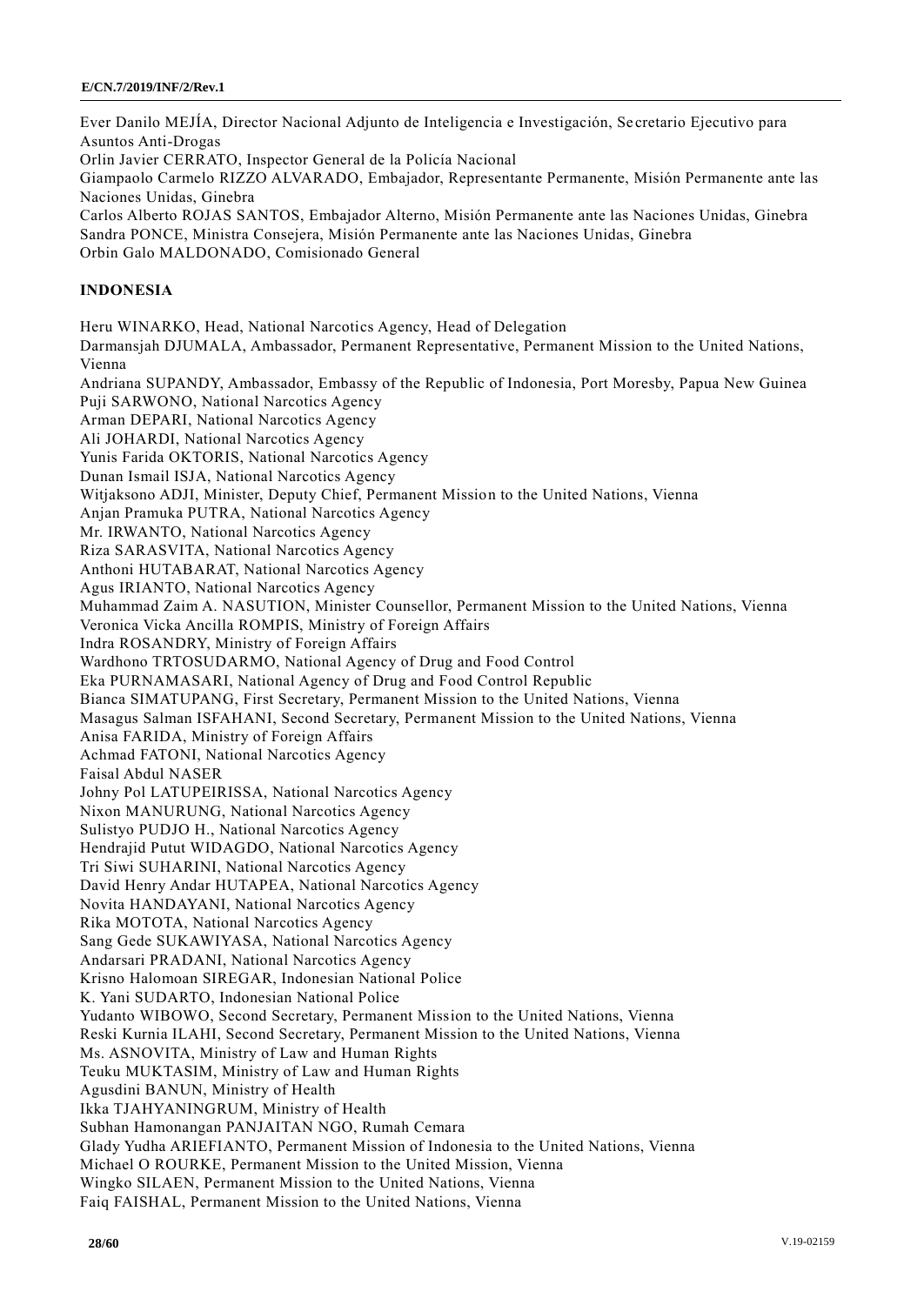Pace Seprice SAKAN, Permanent Mission to the United Nations, Vienna Winarto Dwi Ammanda SUHARTONO, Permanent Mission to the United Nations, Vienna Danik LESTARI, Permanent Mission to the United Nations, Vienna Vicky Nidya PUTRI, Permanent Mission to the United Nations, Vienna Muhammad Andi SYARFUDIN, Permanent Mission to the United Nations, Vienna Irna FUHRER, Permanent Mission to the United Nations, Vienna Anna FENNESZ, Permanent Mission to the United Nations, Vienna

#### **IRELAND**

Catherine BYRNE TD, Minister of State for Health Promotion and the National Drugs Strategy, Department of Health, Head of Delegation Thomas HANNEY, Ambassador, Permanent Representative, Permanent Mission to the United Nations, Vienna Jim WALSH, Principal Officer, Drugs Policy Unit, Department of Health Alan KELLY, Private Secretary to Catherine Byrne T.D. Nicola CLAVIN, Special Advisor to Catherine Byrne T.D Brian DOWLING, Assistant Principal, Drugs Policy Unit, Department of Health Sean O RIAIN, First Secretary, Permanent Mission of Ireland to the United Nations, Vienna Kate OLIVER, Second Secretary, Permanent Mission to the United Nations, Vienna Adrienne HICKEY, Desk Officer, International Security Policy, Department of Foreign Affairs and Trade Colin LAVELLE, Drugs and Organized Crime Division, Department of Justice and Equality Claudia WERNER, Attaché, Permanent Mission to the United Nations, Vienna

### **JAMAICA**

Cheryl SPENCER, Ambassador, Permanent Representative, Permanent Mission to the United Nations, Geneva, Head of Delegation

Lincoln ALLEN, Chief Executive Officer, Cannabis Licensing Authority

Michael TUCKER, Executive Director, National Council on Drug Abuse

Julia HYATT, Director, International Organization Department, Ministry of Foreign Affairs and Foreign Trade Annette HENRY, Director, Licensing and Application Cannabis Licensing Authority

Lishann SALMON, First Secretary, Permanent Mission to the United Nations, Geneva

#### **JORDAN**

Leena AL HADID, Ambassador, Permanent Representative, Permanent Mission to the United Nations Vienna Mohammad MALAHEEM, Deputy Director, General Police, Directorate for Criminal Security Affairs Dana KHRIES, Counsellor, Deputy Permanent Representative, Permanent Mission to the United Nations, Vienna Sami SAMAWI, Third Secretary, Permanent Mission to the United Nations, Vienna Ala'a MHAISEN, Third Secretary, Permanent Mission to the United Nations, Vienna Wesal AL-HAQAISH, Director, Drug Directorate, Jordan Food and Drug Administration Heyam WAHBEH, Head, Narcotics and Psychotropic Substances and Precursors Control Department, Jordan Food and Drug Administration

#### **KAZAKHSTAN**

Zhanat SULEIMENOV, First Deputy, Minister of Internal Affairs, Head of Delegation Kairat SARYBAY, Ambassador, Permanent Representative, Permanent Mission to the United Nations, Vienna Ivan DOBRYSHIN, Head, Division of the Department on Combating Drug Trafficking, Ministry of Interior Anuar TANALINOV, Counsellor, Permanent Mission to the United Nations, Vienna Azat NURKENOV, Second Secretary, Permanent Mission to the United Nations, Vienna

#### **KUWAIT**

Sadiq MARAFI, Ambassador, Permanent Representative, Permanent Mission to the United Nations, Vienna, Head of Delegation

Khaled ALDAIN, Assistant Under-secretary for Criminal Security Affairs, Ministry of Interior Mohammad ALSEBAIE, Assistant Under-secretary for Legal Affairs, Ministry of Health Abdullah AL OBAIDI, Deputy Permanent Representative, Permanent Mission to the United Nations, Vienna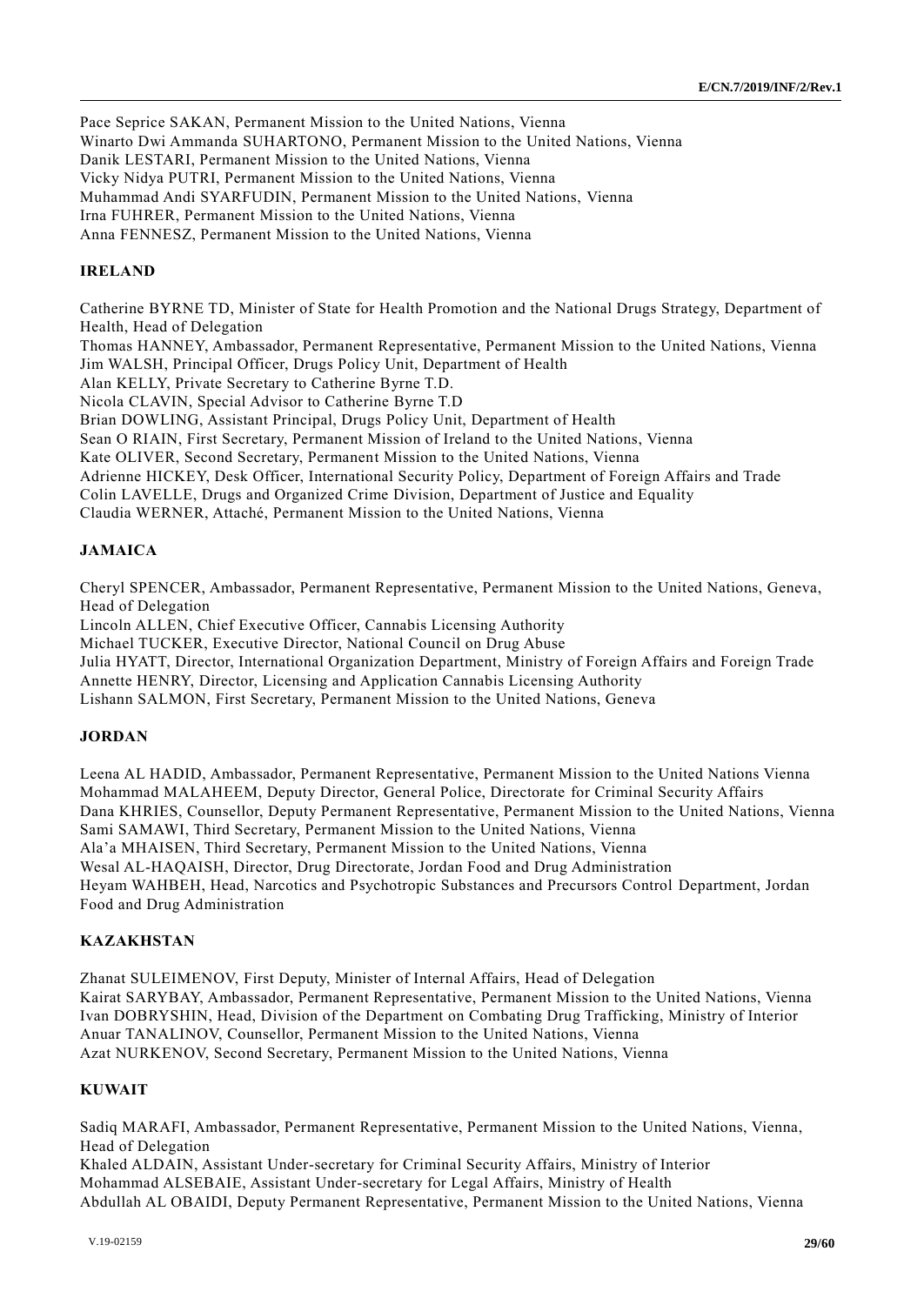Mohammad QABAZERD, Ministry of Interior Nawaf AL RUJAIB, Second Secretary, Legal Affairs Department, Ministry of Foreign Affairs Nasser ALDIHANY, Ministry of Interior Ali ALWAZZAN, Second Secretary, Permanent Mission to the United Nations, Vienna, Sulaiman ALKHAYRI, Second Secretary, Permanent Mission to the United Nations, Vienna Rawan ALWASMI, Legal Affairs, Ministry of Foreign Affairs

## **LAO PEOPLE'S DEMOCRATIC REPUBLIC**

Sithong CHITNHOTHINH, Ambassador, Permanent Representative, Permanent Mission to the United Nations, Vienna, Head of Delegation Vandy BOUTSADY, Chargé d'affaires, Permanent Mission to the United Nations, Vienna Nilandone KEORODOM, Second Secretary, Permanent Mission to the United Nations, Vienna

## **LATVIA**

Janis ZLAMETS, Ambassador, Permanent Representative, Permanent Mission to the United Nations, Vienna, Head of Delegation

Elma GAILITE, Head, Information on Medicines Distribution Division, State Agency of Medicines Gatis PELNENS, Third Secretary, Permanent Mission to the United Nations, Vienna Andis LAGZDINS, Expert, Permanent Mission to the United Nations, Vienna

## **LEBANON**

Ibrahim ASSAF, Ambassador, Permanent Representative, Permanent Mission to the United Nations, Vienna, Head of Delegation

Claude KARAM, Judge, President of First Chamber of the Court of Cassation, Ministry of Justice Jeanne MRAD, Counsellor, Alternate Representative, Permanent Mission to the United Nations, Vienna Lina ALKAWASS, Adviser, Permanent Mission to the United Nations, Vienna

## **LIBYA**

Jalal E. ALASHI, Charge d´Affaires a.i, Permanent Mission to the United Nations, Vienna, Head of Delegation Abubaker M.M. ATIA, General Directorate Anti-Narcotics Drugs and Psychotropic Substances Ali Elhady Sead SAID, General Directorate, Anti-Narcotics Drugs and Psychotropic Substances Herr Abdulmunem Mohammed Altuwati ALKURDI, Department of Relations and Cooperation, Ministry of Interior

Emad Ali M. ELHAROWL, Office of the Minister of Interior

Khaled Mahraj Issa TOUR, Director, Department of Pharmacy, Medical Equipment and Supplies

Abdalla M.SH. ABUZED, Minister Plenipotentiary, Foreign Ministry

Mohamed Moftah Ramadan HAMUDA, Counsellor, Ministry of Justice

Nawal Rajab Abdallah ELMESALLATI, Head, Department of Drugs and Pharmacy

Nahd Mohamed Ali ELMAKI, Department of Pharmacy and Medical Equipment

Esam A.M. GANBOUR, First Secretary, Permanent Mission to the United Nations, Vienna

Walid AMMAR, Third Secretary, Permanent Mission to the United Nations, Vienna

Taher HAJYOUNES, Attaché, Permanent Mission to the United Nations, Vienna

## **LIECHTENSTEIN**

Maria-Pia KOTHBAUER, Ambassador, Permanent Representative, Permanent Mission to the United Nations, Vienna, Head of Delegation Dominik MARXER, Counsellor, Permanent Mission to the United Nations, Vienna Felix OSPELT, Intern

## **LITHUANIA**

Aurelijus VERYGA, Minister of Health, Head of Delegation Aurimas TAURANTAS, Ambassador, Permanent Representative, Permanent Mission to the United Nations, Vienna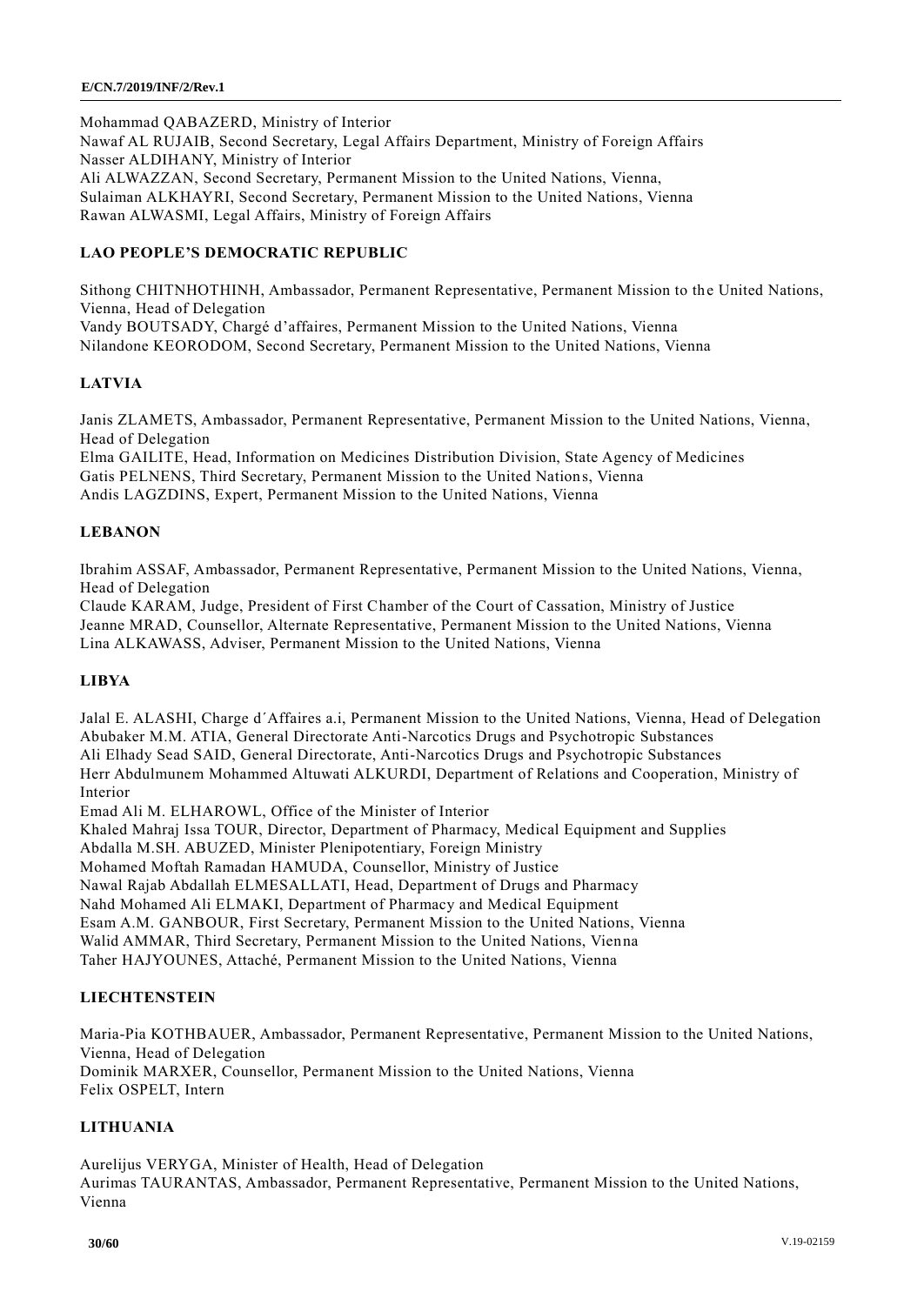Inga JUOZAPAVICIENE, Director, Drug, Tobacco and Alcohol Control Department Tomas ANTULIS, Senior Adviser, Ministry of Internal Affairs Saulius BRIGINAS, Deputy Head of Lithuanian Criminal Police Bureau Simona BIELIÜNÉ, Senior Specialist, Drug, Tobacco and Alcohol Control Department leva VAITKEVICIÜTÉ, Chief Specialist of Drug, Tobacco and Alcohol Control Department Jurgita ZILINSKAITÉ, Drug, Tobacco and Alcohol Control Department Inga ZUKAUSKIENE, Second Secretary, Permanent Mission to the United Nations, Vienna Nijolé GOSTAUTAITÉ MIDTTUN, Director, Mental Health Initiative and Head of Lithuanian Tobacco and Alcohol Control Coalition Jurgita POSKEVICIÜTÉ, Director of Administration of Coalition "I Can Live" Robertas BADARAS, Head of Toxicology Center, Republican Vilnius University Hospital

## **LUXEMBOURG**

Marc UNGEHEUER, Ambassadeur, Représentant permanent, Mission permanente auprès des Nations Unies, Vienne, Chef de la Délégation Georges EISCHEN, Conseiller Lejla SOKO, Conseillère

## **MADAGASCAR**

Veronique RESAKA, Ambassadeur, Représentant permanent, Mission Permanente auprès des Nations Unies, Genève

Emi-Haulain KOLA, Conseiller, Mission Permanente auprès des Nations Unies, Genève

## **MALAYSIA**

Tan Sri Dato' Haji Muhyiddin Haji MOHD YASSIN, Minister of Home Affairs, Head of Delegation Dato Ganeson SIVAGURUNATHAN, Ambassador, Permanent Representative, Permanent Mission to the United Nations, Vienna Dato' Sri Zulkifli bin ABDULLAH, Director General, National Anti-Drugs Agency

Dato' Sri Mohamad bin SALLEH, Director, Narcotics Crime Investigation Department, Royal Malaysia Police Mohd Naaim bin MAHMOD, Principal Private Secretary to the Minister of Home Affairs Zainal Izran ZAHARI, Minister, Permanent Mission to the Unite Nations, Vienna Ravi RAMADAH, Principal Assistant Director (Medical), National Anti-Drugs Agency Mohd Firdaus AZMAN, First Secretary, Permanent Mission to the United Nations, Vienna

### **MALTA**

Michael FALZON, Minister for the Family, Children's Rights and Social Solidarity, Head of Delegation Natasha Meli DAUDEY, Ambassador, Permanent Representative, Permanent Mission to the United Nations, Vienna

Alberta BORG, Counselor, Permanent Mission to the United Nations, Vienna

Richard DIMECH, Chief of Staff, Ministry for Family, Children's Rights and Social Solidarity

Richard MUSCAT, Department of Physiology and Biochemistry, University of Malta

Matthew GRIMA, Counsellor, Permanent Mission to the United Nations, Vienna

Joseph DEBONO, Permanent Mission to the United Nations, Vienna

Maria LOHMANN, Permanent Mission to the United nations, Vienna

Konstantin MALLAT, Permanent Mission to the United Nations, Vienna

Hillel MATLOFSKY, Permanent Mission to the United Nations, Vienna

#### **MAURITIUS**

Pravind Kumar JUGNAUTH, Prime Minister, Head of Delegation KHESWAR JANKEE, Ambassador, Permanent Representative, Permanent Mission to the United Nations, Berlin PREMODE NEERUNJUN, Acting Permanent Secretary, Prime Minister's Office CHOOLUN BHOJOO, Deputy Commissioner, Police Antidrug and Smuggling, Mauritius Police Force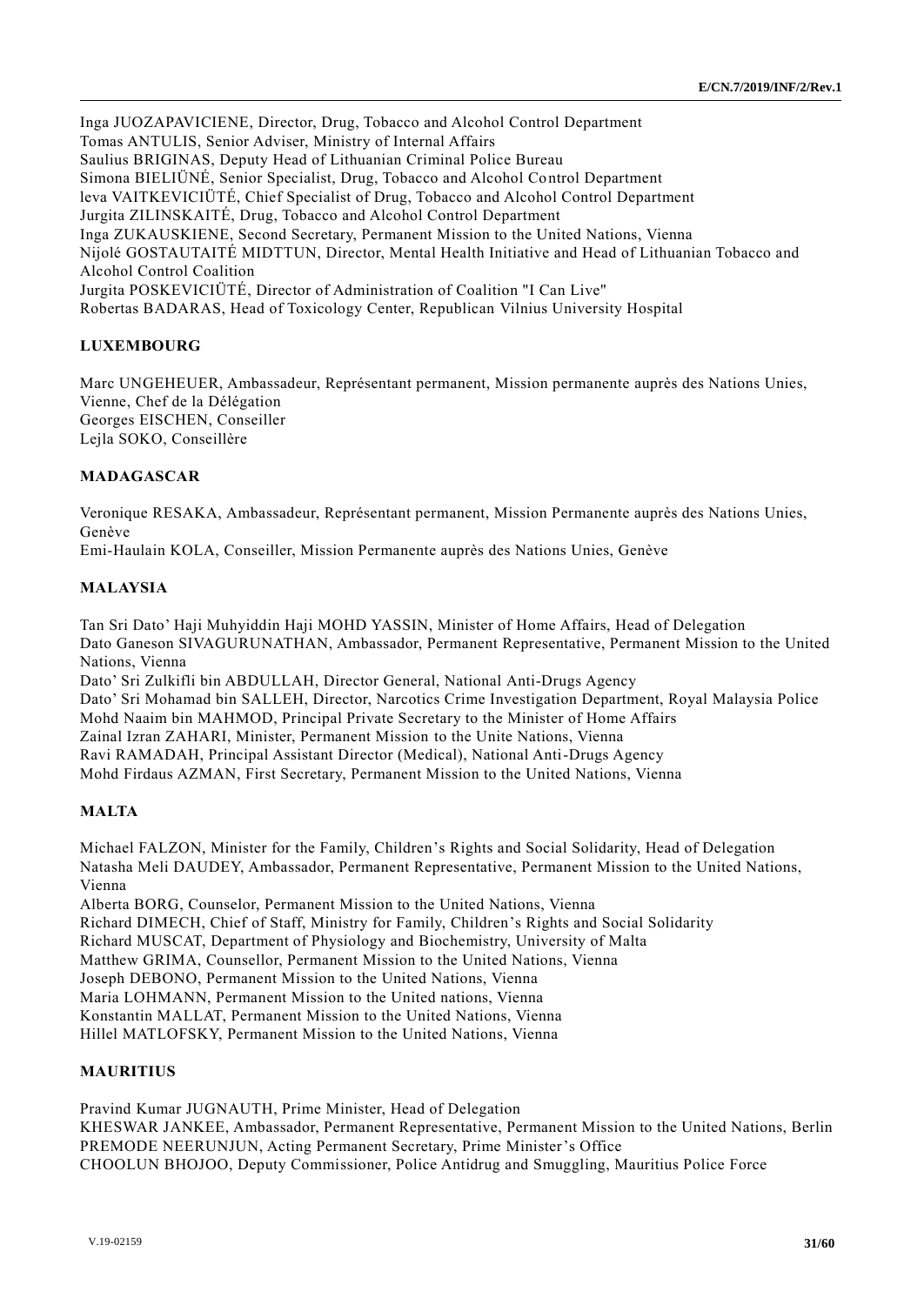KUSHALRAJSING MEETARBHAN, Adviser to the Prime Minister, Prime Minister's Office Chuveeraj NAIK, Representative of PILS Kobita JUGNAUTH

## **MICRONESIA (FEDERATED STATES OF)**

Leonito M. BACALANDO JR., Chief, Law Division, Assistant Attorney-General, Department of Justice **MONACO**

Isabelle BERRO-AMADEI, Ambassadrice, Représentante permanente, Mission permanente auprès des Nations Unies, Berlin, Chef de la Délégation Lorenzo RAVANO, Représentant permanent adjoint, Mission permanente auprès des Nations Unies, Berlin

## **MONGOLIA**

Battungalag GANKHUURAI, Ambassador, Permanent Representative, Permanent Mission to the United Nations, Vienna

Navchaa TSEVEEN, First Secretary, Permanent Mission to the United Nations, Vienna

## **MONTENEGRO**

Milena MILACIC-RADULOVIC, Chargé d'Affaires, Permanent Mission to the United Nations, Vienna Jasna SEKULIC, Head, Section for Development of Policies for Prevention of Drugs Abuse, Ministry of Health

## **MOROCCO**

Lotfi BOUCHAARA, Ambassadeur, Représentant permanent, Mission permanente auprès des Nations Unies, Vienne, Chef de la Délégation

Ayoub ABOUJAAFAR, Juge, Direction des Affaires Pénales et des Grâces, Ministère de la Justice Samir SETTAOUI, Chef, Unité des crimes financiers, la drogue, la circulation et l'habitat Driss EL OUFIR, Conseiller, Mission Permanente auprès des Nations Unies, Vienne Saida BAJJA, Premier Secrétaire, Mission permanente auprès des Nations Unies, Vienne Jamal TAOUFIK, Directeur du Médicament et de la Pharmacie, Ministère del a Santé Fatima ELOMARI, Observatoire Marocain des Drogues et Addictions Mimoun EL MAGHRAOUI, Chargé de la Division Anti-drogue, Ministère de l'Intérieur Abderrahim HABIB, Commissaire de Police Principal, Chef de Service des Stupéfiants, Direction Générale de la Sureté Nationale

#### **MOZAMBIQUE**

Helena KIDA, Deputy Minister of Home Affairs Lucio DA CRUZ, Assistant of the Deputy Minister Augusto Antonio BAMBO, Head, Anti-Drug Brigade Luis Job MUTOMBENE, Executive Director, ACAM Nadir Ruieno IZIDINE, Head, Cooperation in Central Cabinet of Drug Control

## **MYANMAR**

Kyaw SWE, Union Minister, Ministry of Home Affairs, Head of Delegation San LWIN, Ambassador, Permanent Representative, Permanent Mission to the United Nations, Vienna Maung Maung KYAW, Director General, Bureau of Special Investigation, Ministry of Home Affairs Win NAING, Division Head, Drugs Enforcement Division, Ministry of Home Affairs Thant Lwin MAUNG, Head of IR Branch Drugs Enforcement Division, Ministry of Home Affairs Min Kyaw THU, Head of Protocol Department, Union Minister's Office, Ministry of Home Affairs Tin Tun AUNG, Director, Bureau of Special Investigation, Ministry of Home Affairs Su Wai Po KYA, Second Secretary, Permanent Mission to the United Nations, Vienna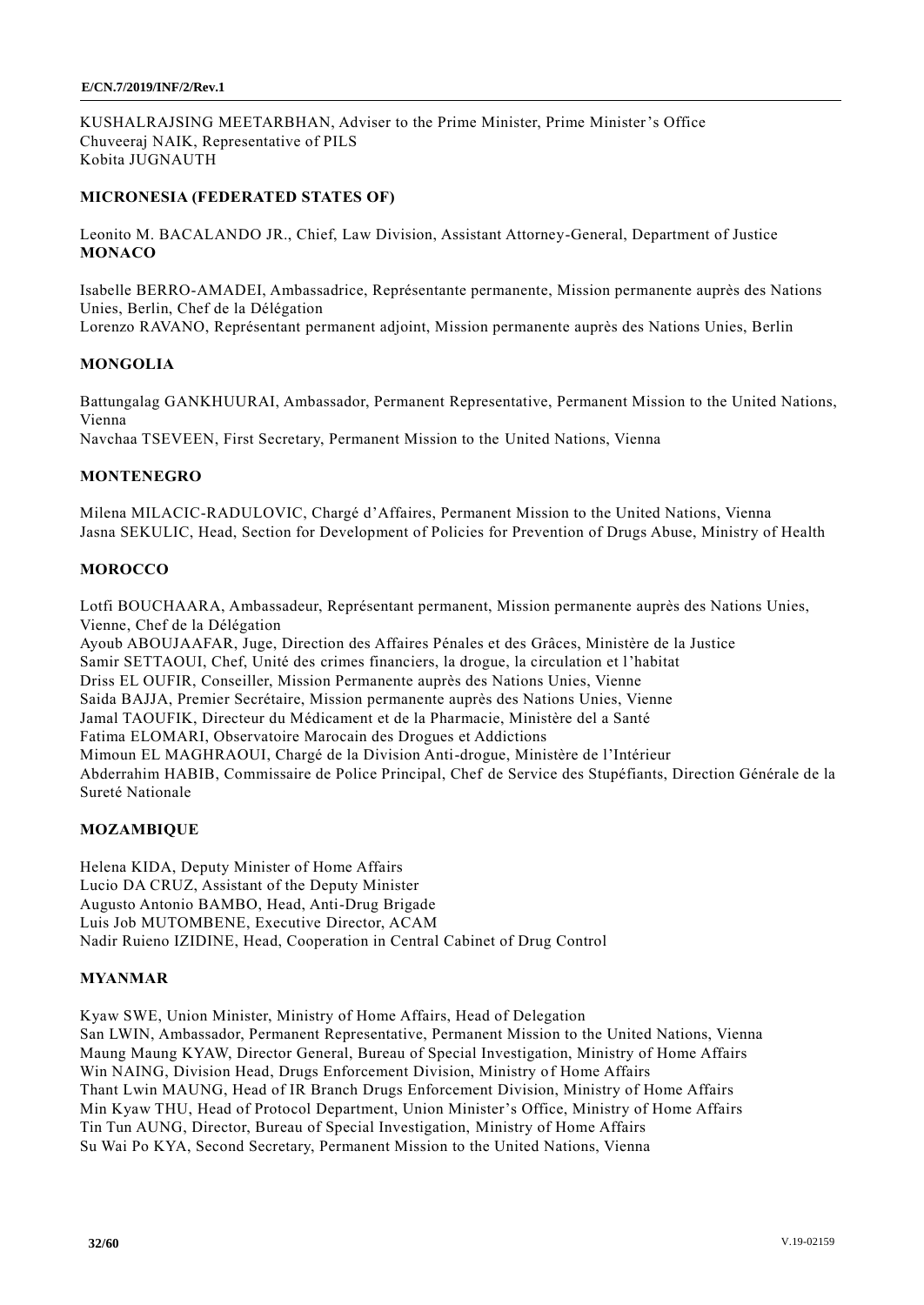#### **NAMIBIA**

Nada KRUGER, Ambassador, Permanent Representative, Permanent Mission to the United Nations, Vienna, Head of Delegation Johannes GAESEB, Deputy Director, Registrar of Medicines Rene ADAMS, Programme Manager, Subdivision Substance Abuse, Drug Control and Rehabilitation Paul E. SHIHENGO, First Secretary, Permanent Mission to the United Nations, Vienna Helena ITAMBA, Counsellor, Permanent Mission to the United Nations, Vienna Ngakare KEEJA, First Secretary, Permanent Mission to the United Nations, Vienna Sevelina ASHIPALA, First Secretary, Permanent Mission to the United Nations, Vienna Fabian MUSWEU, Deputy Commissioner, Namibian Police

#### **NEPAL**

Ram Bahadur THAPA MAGAR, Minister of Home Affairs, Head of Delegation Prakash Kumar SUVEDI, Ambassador, Permanent Representative, Permanent Mission to the United Nations, Vienna Indra Jit RAI, Security Expert to Home Minister Narayan Prasad Sharma DUWADEE, Joint Secretary, Ministry of Home Affairs Binod Sharma GHIMIRE, Deputy Inspector General, Nepal Police Amber Bahadur KARKI, Deputy Permanent Representative, Permanent Mission to the United Nations, Vienna Gomadevi CHEMJONG, Under-Secretary, Ministry of Home Affairs Baliram Prasad DHAMI, Second Secretary, Permanent Mission to the United Nations, Vienna Kulchandra ARYAL, Attaché, Permanent Mission to the United Nations, Vienna

## **NEW ZEALAND**

Todd KRIEBLE, Deputy Secretary, Ministry of Health, Head of Delegation Nicole ROBERTON, Ambassador, Permanent Representative, Permanent Mission to the United Nations, Vienna Chloe SWARBRICK, Member of Parliament, Green Party Ross BELL, Chief Executive, New Zealand Drug Foundation Neal BEDFORD, Policy Officer, Attaché, Permanent Mission to the United Nations, Vienna Wanni TEO, Policy Officer, Attaché, Permanent Mission to the United Nations, Vienna Peter RANGER, Policy Officer, Ministry of Foreign Affairs and Trade Sylvie ARNERICH, Intern Emma HARTLAND, Intern

#### **NIGERIA**

Abubakar MALAMI, Attorney General and Minister of Justice, Head of Delegation Vivian OKEKE, Ambassador, Permanent Representative, Permanent Mission to the United Nations, Vienna Abdallah Muhammad MUSTAPHA, Chairman, Chief Executive, Nigeria Drug Law Enforcement Agency (NDLEA) Giade Ahmadu COMMA, Special Assistant to the Attorney General and Minister of Justice Audu WASILAT, Director, Establishment and Planning, NDLEA Ngozi Vivian OGUEJIOFOR, Coordinator, National Drug Control Master Plan, NDLEA Sunday SHAGBO, Head Protocol Affairs, NDLEA Oche-Obe Antoinette IFEANYI, Deputy Director, International Comparative Law, Federal Ministry of Justice Musa UMAR, Director, Narcotics and Psychotropic Substances, National Agency for Food and Drug Administration and Control (NAFDAC) Lawal Moshood OLUKU, Director, Food and Drugs Service, Federal Ministry of Health (FMOH) Rafiu Folahan AKANBI, Head, Narcotics and Drugs Abuse Programme, FMOH Zainab Tani ZAKARI AWAMI, Senior Counsellor, Ministry of Foreign Affairs Mopelola ADEOLA-IBRAHIM, Senior Counsellor, Permanent Mission to the United Nations, Vienna Emmanuel NWEKE, Counsellor, Permanent Mission to the United Nations, Vienna Zinat Ahmad ABUBAKAR, Third Secretary, Ministry of Foreign Affairs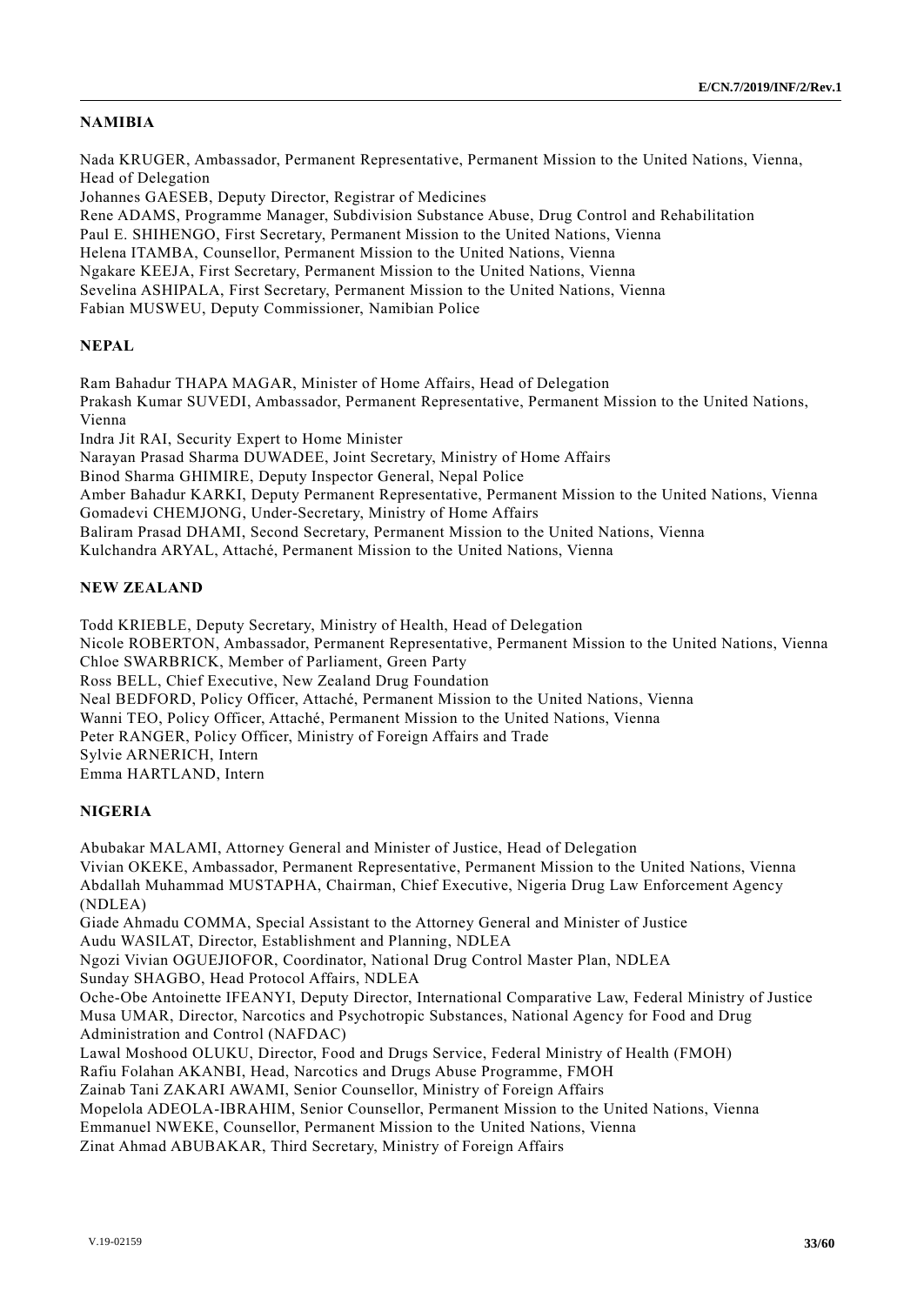## **OMAN**

Yousuf Ahmed AL JABRI, Ambassador, Permanent Representative, Permanent Mission to the United Nations, Vienna, Head of Delegation Abdul Rahim Qasim Abdul Rahim AL FARSI, Director General, Narcotics Control and Psychotropic Substances, Royal Oman Police Salim Hamed Salim AL HARRASI, Royal Oman Police Khalid BAIT NASIB, First Secretary, Permanent Mission to the United Nations, Vienna

## **PANAMA**

Rolando RODRÍGUEZ CEDEÑO, Secretario General de la Procuraduría General de la Nación, Jefe de la Delegación

Anabella GUARDIA DE RUBINOFF, Embajadora, Representante Permanente, Misión Permanente ante las Naciones Unidas, Viena

José CANDANEDO, Fiscal Superior de Asuntos Internacionales

Luis Eduardo PABÓN CHEVALIER, Agregado, Misión Permanente ante las Naciones Unidas, Viena Anayansi RODRÍGUEZ, Tercera Secretaria, Misión Permanente ante las Naciones Unidas, Viena Victor SATURNO, Asesor, Ministerio de Seguridad Pública Amanda LOPEZ, Directora, Ministerio de Seguridad Pública

## **PARAGUAY**

César Tomás ARCE RIVAS, Director General de Cooperación Nacional, Internacional y Fortalecimiento Institucional, Secretaría Nacional Antidrogas, (SENAD), Jefe de la Delegación

Zully ROLÓN, Directora General de Administración y Finanzas, SENAD

Darío FRANCO ECHEVERRÍA, Ministro, Director de Asuntos Especiales, Ministerio de Relaciones Exteriores Elina LOPEZ CABALLERO, Consejera, Encargada de Negocios a.i., Misión Permanente ante las Naciones Unidas, Viena

Miguel Candía IBARRA, Jefe de la Mesa de Políticas sobre Drogas y Lucha contra el Narcotráfico, Dirección General de Asuntos Especiales, Ministerio de Relaciones Exteriores

Alicia Maria GAUTO VÁZQUEZ, Segunda Secretaria, Misión Permanente ante las Naciones Unidas, Viena

## **PHILIPPINES**

TEODORO L. LOCSIN JR, Secretary of Foreign Affairs, Department of Foreign Affairs, Head of Delegation MARIA LOURDES B. LOCSIN, Department of Foreign Affairs Catalino S. CUY, Secretary Minister, Dangerous Drugs Board Maria Cleofe R. NATIVIDAD, Ambassador, Permanent Representative, Permanent Mission to the United Nations, Vienna Deena Joy D. AMATONG, Deputy Permanent Representative, Permanent Mission to the United Nations, Vienna Maria Angela A. PONCE, Minister, Permanent Mission to the United Nations, New York Earl P SAAVEDRA, Executive Director, Dangerous Drugs board EMMA R. SARNE, Director, Department of Foreign Affairs Patricia C. MILLA, Third Secretary, Permanent Mission to the United Nations, Vienna DONELYN HEMEDEZ, Acting Director, Philippine Drug Enforcement Agency JULIET OMALZA-OROZCO, Acting Director, Philippine Drug Enforcement Agency ELLA MARIE L. DIMACULANGAN, Unit Head, Dangerous Drugs Board Joselito P. AGUINALDO, Attaché, Permanent Mission to the United Nations, Vienna Cristine Cia B. CLASARA-STEYLAERTS, Attaché, Permanent Mission to the United Nations, Vienna Cherilette QUEANO, Attaché, Permanent Mission to the United Nations, Vienna ANTHONY RAFAEL GIL Z. CORNISTA, Protocol Officer, Department of Foreign Affairs HARALD EUSTACHIUS TOMINTZ, Multilateral Assistant, Permanent Mission to the United Nations, Vienna Robert Joseph SILOS, Assistant, Permanent Mission to the United Nations, Vienna Bernabe A. DE VERA, Assistant, Permanent Mission to the United Nations, Vienna MARVIN R. GATPAYAT, Undersecretary, Philippine Communications Operations Office RAMON III Lee CUALOPING, Assistant Secretary, Philippine Communications Operations Office KARL LOUIE B. FAJARDO, Executive Assistant, Philippine Communications Operations Office Judith M. MIRASOL, Assistant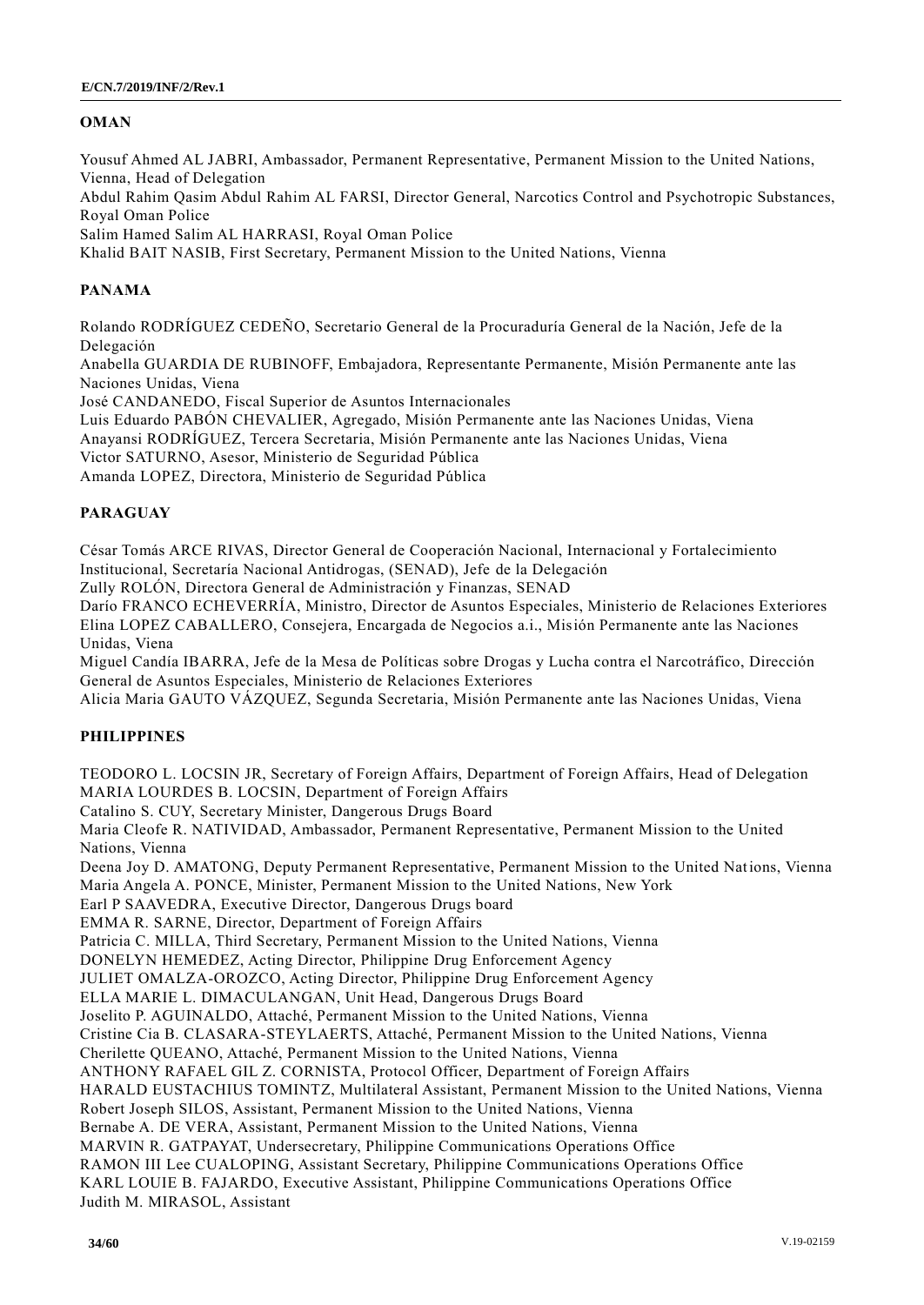## **POLAND**

Piotr JABLONSKI, Director, National Bureau for Drug Prevention, Head of Delegation Jaroslaw PINKAS, Chief Sanitary Inspector Adam BUGAJSKI, Ambassador, Permanent Representative, Permanent Mission to the United Nations, Vienna Marcin KOLAKOWSKI, Vice-President, Office for Registration of Medicinal Products, Medical Devices and Biocidal Products Tomasz BIALAS, Chief Sanitary Inspectorate Krystyna ZUREK, Ministry of Foreign Affairs Marcin KARNAS, Ministry of Interior Monika KARPINSKA, Main Pharmaceutical Office Lukasz JEDRUSZAK, National Bureau for Drug Prevention Jacek EMMEL, First Counsellor, Permanent Mission to the United Nations, Vienna

## **PORTUGAL**

Raquel DUARTE, Health Secretary of State, Head of Delegation António ALMEIDA RIBEIRO, Ambassador, Permanent Representative, Permanent Mission to the United Nations, Vienna Joao CASTEL-BRANCO GOULAO, General Director, Intervention on Addictive Behaviors and Dependencies (SICAD), Ministry of Health João BEZERRA DA SILVA, Counsellor, Alternate Permanent Representative, Permanent Mission to the United Nations, Vienna Ana Sofia SANTOS, Head of the International Relations Division, SICAD, Ministry of Health Ana CASTELA RODRIGUES, Technical staff, International Relations Division, SICAD, Ministry of Health Artur VAZ, Director, National Unit to Combat Trafficking in Narcotic Drugs, Criminal Police (UNCTE/PJ) Vasco BETTENCOURT, Head of the Licensing Unit, INFARMED, I.P., Ministry of Health Filipa CORNELIO DA SILVA, Head, Division of Transnational Issues, Ministry of Foreign Affairs Juliana ALMEIDA, Permanent Mission to the United Nations, Vienna,

## **REPUBLIC OF MOLDOVA**

Victor OSIPOV, Ambassador, Permanent Representative, Permanent Mission to the United Nations, Vienna, Head of Delegation

Anatolie MUNTEANU, Secretary General of State, Ministry of Justice

Roman MACOVENCO, Third Secretary, Permanent Mission to the United Nations, Vienna

Vladislav BUSMACHIU, International Co-operation and Programs Unit, National Administration of Penitentiaries

## **ROMANIA**

Raed ARAFAT, Secretary of State, Head of the Department of Emergency Situations, Ministry of Internal Affairs, Head of Delegation

Cristian ISTRATE, Ambassador, Permanent Representative, Permanent Mission to the United Nations, Vienna Constantin NEGOITÄ, Head, National Antidrug Agency

Lorena Maria FERUTA, First Secretary, Permanent Mission to the United Nations, Vienna

Mihaela BALANESCU, Police Chief-Commissioner, Chief of the Unit of International Relations, Department of European Affairs, Schengen and International Relations, Ministry of Internal Affairs

Raluca ERDINC, Police Principal Inspector, Unit of International Relations, Department of European Affairs, Schengen and International Relations, Ministry of Internal Affairs

Oana BARBUT, Police Principal Inspector, Unit of European Affairs, Department of European Affairs, Schengen and International Relations, Ministry of Internal Affairs

Ana BOSOGIOIU, First Secretary, Permanent Representation to the European Union

Ruxanda ILIESCU, Police Commissioner, Chair of the Horizontal Working Party on Drugs in Europe

Mihaela BEBU, Police Chief-Commissioner, National Antidrug Agency

Gabriela Carmen ISTRATE, Anti-drug Agency

Paula FRUSINOIU, Expert, National Antidrug Agency, Ministry of Internal Affairs

Monica IONITA, Expert, National Antidrug Agency, Ministry of Internal Affairs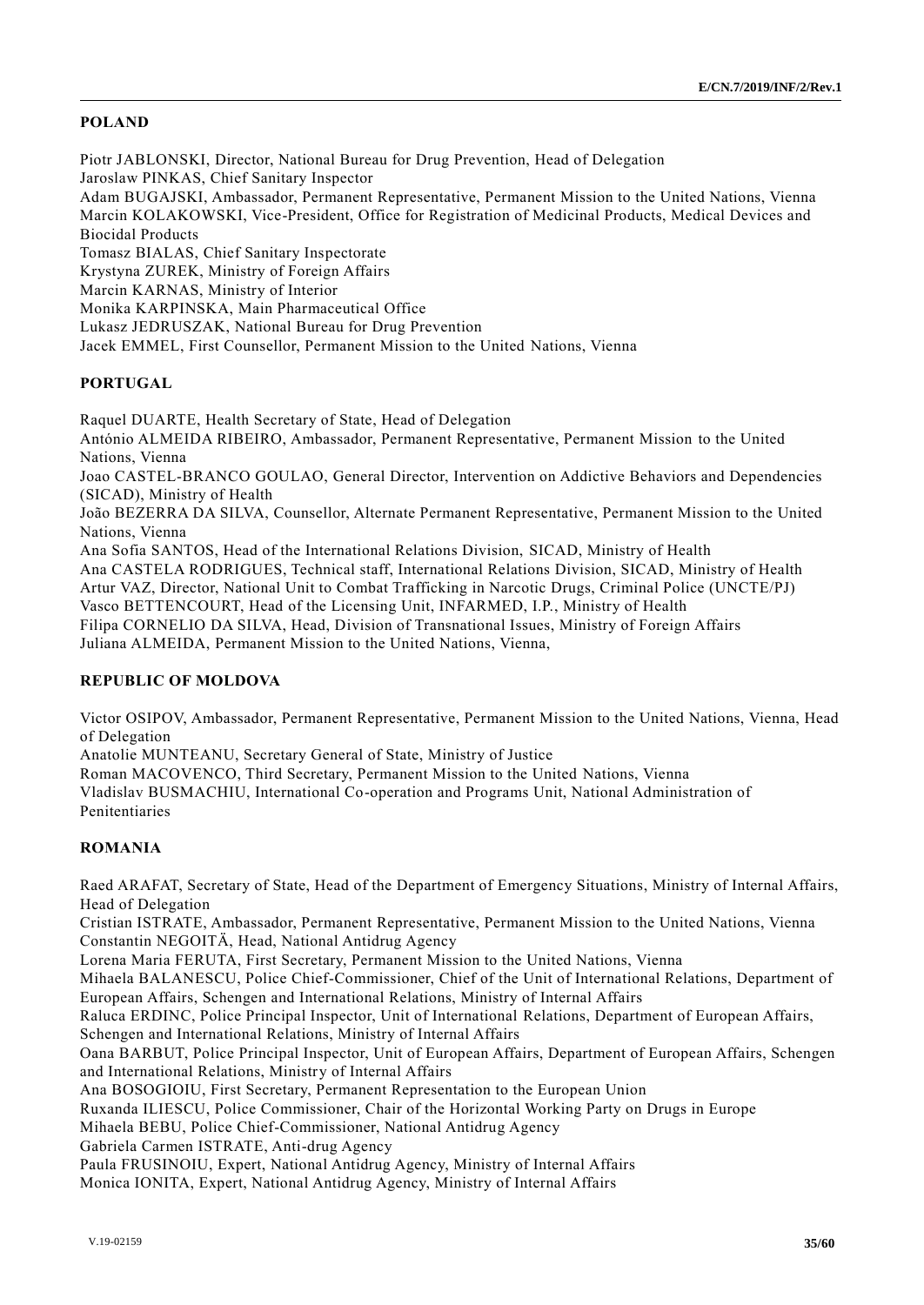Alina BOCAI, Programme Director, Anti AIDS Agency Alexandra IANCU, Intern

## **SAN MARINO**

Elena MOLARONI BERGUIDO, Ambassador, Permanent Representative, Permanent Mission to the United Nations, Vienna, Head of Delegation Chiara ZANNONI, Adviser Eun Hee JEONG, Adviser Vinzenz TRAUTTMANSDORFF-WEINSBERG, Adviser

## **SAUDI ARABIA**

Ahmed ALZAHRANI, Director General, General Directorate of Narcotics Control, Head of Delegation Abdullah ALGHAMDI Abdulaziz KADASAH Abdullah ALUMEIRY Rashdan ALSAYYALI Mohammed ALNEJAIDI Majed ALOTAIBI Ishaq ALHAJRI Mohammed ALSHETRI Fawaz ALSIJBAIE Walied ABDELRAHMAN, Consultant, Liaison Office of Drugs Control Directorate Adnan ALSHAMMARI, Ministry of Interior Salim ALSHARAFI, Ministry of Interior

## **SENEGAL**

Cheikh Tidiane SALL, Ambassadeur, Représentant permanent, Mission permanente auprès des Nations Unies, Berlin

Mareme DIAO, Commissaire de Police Principal, Ministère de l'Intérieur

## **SERBIA**

Zlatibor LONCAR, Minister of Health, Head of Delegation Roksanda NINCIC, Ambassador, Permanent Representative, Permanent Mission to the United Nations, Vienna Jelena JANKOVIC, Head, Monitoring Center for Drugs and Drug Addiction, Ministry of Health Marko PAVLOVIC, Special Advisor of the Minister Milan PEKIC, Director, Office for Combating Drugs Neda MAKEVIC, Office for Combating Drugs Milica BULAJIC, Office for Combating Drugs Milan GOJKOVIC, Minister Counsellor, Permanent Mission to the United Nations, Vienna Jefimija CVIJETIC, Interpreter

## **SINGAPORE**

Josephine TEO, Minister for Manpower and Second Minister of Home Affairs, Head of Delegation Kok Jwee FOO, Ambassador, Permanent Representative, Permanent Mission to the United Nations, Vienna Syed Noureddin SYED HASSIM, Minister-Counsellor, Permanent Mission to the United Nations, Vienna Young Ern LING, Senior Director, International Cooperation and Partnerships Division, Ministry of Home Affairs

Rozlan GIRI, Executive Director, International Advocacy against Drugs and Crime, International Cooperation and Partnerships Division, Ministry of Home Affairs, Permanent Mission to the United Nations, Vienna Huey Ching CHEW, Director, Rehabilitation and Criminal Law, Policy Development Division, Ministry of Home Affairs

Timothy Hee Sun LEO, Director, Psychological and Correctional Rehabilitation Division, Singapore Prison Service

Chern Hong SNG, Director, Communication Division, Central Narcotics Bureau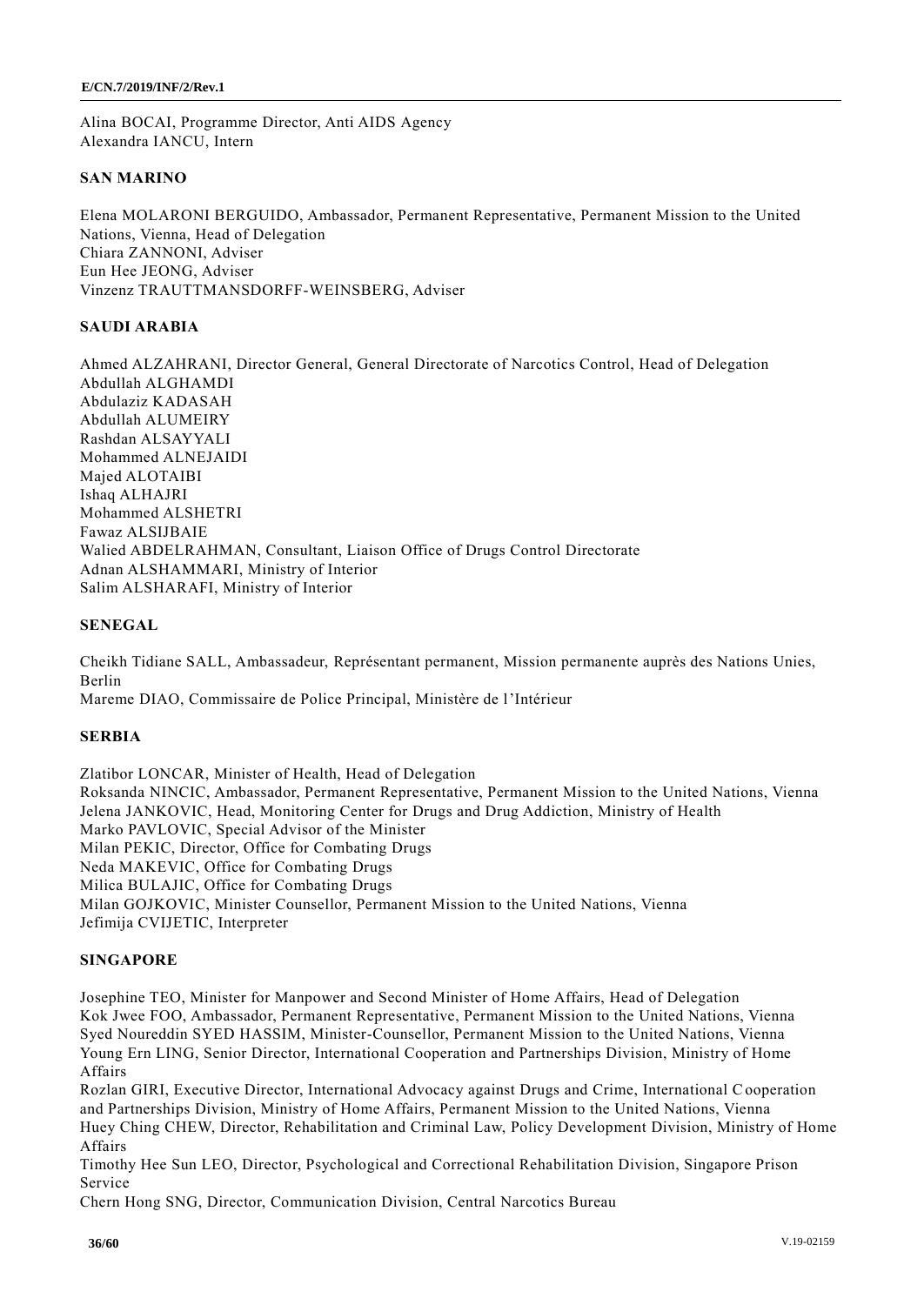Angeline Tiong Whei YAP, Assistant Group Director, Forensic Science, Health Sciences Authority Wai Yee CHAN, Regulatory Consultant, Health Sciences Authority Rayner GAN, First Secretary, Permanent Mission to the United Nations, Vienna Narinderjit Kaur GILL, First Secretary, Permanent Mission to the United Nations, Vienna Jun Jie LIM, First Secretary, Permanent Mission to the United Nations, Vienna Sivaraman LETCHUMANAN, Senior Manager, International Cooperation and Partnerships Division, Ministry of Home Affairs Nur Asyikin Binte HAMZAH, Senior Manager, International Cooperation and Partnership s Division, Ministry of Home Affairs, International Cooperation and Partnership Division, Ministry of Home Affairs Subashiyni RAMAKRISHNAN, Head, General Investigation 3, Central Narcotics Bureau Melvina Niroshini ANDREW, Senior Executive, Policy Planning and Research Division, Central Narcotics Bureau Yi Ren THNG, Staff Officer, Policy Planning and Research Division, Central Narcotics Bureau

## **SLOVENIA**

Andrej BENEDEJCIC, Ambassador, Permanent Representative, Permanent Mission to the United Nations, Vienna, Head of Delegation Joze HREN, Secretary, Ministry of Health Tadej FURLAN, Deputy Permanent Representative, Permanent Mission to the United Nations, Vienna Spela STRUNA, Senior Adviser, Ministry of Health Milan KREK, Head of National Focal Point, National Institute for Public Health Ada Grom HOCEVAR, Public Health Specialist, National Institute of Public Health Mateja JANDL, Public Health Specialist, National Institute of Public Health Nusa Konec JURICIC, Public Health Specialist, National Institute of Public Health Matej KOSIR, Director, Institute of Research and Development "Utrip" Ziva CEGLAR, Assistant, Permanent Mission to the United Nations, Vienna Spela REMIC, Assistant, Permanent Mission to the United Nations, Vienna

## **SRI LANKA**

Saman ABEYSINGHE, Chairman, Institution National Dangerous Drugs Control Board, Head of Delegation Sajeewa MEDAWATTE, Deputy Inspector General Kapila KUMARASINGHE, Deputy Commissioner of Excise, Law Enforcement W. MARASINGHE, Designation Assistant Director, Institute National Dangerous Drugs Control Board

#### **SURINAME**

Stuart H. GETROUW, Minister of Justice and Police, Ministry of Justice and Police, Head of Delegation Lucretia REDAN, Director of Operational Services, Ministry of Justice and Police Sieglien BURLESON, Ambassador, Permanent Representative, Permanent Mission to the United Nations, Belgium

Gwendoline BABEL, Deputy Director National Security, Directorate National Security Sharon BELL, Policy advisor National Security, Directorate National Security Marie BUNWAREE, Director of the National Anti-Drug Council, National Anti-Drug Council Jo-Ann BUYNE, First Secretary, Permanent Mission to the United Nations, Belgium

#### **SWEDEN**

Mikaela KUMLIN GRANIT, Ambassador, Permanent Representative, Permanent Mission to the United Nations, Vienna, Head of Delegation Cecilia ROMSON ORNBERG, Counsellor, Permanent Mission to the United Nations, Vienna

Else WALLEN, Second Secretary, Permanent Mission to the United Nations, Vienna

Henrik MELIN, Desk Officer, Ministry of Health and Social Affairs

Joakim STRANDBERG, Head of Unit, Public Health Agency

Mimmi ERIKSSON TINGHOG, Analyst, Public Health Agency

Carolina BIRGNER, Analyst, Swedish Medical Products Agency

Karolina ROSELL, Analyst, Medical Products Agency

Helen KRISTOFERITSCH, Administrative Officer, Permanent Mission to the United Nations, Vienna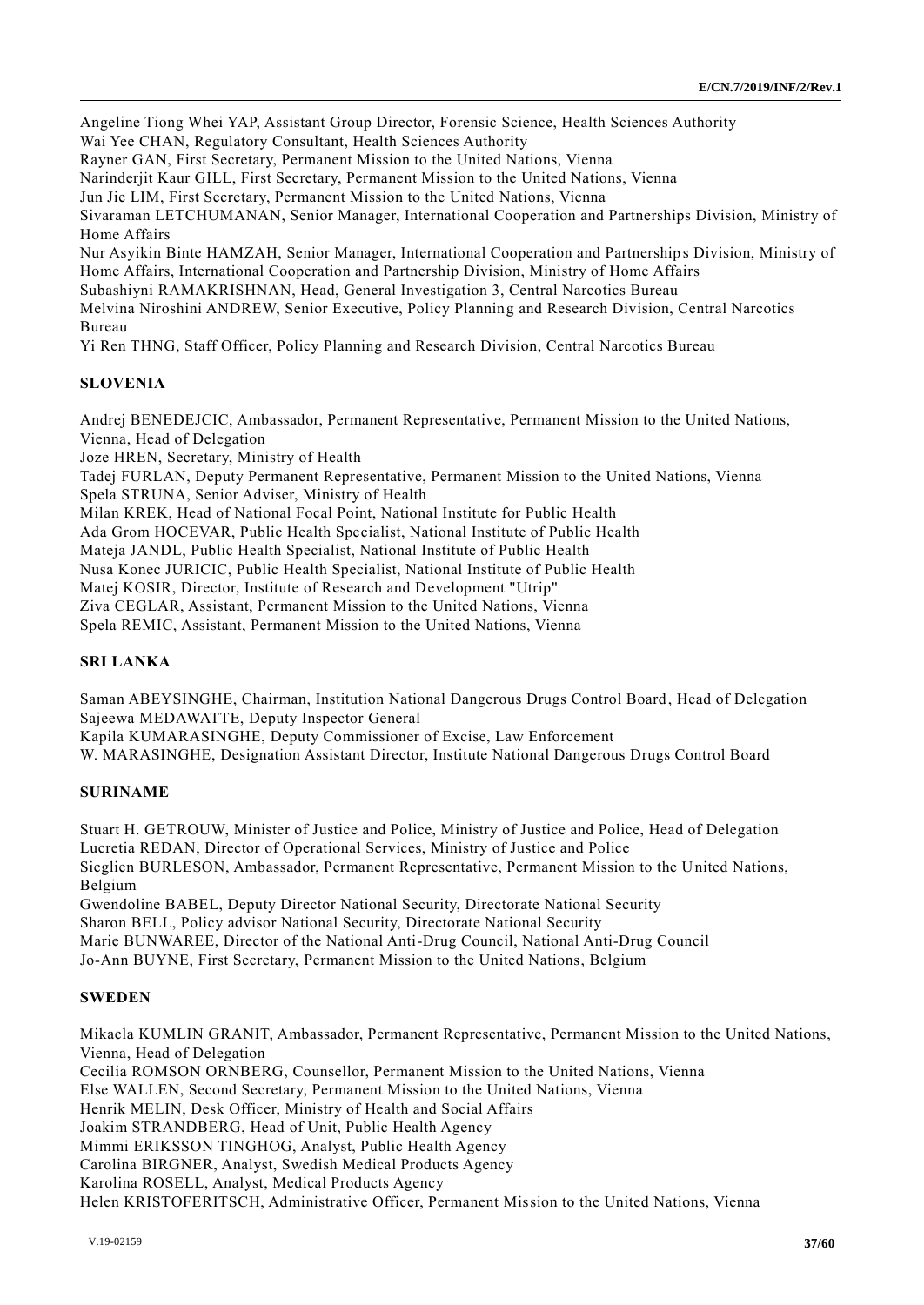Anton BLANCK, Intern Charlotte RENSTRÖM, Intern

## **SYRIAN ARAB REPUBLIC**

Bassam SABBAGH, Ambassador, Permanent Representative, Permanent Mission to the United Nations, Vienna Monia AL SALEH, Second Secretary, Permanent Mission to the United Nations, Vienna

## **TAJIKISTAN**

Sherkhon SALIMZODA, Director, Drug Control Agency, Head of Delegation Idibek KALANDAR, Ambassador, Permanent Representative, Permanent Mission to the United Nations, Vienna Khurshed ABDULLOZODA, Head, International Relations Division, Drug Control Agency Robiyamoh ZARIFI, Assistant of the Director, Drug Control Agency Bahodur RAMAZONOV, Second Secretary, Permanent Mission to the United Nations, Vienna Shoyon KURBONOV, Second Secretary, Permanent Mission to the United Nations, Vienna Behruz FAYZOV, Attaché, Permanent Mission to the United Nations, Vienna

## **THE REPUBLIC OF NORTH MACEDONIA**

Igor DJUNDEV, Ambassador, Permanent Representative, Permanent Mission to the United Nations, Vienna, Head of Delegation Evgenija ILIEVA, Minister Counsellor, Permanent Mission to the United Nations, Vienna Firijalje ALIMANI, Second Secretary, Permanent Mission to the United Nations, Vienna

## **TRINIDAD AND TOBAGO**

Makeda ANTOINE-CAMBRIDGE, Ambassador, Permanent Representative, Permanent Mission to the United Nations, Geneva

#### **TUNISIA**

Mohamed MEZGHANI, Ambassadeur, Représentant Permanent, Mission permanente auprès des Nations Unies, Vienne, Chef de la Délégation

Rim MANSOURI, Directeur, Chargée du Secrétariat du Bureau National des stupéfiants, Point focal national dans le domaine des stupéfiants auprès de l'ONUDC.

Imen GUETTITI EP KEFI, Conseiller, Mission permanente auprès des Nations Unies, Vienne

#### **TURKMENISTAN**

Orazsahet SEYDYLLAYEV, Head, 4th Directorate, Ministry of Internal Affairs Rustemmyrat BERDIYEV, Officer, Law and International Relations Department, Ministry of Internal Affairs

#### **UKRAINE**

Sergii SHUM, Director of the State Agency, "Center for Mental Health and Monitoring of Drugs and Alcohol", Ministry of Health, Head of Delegation

Ihor SHELESTIUK, Deputy Head, Department on Combating Drug-Related Crimes, National Police Vasyl MELNYCHUK, Head of Division, Department on Combating Drug-Related Crimes, National Police Oleksandr SYDORUK, Expert, Security Service

Serhii DENYSENKO, Expert, Security Service

Ihor STASIUK, Head of Department, State Regulation and Control in the Spher e of Narcotic Drugs, Psychotropic Substances, Precursors and Combating Drug Trafficking, State Service on Medicines and Drugs Control Hordii SIRYI, Expert, State Agency "Center for Mental Health and Monitoring of Drugs and Alcohol", Ministry of Health

Ihor PROKOPCHUK, Ambassador, Permanent Representative, Permanent Mission to the United Nations, Vienna Ihor LOSSOVSKYI, Deputy Permanent Representative, Permanent Mission to the United Nations, Vienna Svitlana ROMANENKO, First Secretary, Permanent Mission to the United Nations, Vienna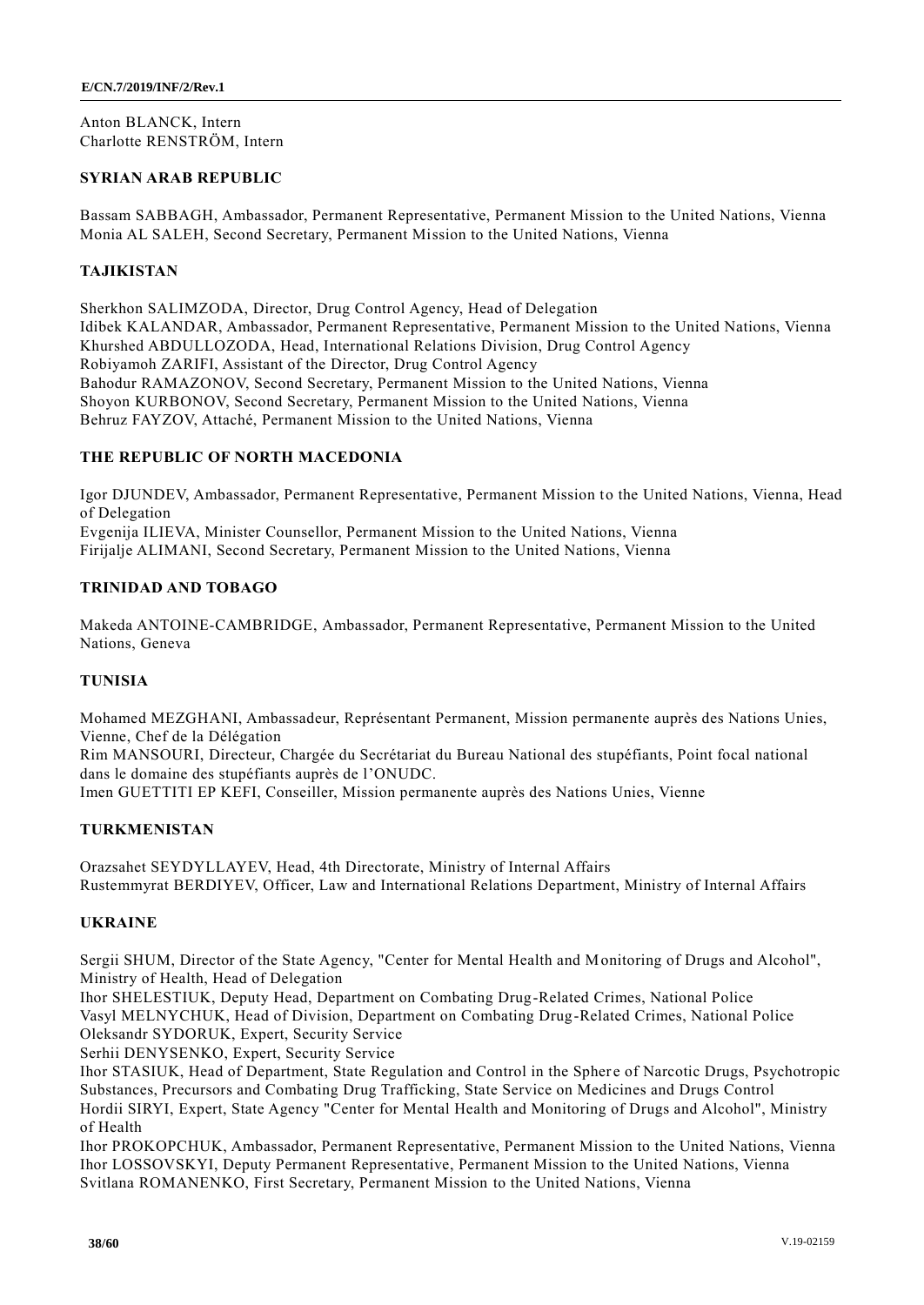#### **UNITED ARAB EMIRATES**

Hamad ALKAABI, Ambassador, Permanent Mission to the United Nations, Vienna, Head of Delegation Hamad Abdulla ALGHAFRI, Director General, National Rehabilitation Center, Saeed Abdulla Saeed Towayer ALSUWAIDI, Director General, Federal General Department of Anti-Narcotics, Ministry of Interior Omar Khalfan Ali ALSHMEILI Khalid Moosa IBRAHIM, Ministry of Interior Humaid Khamis Beyat ALFALASI, Ministry of Interior Yaqoob Yousef Mohammed ALHAMMADI, Ministry of Interior Alia Abdulaziz Khalifa bin HUSSAIN, Ministry of Health and Prevention Fatmah Ahmed Mohamed ALSHREIF, Ministry of Health and Prevention Abdulla Ali Rashed ALBEDWAWI, Federal Customs Authority Samya MoHamed Hamdan Saif ALMAMARI Salwa Ali Mohamed Ismail ALHOSANI Abuelgasim Elrasheed Ahmed ALHASSAN Ahmed ALZAABI, Alternate Permanent Representative, Permanent Mission to the United Nations, Vienna Fadia ZEITOUNI, Permanent Mission to the United Nations, Vienna Maryam ALTAHER, Permanent Mission to the United Nations, Vienna

#### **UNITED KINGDOM OF GREAT BRITAIN AND NORTHERN IRELAND**

Victoria ATKINS MP, Minister for Crime, Vulnerability and Safeguarding, Minister for Women, Head of Delegation Gwen NIGHTINGALE, Head of Drugs and Alcohol Unit, Home Office Leigh TURNER, Ambassador, Permanent Representative, Permanent Mission to the United Nations, Vienna David HALL, Ambassador, Permanent Representative to IAEA, Vienna Katherine MERRIFIELD, Head of Drugs and Alcohol Unit, Home Office Richard ALEXANDER, Private Secretary to the Minister Marcus STARLING, Head of Drugs, Home Office Lauren COMBER, Head, International Drugs and Alcohol Unit, Home Office David HUGHES, Drugs and Firearms Licensing and Compliance Unit, Home Office Angharad THOMAS, Drugs and Firearms Licensing and Compliance Unit, Home Office Owen BOWDEN-JONES, Chair, Advisory Council on the Misuse of Drugs and Independent Clinician Sara ANDERSON, Head, Drugs Legislation Team, Home Office Dan BROADFIELD, Crime and Policing Analysis, Home Office Jennifer MAILLEY, Crime and Policing Analysis, Home Office Bernard LANE, Serious Violence Unit, Home Office Simon EGLINGTON, Serious Violence Unit, Home Office John HARPER, Serious Violence Unit, Home Office Bukola OJO, Defense Science and Technology Laboratory, HMG Dame Carol BLACK, Drugs Reviewer Lucy LEWTON, Head, Drugs Review Team, Home Office Ben BRYANT, Drug Strategy Team, Home Office Jasdeep SANGHA, Drug Strategy Team, Home Office Ian TENNANT, Senior Political Attaché, Permanent Mission to the United Nations, Vienna Leona HULSHOF-WHYTE, Senior Political Attaché, Permanent Mission to the United Nations, Vienna Andrew PEEBLES, Political Attaché, Permanent Mission to the United Nations, Vienna Mhairi MCADAM Stacy COLES, Senior Intelligence Manager Joanne HEWETT, Officer, Boarder Force Intelligence Paul VAN DER NEUT, First Secretary, Permanent Mission to the United Nations, Vienna Michael DAVIDSON, First Secretary, Permanent Mission to the United Nations, Vienna Fiona VISSER, Country Lines Policy Lead Andrew David HART, Regional Coordinator, EU-ACT, Heroin Routes 3 Project Osman AHMED, Country Manager, Pakistan Harpreet DEOL, Home Office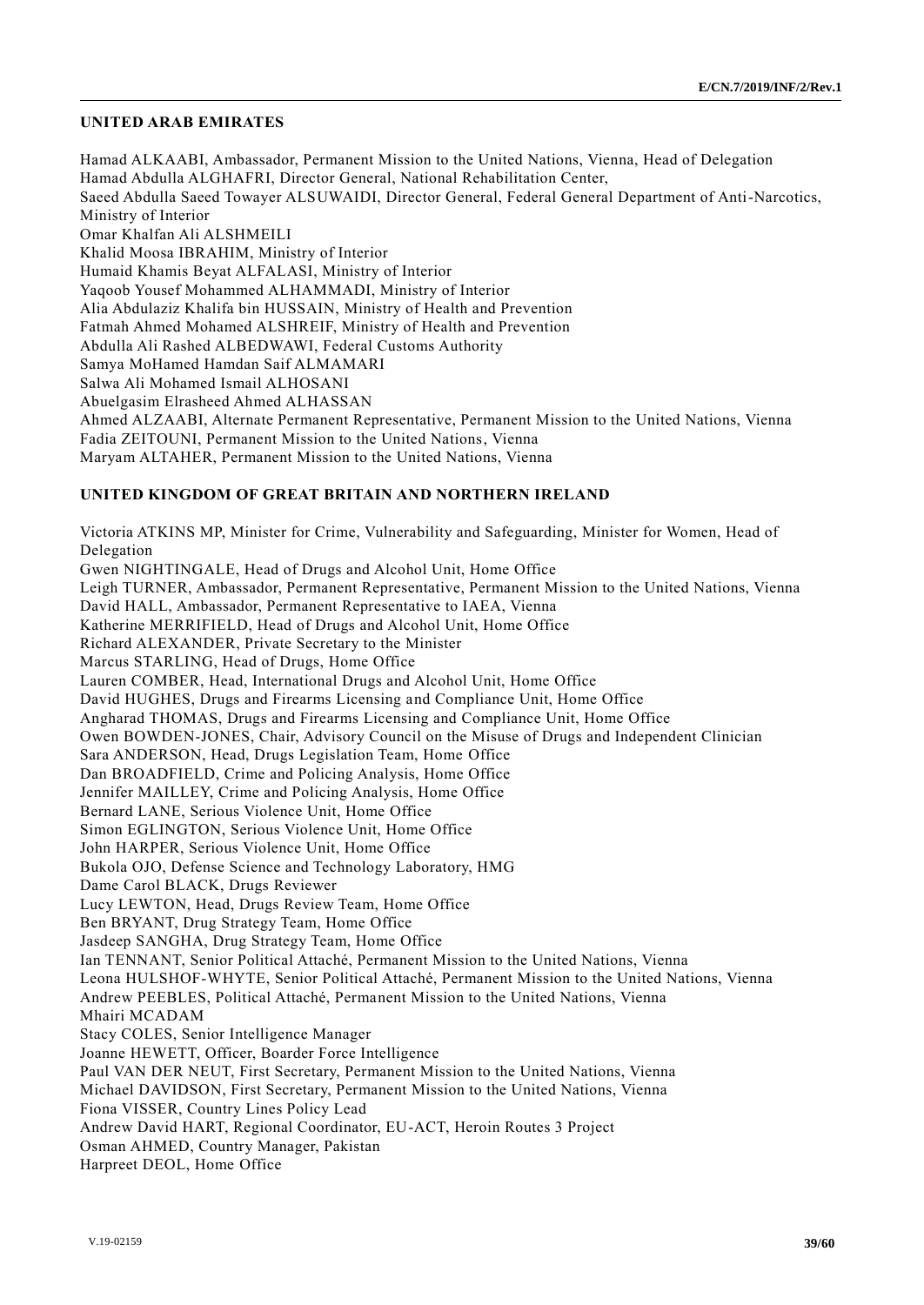## **UNITED REPUBLIC OF TANZANIA**

Rogers William SIYANGA, Commissioner General, Drugs Prevention and Enforcement Authority, Head of Delegation

Kheriyangu Mgemi KHAMIS, Executive Director, Commission for National Coordination and Drug Control, Zanzibar

Slim Rashid JUMA, Chief, Government Chemistry

Fredrick MILLANZI, Commissioner of Operation, Drug Prevention and Enforcement Authority

Cassian Leonard NYANDINDI, Assistant Commissioner, Drug Prevention and Enforcement Authority Ismail Hassan RUMATILA, Senior Officer, President's Office

Priscus Egidi NGASOMA, Foreign Service Officer, Ministry of Foreign Affairs and East African Cooperation Juma Abdulrahm ZIDIKHEIRY, Legal Officer, Commission for National Coordination and Drug Control, Zanzibar

Mathias M. KIJANGA, Private Assistant to the Commissioner General, Drug Prevention and Enforcement Authority

## **UZBEKISTAN**

Olim NARZULLAEV, Director, National Information-Analytical Centre on Drug Control under the Cabinet of Ministers, Head of Delegation Azizbek ERKABAEV, Representative, National Information-Analytical Centre on Drug Control under the Cabinet of Ministers Ruslan KIRANOV, State Security Service Akhmed MANSUROV, State Security Service Sherzod NABIEV, Ministry of Internal Affairs

## **VENEZUELA (BOLIVARIAN REPUBLIC OF)**

Jorge Alberto ARREAZA MONTSERRAT, Canciller, Ministro del Poder Popular para Relaciones Exteriores, Jefe de la Delegación

Yvan Eduardo GIL PINTO, Vice Ministro para Europa, Ministerio del Poder Popular para Relaciones Exteriores Félix PLASENCIA GONZÁLEZ, Viceministro para Temas Multilaterales, Ministerio del Poder Popular para Relaciones Exteriores

Jorge ÁLVAREZ, Asistente del Ministro del Poder Popular para Relaciones Exteriores

Jesse Alonso CHACON ESCAMILLO, Embajador, Representante Permanente, Misión Permanente ante las Naciones Unidas, Viena

Dulfa Dalila HERNANDEZ MEDINA, Ministro Consejero, Misión Permanente ante las Naciones Unidas, Viena Roxana TOVAR GONZÁLEZ, Segundo Secretario, Misión Permanente ante las Naciones Unidas, Viena Jesús Rafael FERRERA GARCIA, Segundo Secretario, Misión Permanente ante las Naciones Unidas, Viena Maria Dolores PENA ARAQUE, Segundo Secretario, Misión Permanente ante las Naciones Unidas, Viena Hernán Antonio HERRERA FLORES, Internacionalista escritorio Droga, Delito y Justicia Penal, Viceministerio para Temas Multilaterales, Ministerio del Poder Popular para las Relaciones Exteriores Johanna Jaimes VALERO, Directora de Relaciones Internacionales, ONA Domeri CAPOTE, Coordinadora de Relaciones Internacionales, ONA

Maria Fernanda GONZALES, Asistente de Multilaterales, Misión Permanente ante las Naciones Unidas, Viena Mario PELLEGRINO, Asistente de Multilaterales, Misión Permanente ante las Naciones Unidas, Viena Enry DURÁN, Agregado Administrativo, Misión Permanente ante las Naciones Unidas, Viena Luisangela Gabriela ALVARADO PINTO, Asistente del Ministro del Poder Popular para Relaciones Exteriores

Rubén DIAZ, Misión Permanente ante las Naciones Unidas, Viena

Antonella PEREZ, Asistente, Misión Permanente ante las Naciones Unidas, Viena

## **VIET NAM**

Van Song NGUYEN, Deputy Minister of Public Security, Head of Delegation Dich Nam NGUYEN, Deputy General, Ministry of Public Security Van Ba PHAM, Deputy General, Ministry of Public Security Nhu Cong NGUYEN, Deputy Head of Division, Ministry of Public Security Ngoc Giap BUI, Head of Office, Ministry of Public Security Van Tuan NGUYEN, Head of Division, Ministry of Public Security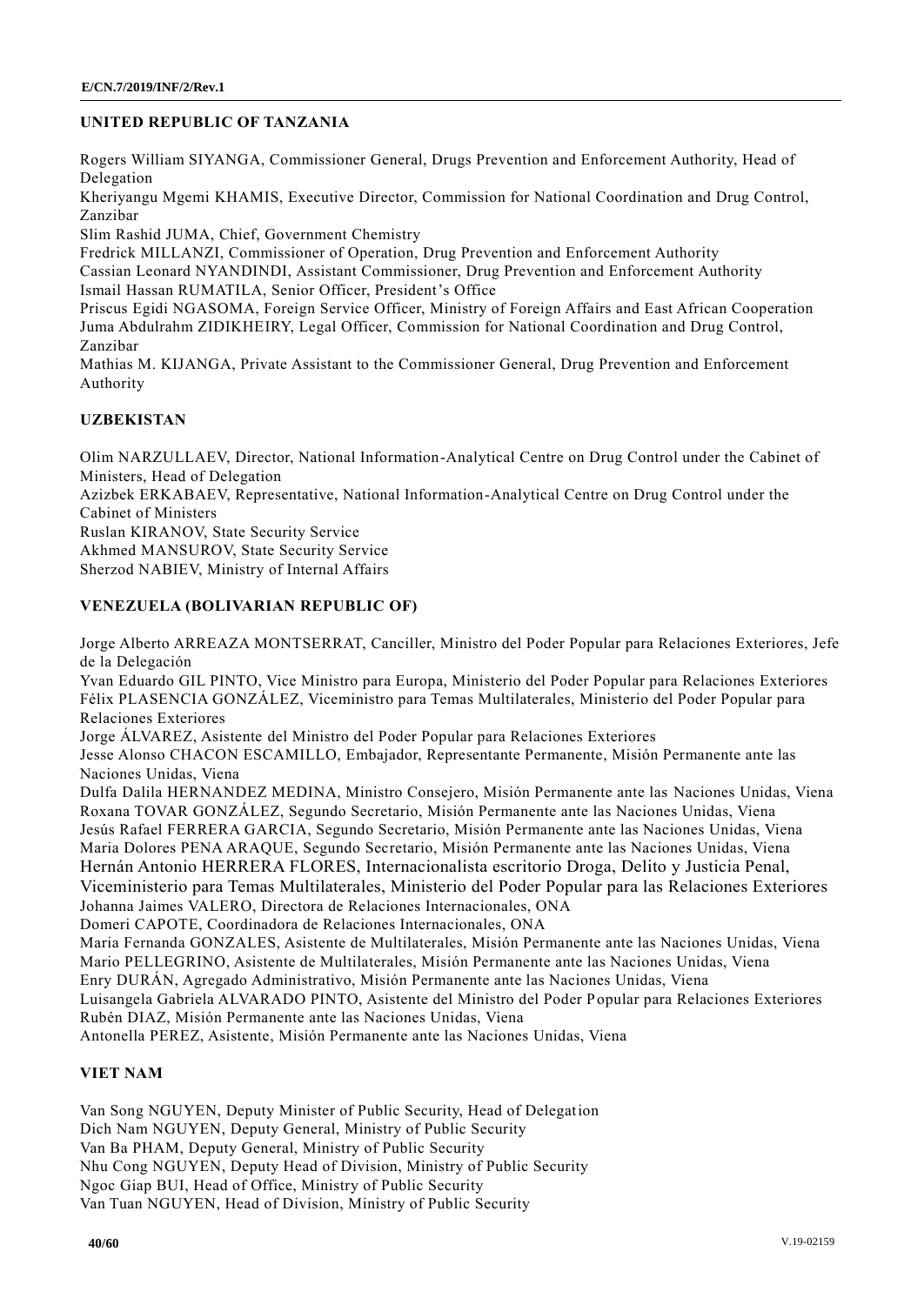Tho Tuan TRUONG, Police Department of Hanoi Ngoc Cam PHAN, Ministry of Public Security Duc Tuan NGUYEN, Ministry of Public Security Van Lich NGUYEN, General Department of Custom Minh Giang LE, Ministry of Health Hong Anh PHAM, Ministry of Foreign Affairs Hong Phong LE, Ministry of Public Security Thi Ngoc Ha NGUYEN, First Secretary, Permanent Mission to the United Nations, Vienna Thi Huong NGUYEN, Ministry of Foreign Affairs Van Hieu HOANG, Ministry of Foreign Affairs Thi Phuong Lan HOANG, Ministry of Foreign Affairs Thu Hanh DAO, Ministry of Foreign Affairs

## **YEMEN**

Haytham SHOJA'AADIN, Ambassador, Permanent Representative, Permanent Mission to the United Nations, Vienna, Head of Delegation Saleh Hussin ALWALI, Minister Plenipotentiary, Alternate Permanent Representative, Permanent Mission to the United Nations, Vienna Bandar AL ERYANI, Counselor, Alternate Permanent Representative, Permanent Mission to the United Nations, Vienna Salman AL HARSH, Second Secretary, Alternate Permanent representative, Permanent Mission to the United Nations, Vienna Zuhair Hussein AL RAHOMI, Third Secretary, Permanent Mission to the United Nations, Vienna

## **ZAMBIA**

Alita MBAHWE, Commissioner, Drug Enforcement Commission, Head of Delegation Samuel SILOMBA, Assistant Commissioner, Research and Planning, Drug Enforcement Commission

## **ZIMBABWE**

Respect GONO, Head of Delegation Rumbidzai MHENE Ropafadzo HOVE Pamela KADARE, Medicines Control Authority

## **NON-MEMBER STATES MAINTAINING PERMANENT OBSERVER MISSIONS**

#### **HOLY SEE**

Janusz URBANCZYK, Permanent Observer, Permanent Mission to the United Nations, Vienna Fredrik HANSEN, Secretary, Permanent Observer, Permanent Mission to the United Nations, Vienna Pierre-Emannuel MARIE GHÉRARDI, Intern

#### **STATE OF PALESTINE**

Salahaldin ABDALSHAFI, Ambassador, Permanent Observer, Permanent Observer Mission to the United Nations, Vienna Abdallah ILAIWI, Head, Anti-Drugs Department, Ministry of Interior Safa SHABAT, Alternate Representative, Permanent Observer Mission to the United Nations, Vienna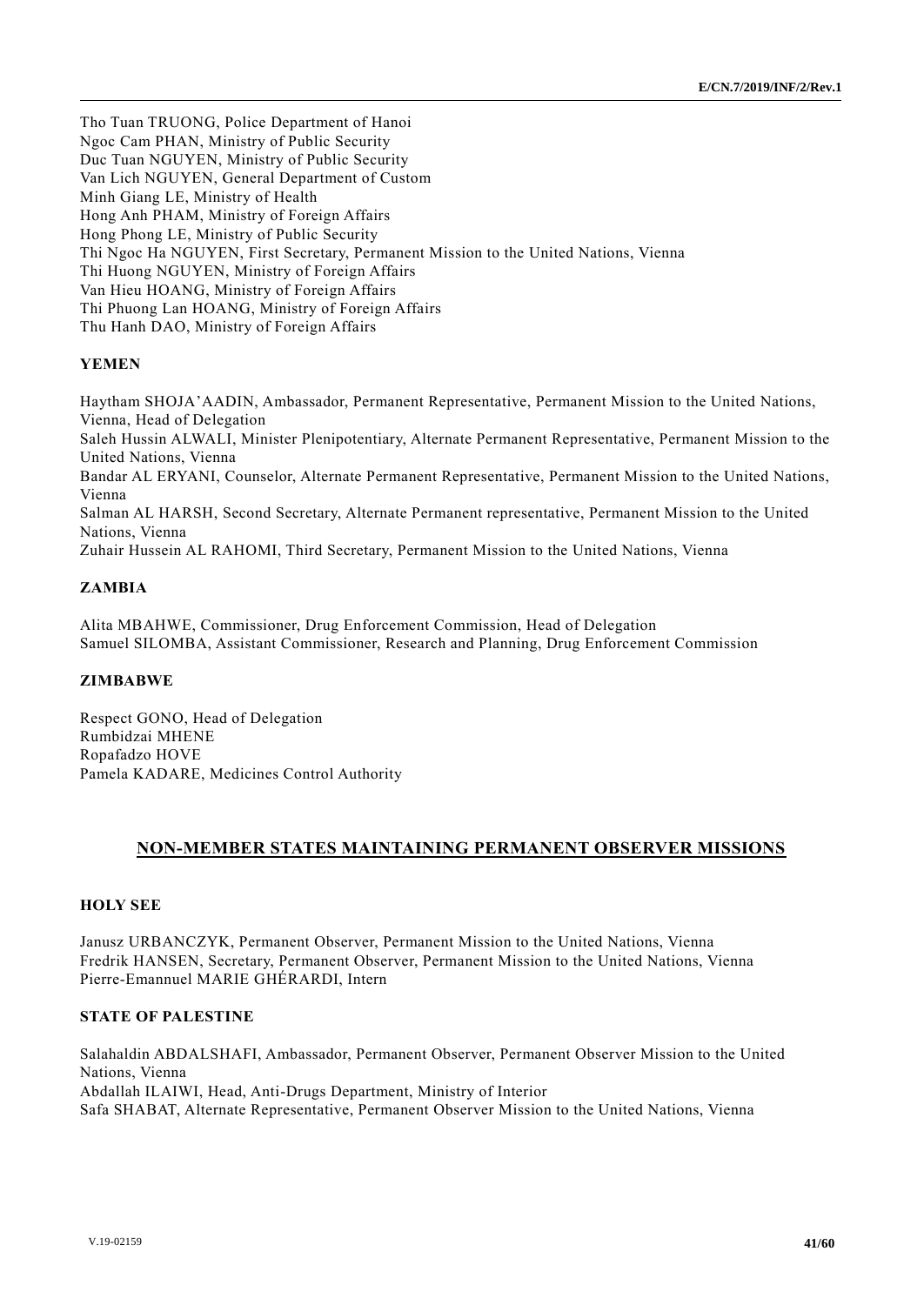## **UNITED NATIONS OFFICE ON DRUGS AND CRIME**

Yury FEDOTOV, Executive Director Dennis THATCHAICHAWALIT, Deputy Director-General of UNOV, and Director, Division for Management, UNOV/UNODC Jean-Luc LEMAHIEU, Director, Division for Policy Analysis and Public Affairs John BRANDOLINO, Director, Division for Treaty Affairs Miwa KATO, Director, Division for Operations Jo DEDEYNE-AMANN, Secretary, Commission on Narcotic Drugs

## **UNITED NATIONS**

## **INTERNATIONAL NARCOTICS CONTROL BOARD**

Viroj SUMYAI, President Andrés FINGUERUT, Secretary Rossen POPOV, Deputy Secretary Stefano BERTERAME, Chief, Narcotics Control and Estimates Section Hanifa REBBANI, Chief, Psychotropic Control Section Paul RABBAT, Chief, Convention Evaluation Section

## **OFFICE OF THE HIGH COMMISSIONER FOR HUMAN RIGHTS**

Zaved MAHMOOD, Human Rights and Drug Policy Advisor

## **UNITED NATIONS INTERREGIONAL CRIME AND JUSTICE RESEARCH INSTITUTE (UNICRI)**

Bettina TUCCI BARTSIOTAS, Director, a.i. Leif VILLADSEN, Deputy Director

## **UNITED NATIONS BODIES**

#### **UNAIDS**

Tim MARTINEAU, Deputy Executive Director Programme a.i. Nertila TAVANXHL, Office of the Deputy Executive Director Ninan VARUGHESE, Senior Advisor Henriëtte VAN GULIK, Senior Adviser Community Mobilisation, Social Justice and Inclusion Department Dasha MATYUSHINA, Civil society networking adviser Community Support, Social Justice and Inclusion Department

#### **UNITED NATIONS DEPARTMENT FOR POLITICAL AFFAIRS (UNDPA)**

Philippe BAUDIN-AULIAC, Senior Liaison Officer, Liaison Office for Peace and Security, Vienna

#### **UNITED NATIONS DEVELOPMENT PROGRAMME (UNDP)**

Mandeep DHALIWAL, Director of the HIV, Health and Development Group Tenu AVAFIA, Team Leader, Human Rights, Key Populations and Treatment Access Rebecca SCHLEIFER, HIV, Human Rights and the Law Specialist Edwin CAMERON, South Africa Constitutional Court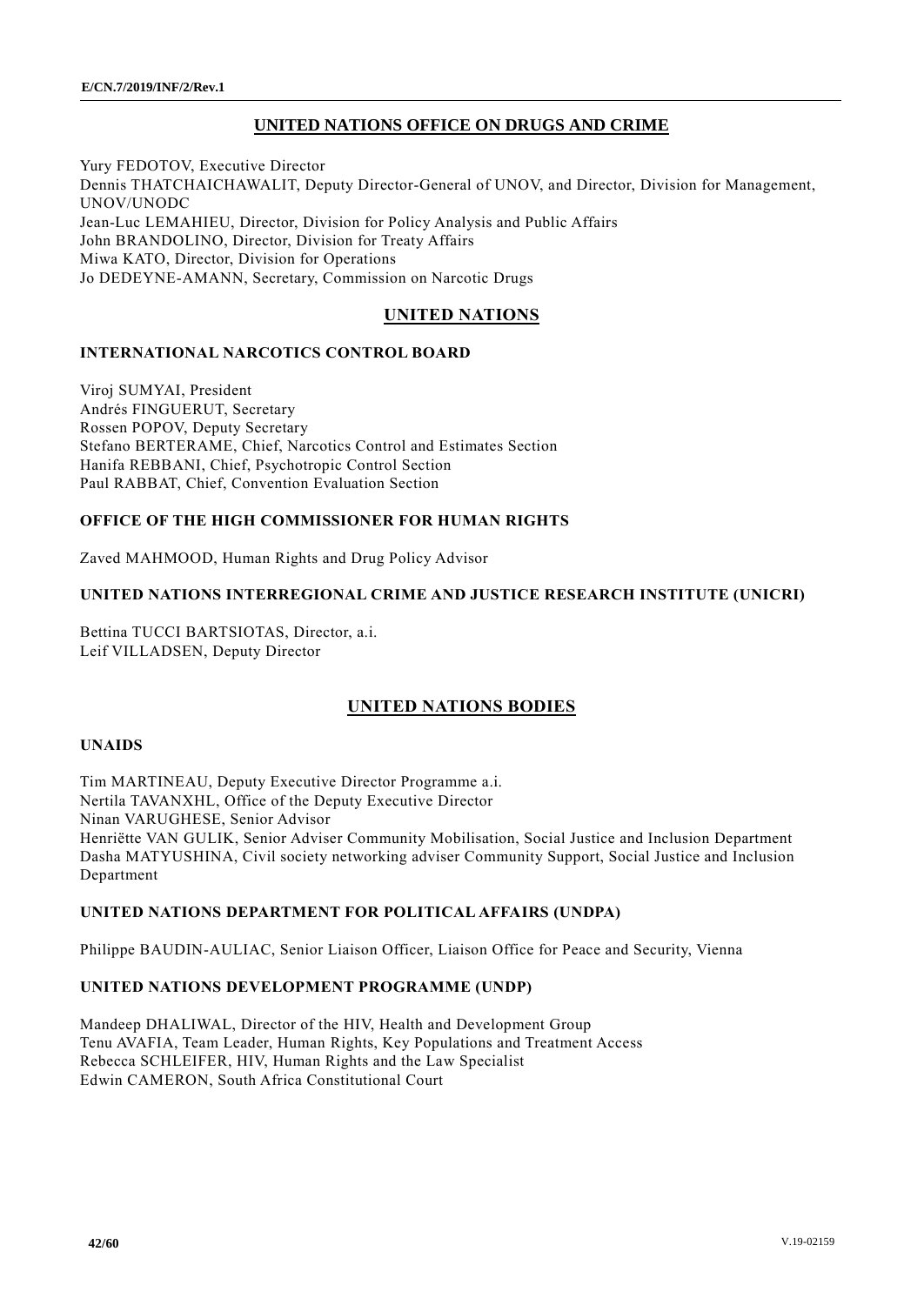## **SPECIALIZED AGENCIES**

#### **WORLD HEALTH ORGANIZATION (WHO)**

Mariangela SIMAO, Assistant Director-General, Drug Access, Vaccines and Pharmaceuticals Gilles FORTE, Coordinator, Essential Medicines and Health Products Vladimir POZNYAK, Coordinator, Management of Substance Abuse Andrew BALL, Senior Adviser Annette VERSTER, Technical Officer Jakob QUIRIN, Legal Officer, Office of the Legal Counsel

## **INTERGOVERNMENTAL ORGANIZATIONS**

#### **AFRICAN UNION COMMISSION (AUC)**

Amira ELFADIL, Commissioner for Social Affairs Elhafiz E.A ADAM, Special Assistant to Commissioner Mariama CISSE, Director of Social Affairs Jane Marie ONG'OLO, Head of Social Welfare, Vulnerable Groups and Drug Control Abel BASUTU, Drug Control Programme Officer John MUGABO, Advisor, Bureau of the Chairperson

#### **ARAB INTERIOR MINISTERS COUNCIL**

Mohammed Bin Ali KOMAN, Secretary-General Hussein Mohamad ALSHEBLI, Head, Pan-Arab Bureau for Narcotic Affairs

#### **ASIAN AFRICAN LEGAL CONSULTATIVE ORGANISATION (AALCO)**

Christine NEMOTO, Permanent Observer to United Nations, Vienna

#### **CENTRAL ASIAN REGIONAL INFORMATION AND COORDINATION CENTRE (CARICC)**

Grigory PUSTOVITOV, Director

#### **COLLECTIVE SECURITY TREATY ORGANIZATION (CSTO)**

Valery SEMERIKOV, Acting Secretary-General Mikhail MELIKHOV, Advisor

#### **COLOMBO PLAN SECRETARIAT**

Phan Kieu THU, Secretary General Choong Lean KEOW, Project Manager, Curriculum Development Prevention

#### **COOPERATION COUNCIL FOR THE ARABS STATES OF THE GULF (GCC)**

Mohammed bin Saleh AL GHEILANI, Head, Permanent Observer Mission to the United Nations, Vienna Faysal Rashid AL KUWARI, First Secretary, Permanent Observer Mission to the United Nations, Vienna Abdullah AL HARTHI, Second Secretary, Permanent Observer Mission to the United Nations, Vienna AbdulMajeed bin Saleh ALMANDEEL, Attaché, Permanent Observer Mission to the United Nations, Vienna Fayez Rihan AL ALI, Attaché, Permanent Observer Mission to the United Nations, Vienna Mohamed Sameer ALWAZZAN, Attaché, Permanent Observer Mission to the United Natio ns, Vienna Saeed Musleh Saaed AL DHUBIEA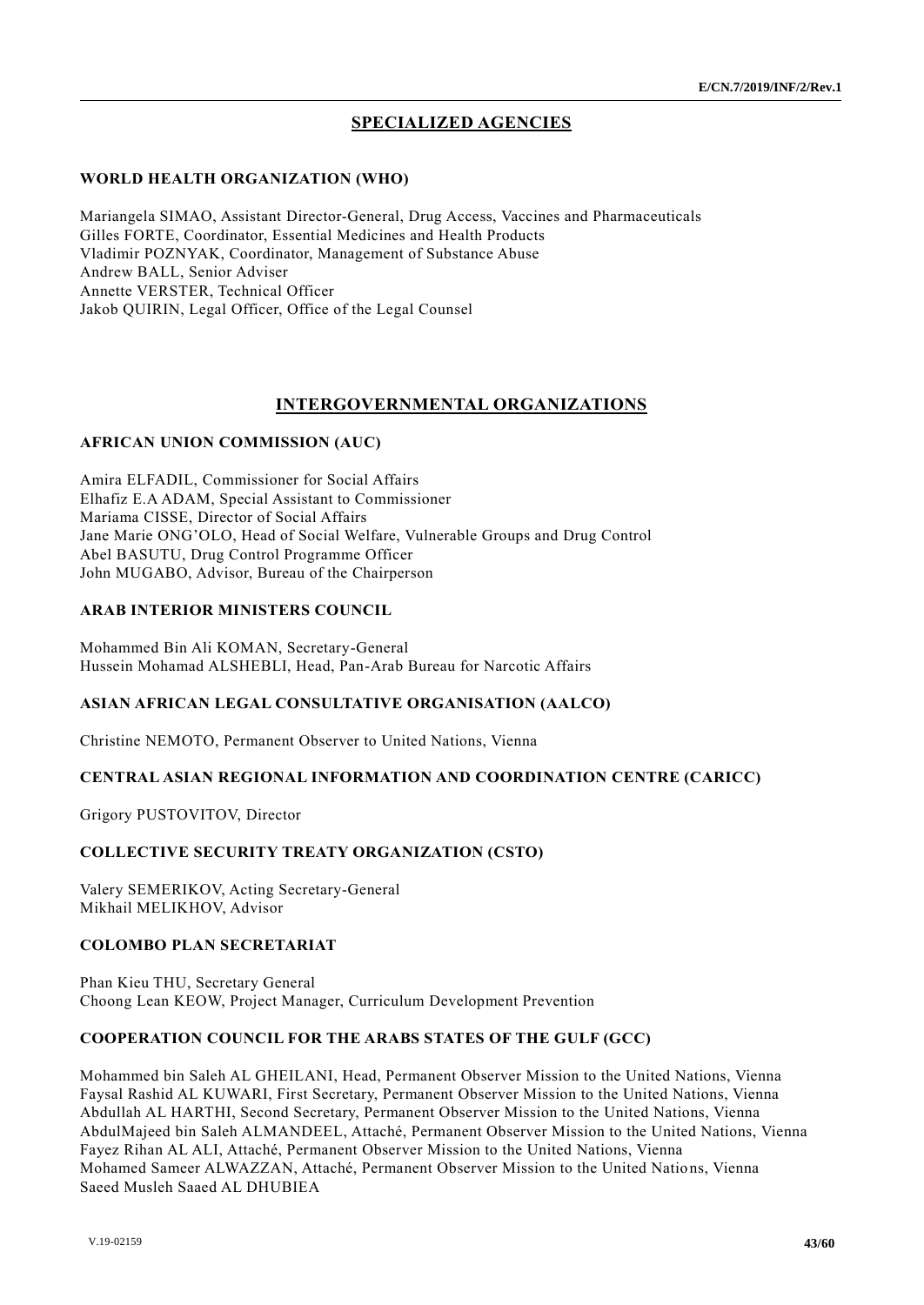#### **COUNCIL OF EUROPE**

Denis HUBER, Executive Secretary, the Pompidou Group Thomas KATTAU, Deputy Executive Secretary, the Pompidou Group Erwin KUBESCH, Ambassador, Permanent Observer Elena HEDOUX, Orsolya GANCSOS David DE JONGE Iurie SAVCENCO Ina VUTCARIOV Rune HAFSTAD Robert TELTZROW ANTOANELA CRISTINA TEOROC MONICA OANA IONITA

#### **ECONOMIC COMMUNITY OF WEST AFRICAN STATES (ECOWAS)**

Ludimila BARAI MIKULEC, Program Officer

## **EUROPEAN MONITORING CENTRE FOR DRUGS AND DRUG ADDICTION (EMCDDA)**

Alexis GOOSDEEL, Director Paul GRIFFITHS Cecile MARTEL Danilo BALLOTTA Silke VITT

## **EUROPEAN UNION**

Dimitris AVRAMOPOULOS, Commissioner Migration, Home Affairs and Citizenship, European Commission Ilias PAPASTAMATIOU, Member of Cabinet Commissioner, European Commission Olivier ONIDI, Deputy Director-General, Directorate-General Migration, Home Affairs, European Commission Laurent MUSCHEL, Director Security, Directorate-General for Migration and Home Affairs, European Commission Christian LEFFER, Deputy Secretary General, European External Action Service Didier LENOIR, Ambassador, Delegation of the European Union to the United Nations, Vienna Tobias Dietrich KRAUSE, Minister Counsellor, Deputy Permanent Representative, Delegation of the European Union to the United Nations, Vienna Lambert SCHMIDT, First Counsellor, Delegation of the European Union to the United Nations, Vienna Lotta LAMPELA, Counsellor, Delegation of the European Union to the United Nations, Vienna Lucie SAMCOVA, Head, Division Migration and Human Security, European External Action Service Zoe CAMPIGLIA, International Policy Coordinator Drugs, European External Action Service Arpad CSEKO, Policy Officer, AMERICAS Directorate, Regional Cooperation EU-CELAC, European Action Service Gilles DUVAL, Head of Unit, Evaluations in Justice and Home Affairs and Drugs Policy Unit, Directorate General Justice and Home Affairs, Council of the European Union Mailys RAMONATXO, Assistant to the Director, Directorate General Justice and Home Affairs, Council of European Union Floriana SIPALA, Head of Unit, Organized Crime and drug Policy, Directorate General Migration and Home Affairs, European Commission Céline RUIZ, Policy Officer, Coordination and Implementation of EU Policy on illicit Drugs, Directorate -General for Migration and Home Affairs, European Commission Peter MIHOK, Policy Officer, Directorate-General for Migration and Home Affairs, European Commission Edith HOFER, Policy Officer, Directorate-General for Migration and Home Affairs, European Commission Valerie LEDURE, Head of Unit, Taxation and Customs Union, European Commission Luc DE MEYER, Policy Officer, Drug Precursors, Directorate-General for Taxation and Customs Union, European Commission (DG TAXUD) Leif KNUDSEN, Policy Officer, European Commission, European Anti-Fraud Office (OLAF) Thomas Patrick CARTER, Expert, European Commission, Directorate-General Development and Cooperation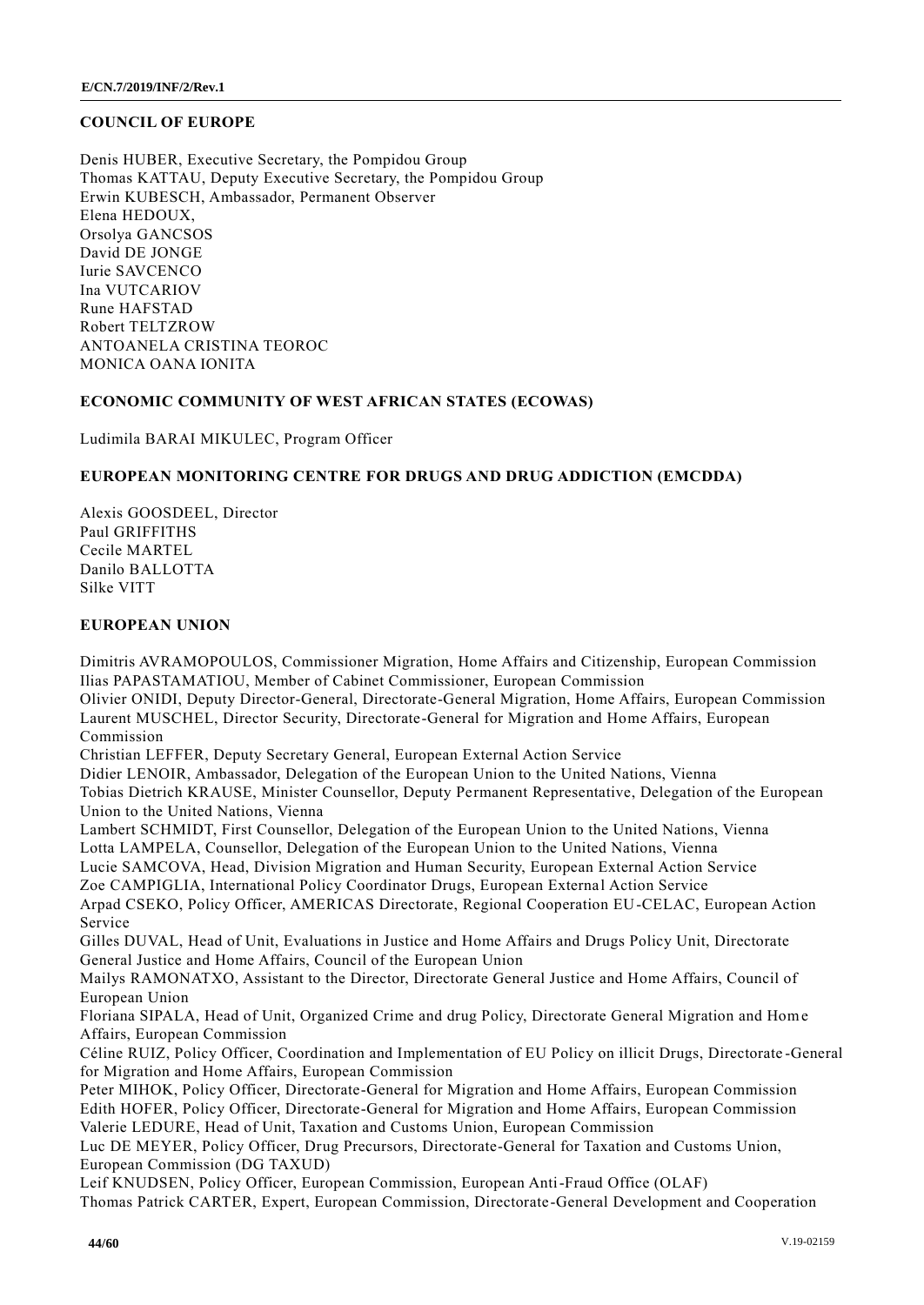Manuel MARION, Expert, European Commission, Directorate-General Development and Cooperation Maria GASTON, Expert, European Commission, Directorate-General Development and Cooperation Emmanuel HONDRAT, Counsellor, Delegation of the European Union Alain MATTON, Press Officer, Delegation of the European Union to the United Nations, Vienna Diane SCHMITT, Head, Cabinet Commissioner, European Commission Paulina ROSOL Nicolo CAIRO Marcel HARTWICH

## **EUROPOL**

Laimonas VASILIAUSKAS, Senior Specialist, Serious and Organized Crime Department

## **GCC-CRIMINAL INFORMATION CENTER TO COMBAT DRUGS (GCC-CICCD)**

Saqr Rashid AL MERAIKHI, Director Saeed Musleh ALDHUBIEA, Head of Monitoring and Early Warning Khaled Ibrahim AL SALLAL

#### **INTERNATIONAL CRIMINAL POLICE ORGANIZATION (INTERPOL)**

Jurgen STOCK, Secretary General, Head of Delegation Jose DE GRACIA, Assistant Director, Criminal Networks Sub-directorate Nitin KATARA, Strategy and Policy Advisor, Office of the Secretary General Lisa GARIN-MICHAUD, Policy Analyst, Criminal Networks Sub-directorate Floriane BACCONNIER, Liaison Officer, Permanent Observer Office to the United Nations in Vienna

## **LEAGUE OF ARAB STATES (LAS)**

Mohamed Samir KOUBAA, Ambassador, Permanent Observer to the United Nations, Vienna, Head of Delegation Fateh BOUDJEMLINE, Second Secretary, Permanent Observer to the United Nations, Vienna Hady Mohamed DIAB, Attaché, Permanent Observer to the United Nations, Vienna

#### **MARITIME ANALYSIS AND OPERATIONS CENTRE**

Michael O SULLIVAN, Executive Director

## **ORGANISATION INTERNATIONALE DE LA FRANCOPHONIE**

Henri Eli MONCEAU, Ambassadeur, Représentant permanent, Genève

#### **ORGANIZATION FOR SECURITY AND CO-OPERATION IN EUROPE (OSCE)**

Thomas GREMINGER, Ambassador, Secretary General Rasa OSTRAUSKAITE, Co-ordinator, Transnational Threats Department (TNTD) Guy VINET, Head, Strategic Police Matters Unit, Transnational Threats Department (SPMU/TNTD) Eduard LOKOTUNIN, Police Affairs Officer on Combating Illicit Drugs, SPMU, TNTD Marietta KOENIG Kristin HOELTGE Paul BEKKERS Anton VUSHKARNIK

#### **ORGANIZATION OF AMERICAN STATES (OAS)**

Farah URRUTIA, Secretary for Multidimensional Security (SMS) Adam E. NAMM, Ambassador, Executive Secretary, Inter-American Drug Abuse Control Commission (CICAD) Angela CROWDY, Assistant Executive Director, CICAD Marya HYNES, Acting Chief, CICAD Antonio LOMBA, Chief, Institutional Strengthening Unit, CICAD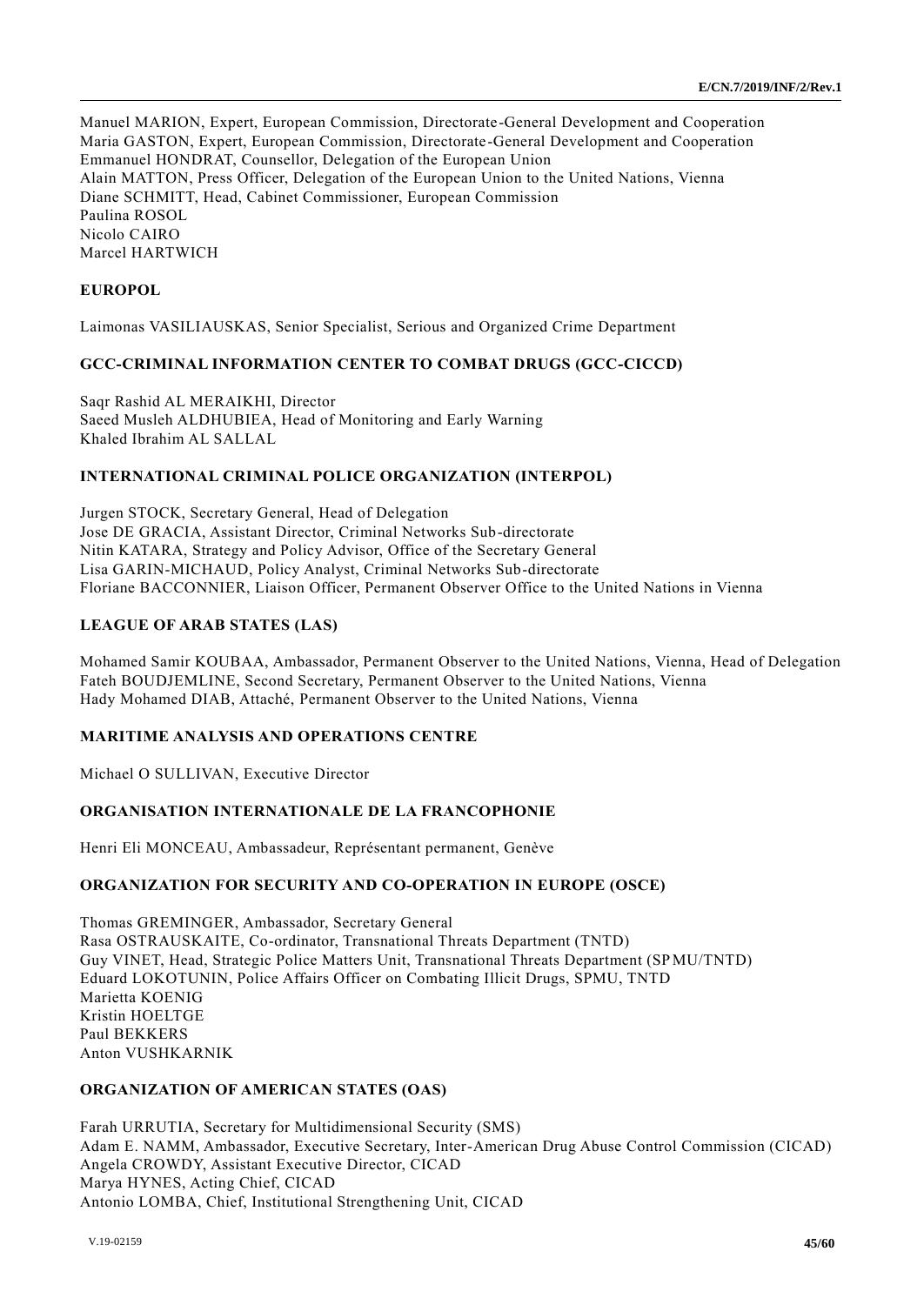Jeffrey ZINSMEISTER, Project Officer, Institutional Strengthening Unit, CICAD Rafael PARADA, Acting Chief, Supply Reduction Unit, CICAD Ana ALVAREZ, Legal Specialist, Supply Reduction Unit, CICAD

## **SHANGHAI COOPERATION ORGANIZATION SECRETARIAT**

Vladimir NOROV, Secretary-General Anand PRAKASH Nurali IRZAEV Miraziz MIRSAIDOV Evgeniia KAZAKOVA

## **SOUTHEAST EUROPEAN LAW ENFORCEMENT CENTER (SELEC)**

Snejana MALEEVA, Director General

## **OTHER ENTITIES**

#### **INTERNATIONAL COMMITTEE OF THE RED CROSS (ICRC)**

Mary Angela MURPHY, Advisor

## **INTERNATIONAL FEDERATION OF RED CROSS AND RED CRESCENT SOCIETIES**

Massimo BARRA Mauro PATTI Gabriela POLLER-HARTIG Stefano SPADA MENAGLIA Lasha GOGUADZE

#### **SOVEREIGN ORDER OF MALTA**

Günther A. GRANSER, Ambassador, Permanent Observer Alberto DONA', Alternate, Minister Karl Heinz HAUPTMANN, Counselor

## **NON-GOVERNMENTAL ORGANIZATIONS**

## **GENERAL**

## **ASIA CRIME PREVENTION FOUNDATION**

Jolanta REDO

#### **INTERNATIONAL COUNCIL OF WOMEN (ICW)**

Eleonore HAUER-RONA

#### **LIONS CLUBS INTERNATIONAL**

Walter GOETZ Patricia EDER Matthew James KIEFER Philippe GERONDAL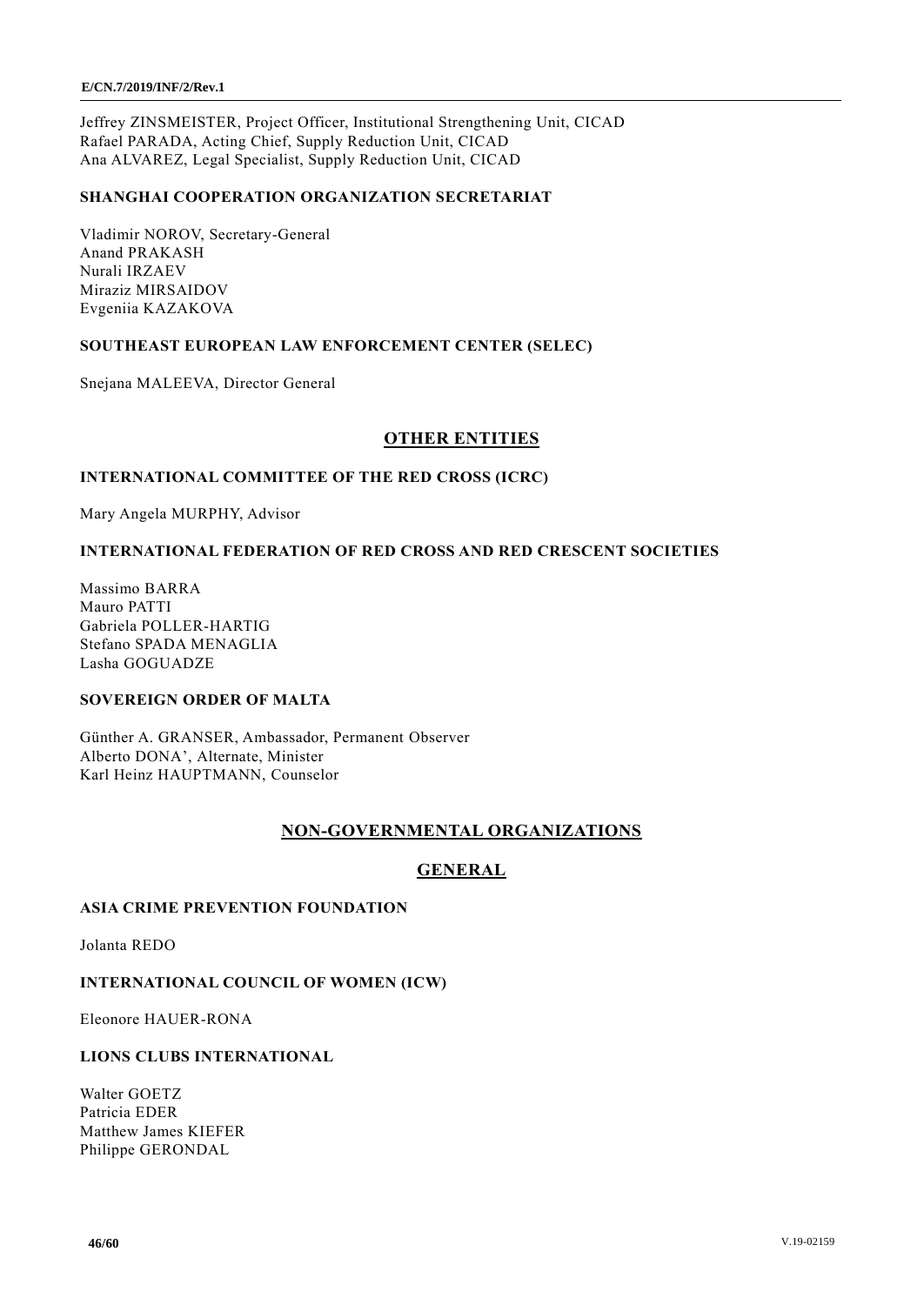#### **MÉDECINS DU MONDE**

Céline GRILLON Lucien N'ZI Wangari KIMEMIA Niklas LUHMANN Christelle DESTOMBES Moustapha MBODJ Christine KAFANDO Daniel REIS SIMOES Alina BOCAI Laurène COLLARD

#### **NONVIOLENT RADICAL PARTY TRANSNATIONAL AND TRANSPARTY**

Laura HART, Chief Executive Officer Carla ROSSI Francesco FABI Maurizio TURCO

#### **WOMEN'S FEDERATION FOR WORLD PEACE INTERNATIONAL (WFWP)**

Maria RIEHL, Director Irmgard MÄNTLER Katharina BAUER Renate AMESBAUER Therese HEITZINGER Suzuko HIRSCHMANN

#### **SPECIAL**

## **AIDS FOUNDATION EAST WEST**

Jannigje Johanna VAN DAM Johanna Mirjam WILDSCHUT Dagfinn HESSEN PAUST Ina ROLL SPINNANGR John Anthony COLLINS Majeed MURTAZA Jakub ŠPANIHEL Anna SARANG Heather HAASE

#### **ALCOHOL AND DRUG FOUNDATION**

Erin LALOR, Chief Executive Officer Carrie FOWLIE Penelope HILL Nicholas KENT David MCDONALD Nico CLARK

## **ASSOCIATION COMUNITÀ PAPA GIOVANNI XXIII**

Giovanni Paolo RAMONDA, President Wanda CIUFFOLI Bartolomeo BARBERIS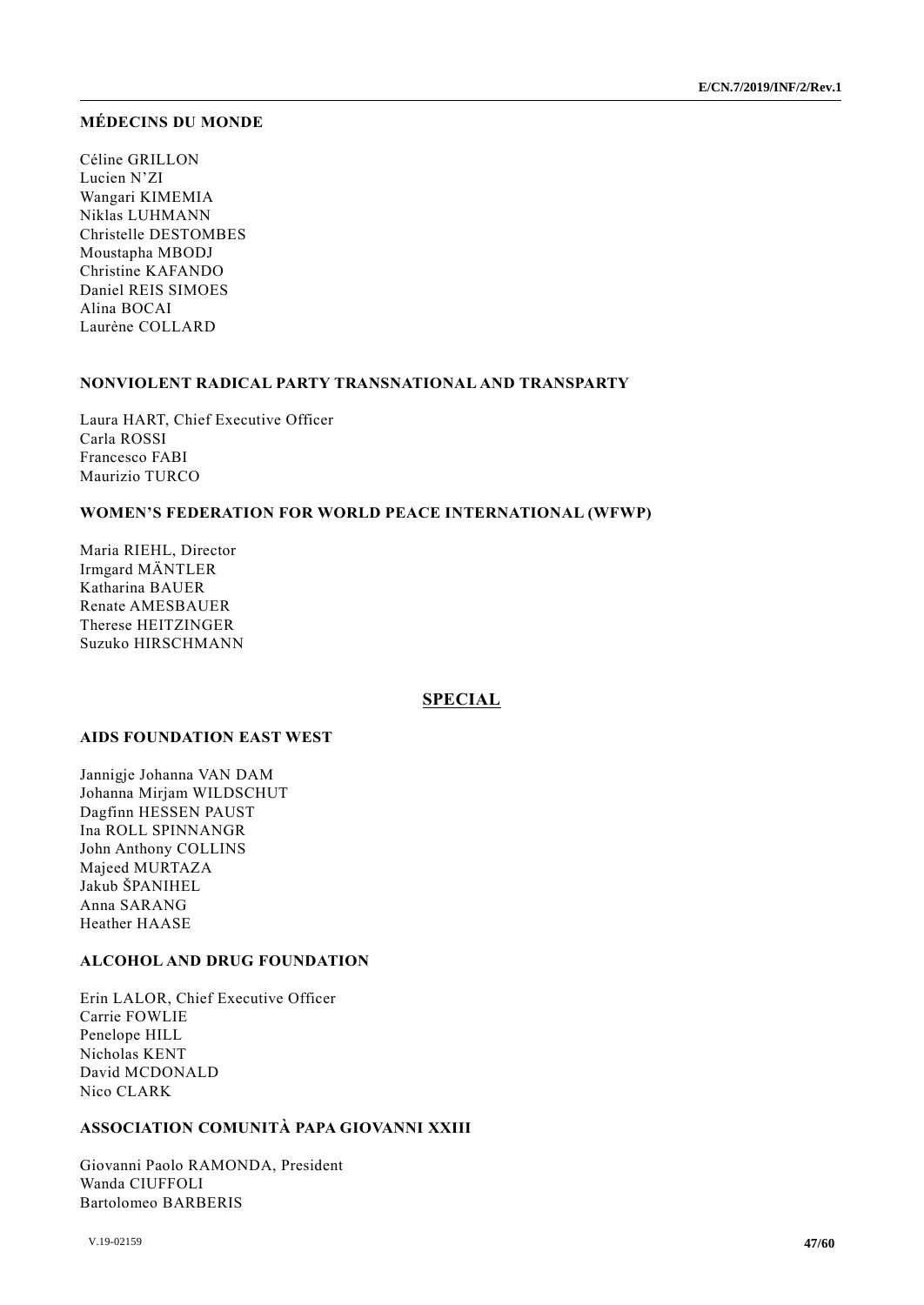Giovanni SALINA Maria Mercedes ROSSI Fabio AGOSTONI

## **ASSOCIATION NATIONALE AL HIDN**

Soumia HERRAF Ghita ADDIH Asmaa DEBBAGH Majda AMRANI Mounia LAHLOU Meriem KHIREDINE Siham AZZENOUD Rachida ELMOKRIE Imane CHBAKOU

## **ASSOCIATION PROYECTO HOMBRE**

Luis BONONATO, President Elena PRESENCIO Oriol ESCULIES Consagración JAREÑO Julio JONTE Luis MACHADO Angeles DE LA ROSA

#### **CANADIAN CENTRE ON SUBSTANCE ABUSE (CCSA)**

Howard Gordon GARNER, Chief Executive Officer Natasha BAZILEV Taylor DONOVAN Jordan DONOVAN Rebecca JESSEMAN Patrick KARLSEN

#### **CANADIAN HIV/AIDS LEGAL NETWORK**

Richard ELLIOTT, Executive Director Donald MACPHERSON Alexander BETSOS Julie HANNAH Eric ECKHARDT Damon BARRETT Carol HOPKINS Cynthia GINNISH

#### **CELEBRATE RECOVERY**

Boro GOIC Mulka NISIC David BEST Stuart GREEN Neil FIRBANK Mirna BRESAN Francesco Giuseppe TROJA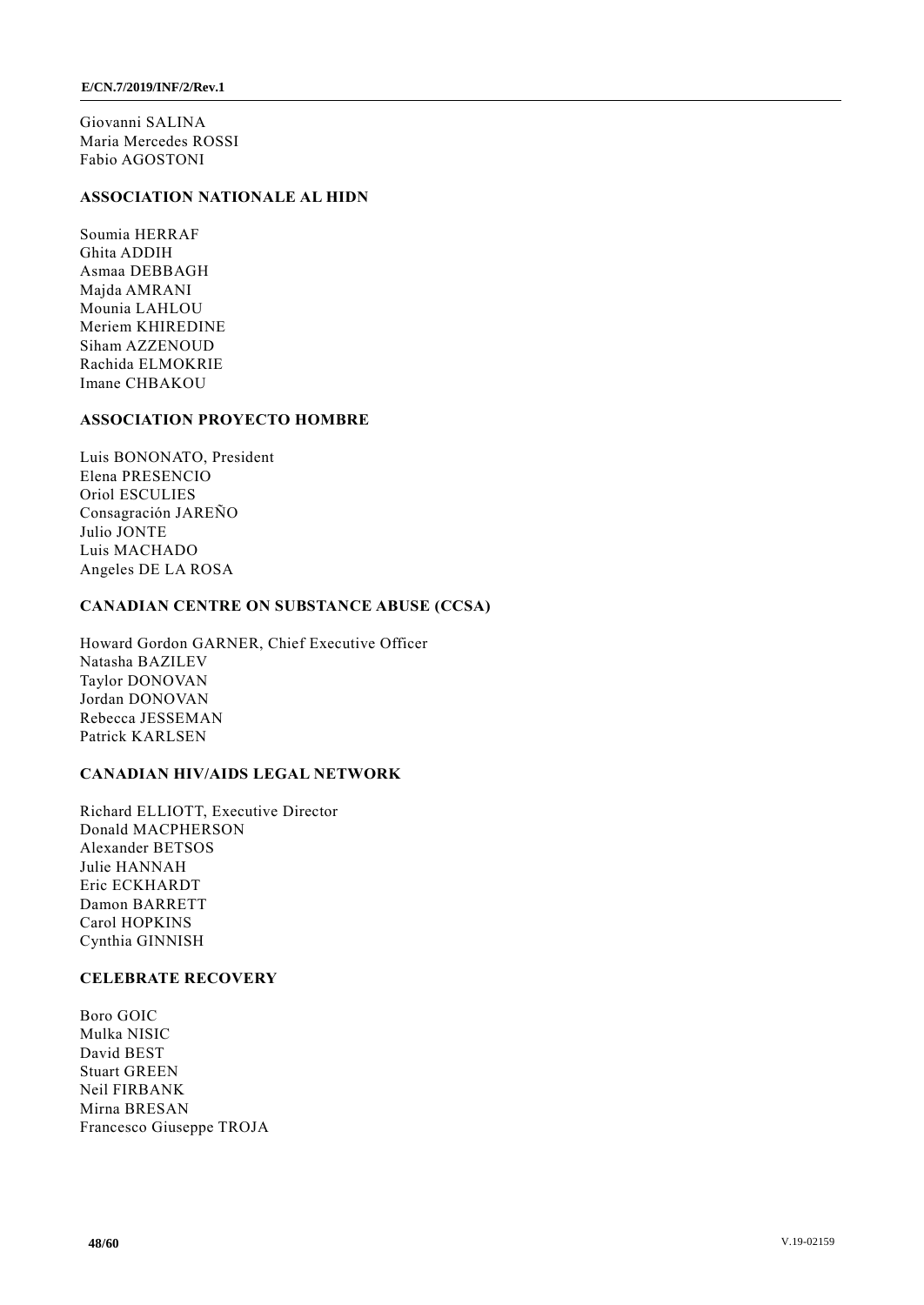#### **CENTER FOR STUDIES OF LAW, JUSTICE AND SOCIETY**

Martha Isabel PEREIRA ARANA Marta Ximena LEÓN DELGADO Raul Alejandro CORDA Rodrigo UPRIMNY Astried PERMATA SEPTI Kunal KISHORE Summer WALKER Mariela Ximena HERNÁNDEZ-MORAGA Sergio Augusto SÁNCHEZ-BUSTOS Adeolu Oluwole OGUNROMBI

#### **COMMUNITY ALLIANCES FOR DRUG FREE YOUTH (CADFY)**

John REDMAN, President Carlton HALL Kevin SABET Luke NIFORATOS

## **COMMUNITY ANTI-DRUG COALITIONS OF AMERICA (CADCA)**

Arthur T. DEAN, Chairman and CEO Joseph Eric SIERVO Susan ROSENBERG THAU Irina SERGEYEVNA BROUGHTON Gustavo ASCACÍBAR Giovanna VARGAS Curtis MARK

## **COORDINATION DES ASSOCIATIONS ET DES PARTICULIERS POUR LA LIBERTÉ DE CONSCIENCE**

Christine MIRRE Olena SAMOILOVA Oleh MENYLCHENKO Serhii BLOSCHITSYN Christoph A. KOEPF Heinz HABE

## **CORPORACIÓN ATS ACCIÓN TÉCNICA SOCIAL**

Julian QUINTERO, Executive Director Pedro ARENAS Gustavo BOLIVAR Gloria MIRANDA Adriana MURO Cesar NEGRET Carlos CAMARGO Nuria CALZADA Jorge HERRERA VALDERRÁBANO Catalina NIÑO

#### **DIANOVA INTERNATIONAL**

RAFEL MONTSERRAT, General Director Lucia GOBERNA CRISTINA VIDAL JORGE ALOS TOMMY HUSEBY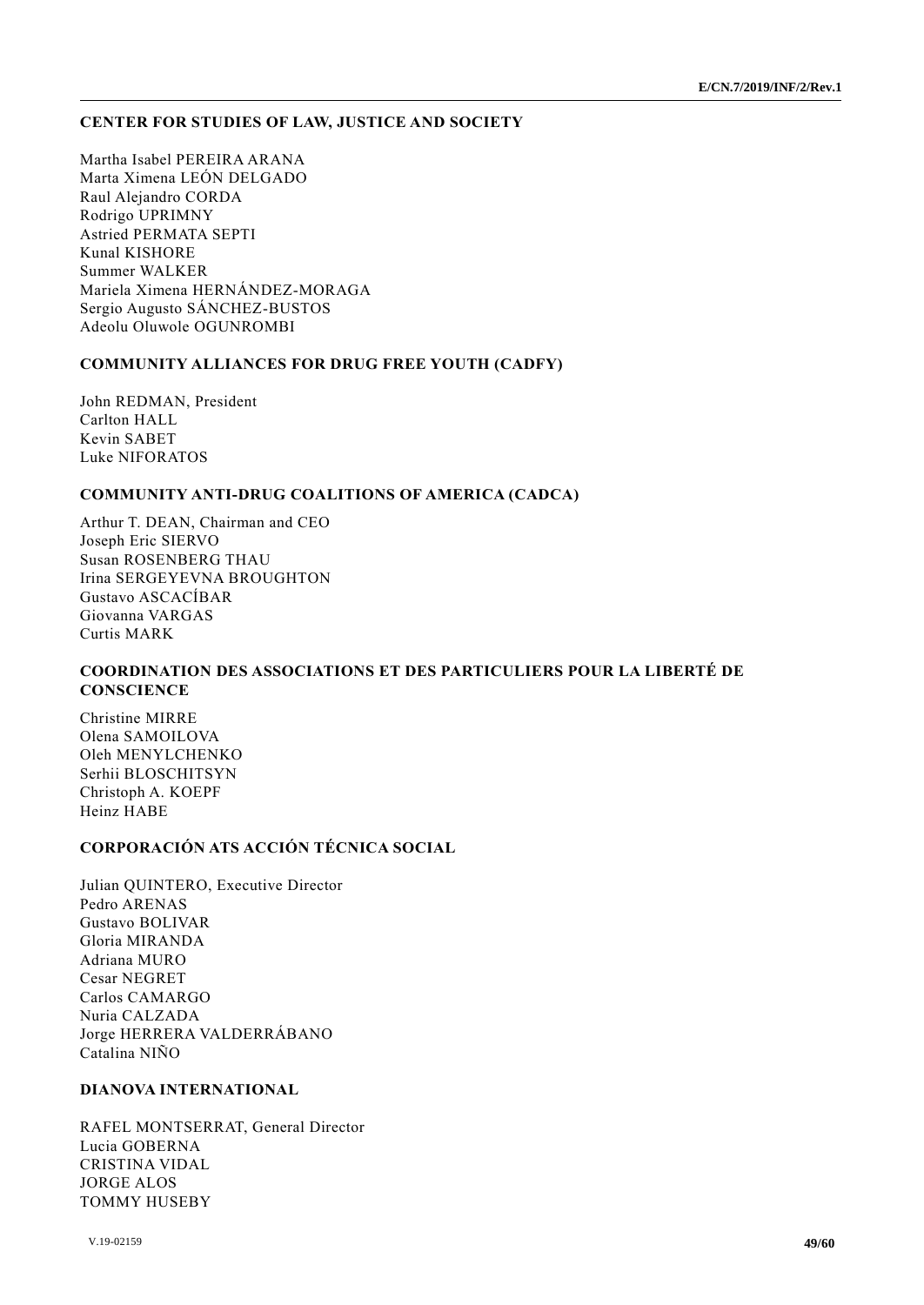#### **DIOGENIS ASSOCIATION**

Athanasios APOSTOLOU, Director Sanja SISOVIC Milutin MILOSEVIC Sofia GALINAKI

## **DRCNET FOUNDATIONS (DRCNET)**

David BORDEN, Executive Director Farid GHEHIOUECHE Robert KOWALSKI Michael KRAWITZ Marco PERDUCA Brigida Virginia QUIROGA RAMOS Kenzi RIBOULET ZEMOULI Julie P. FRY Hana GABRIELOVÁ Jiri SLÁMA

#### **DRUG ABUSE PREVENTION CENTRE**

Andrei NEVSKII Svetlana KARNAUKHOVA Leena HARAKÉ Ruslan ISAEV Elvira IKOEVA

#### **DRUG FREE AMERICA FOUNDATION**

Amy RONSHAUSEN, Executive Director Karen BELANGER Lynn POSYTON

## **EQUIS: JUSTICIA PARA LAS MUJERES**

Natacha LOPVET

## **EURAD - EUROPE FOR ACTION ON DRUGS**

Stig Erik SØRHEIM, President David APOLLUS Boris STRBAC Ronny René NIELSEN Roko KEROVEC Laura BAZMENJAK NURLANBEK DAMINOV ENDRIT REKA TAJUDEEN OLUWAFEMI ABIOLA BALQIS BINTI MUHAMAD KASIM

#### **EUROPEAN LAW STUDENTS ASSOCIATION**

Julian BACH David TWEER Jos MAESEN Necmettin KANAY Florent APELIAN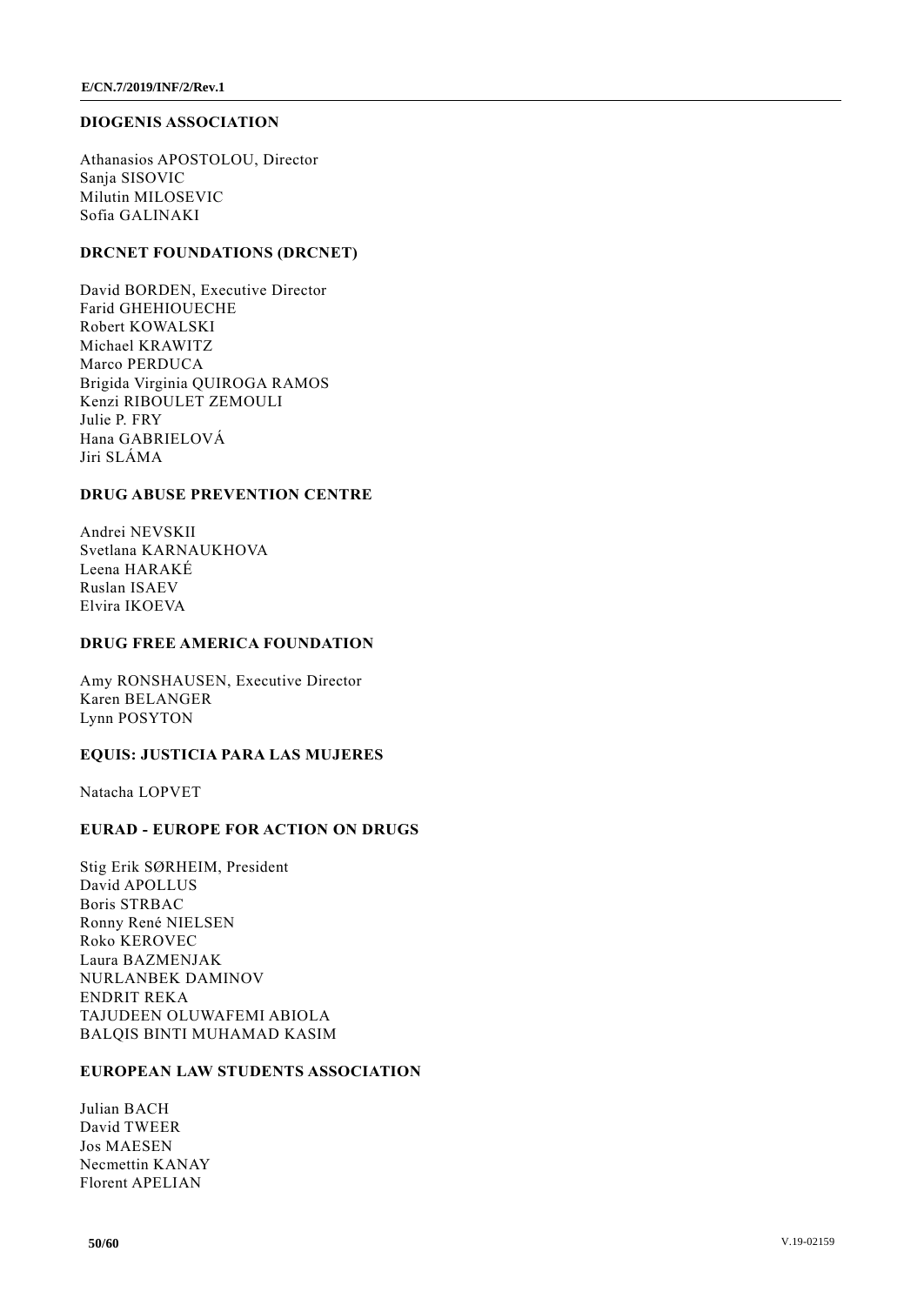## **FAZALDAD HUMAN RIGHTS INSTITUTE**

### Cristina VON SPERLING AFRIDI **FONDATION DES OEUVRES POUR LA SOLIDARITÉ ET LE BIEN ÊTRE SOCIAL**

GILBERT LUFUNGULA KALUBI

#### **FORENINGEN FOR HUMAN NARKOTIKAPOLITIKK**

John MELHUS Lene MIDTSUNDSTAD

#### **FORUM DROGHE ASSOCIAZIONE**

Leonardo FIORENTINI Susanna RONCONI Grazia ZUFFA Franco CORLEONE Katrin SCHIFFER Serena FRANCHI Guido LONG Eliza KURCEVIC Ganna DOVBAKH Olga BYELYAYEVA

#### **FORUT – CAMPAIGN FOR DEVELOPMENT AND SOLIDARITY**

Dag ENDAL Boi-Jeneh JALLOH Mphatso BALUWA Mirjeta EMINI Nils Johan Svalastog GARNES Khadjar MUSTAPHAEVA Shuhaida ADAM Aydin BEYATLI Osman Omar ABDI

## **FUNDACION VIDA – GRUPO ECOLOGICO VERDE**

Hans CLIPPELEYR Natalia OCHERETIANA Anzhelika ZOLOTOVA Svitlana VOZNESENSKAIA

## **FUNDACIÓN ATENEA GRUPO GID**

María Paz CASILLAS MARTINEZ, Director Carlos MOLINA SÁNCHEZ

#### **FÉDÉRATION BRUXELLOISE DES INSTITUTIONS POUR TOXICOMANES (FEDITO BXL)**

Sébastien ALEXANDRE, Director Catalina MAHEDA CRUZ Valérie FABRI Bikas GURUNG Dominique LAMY Catharina MATTEI Axelle RINGOET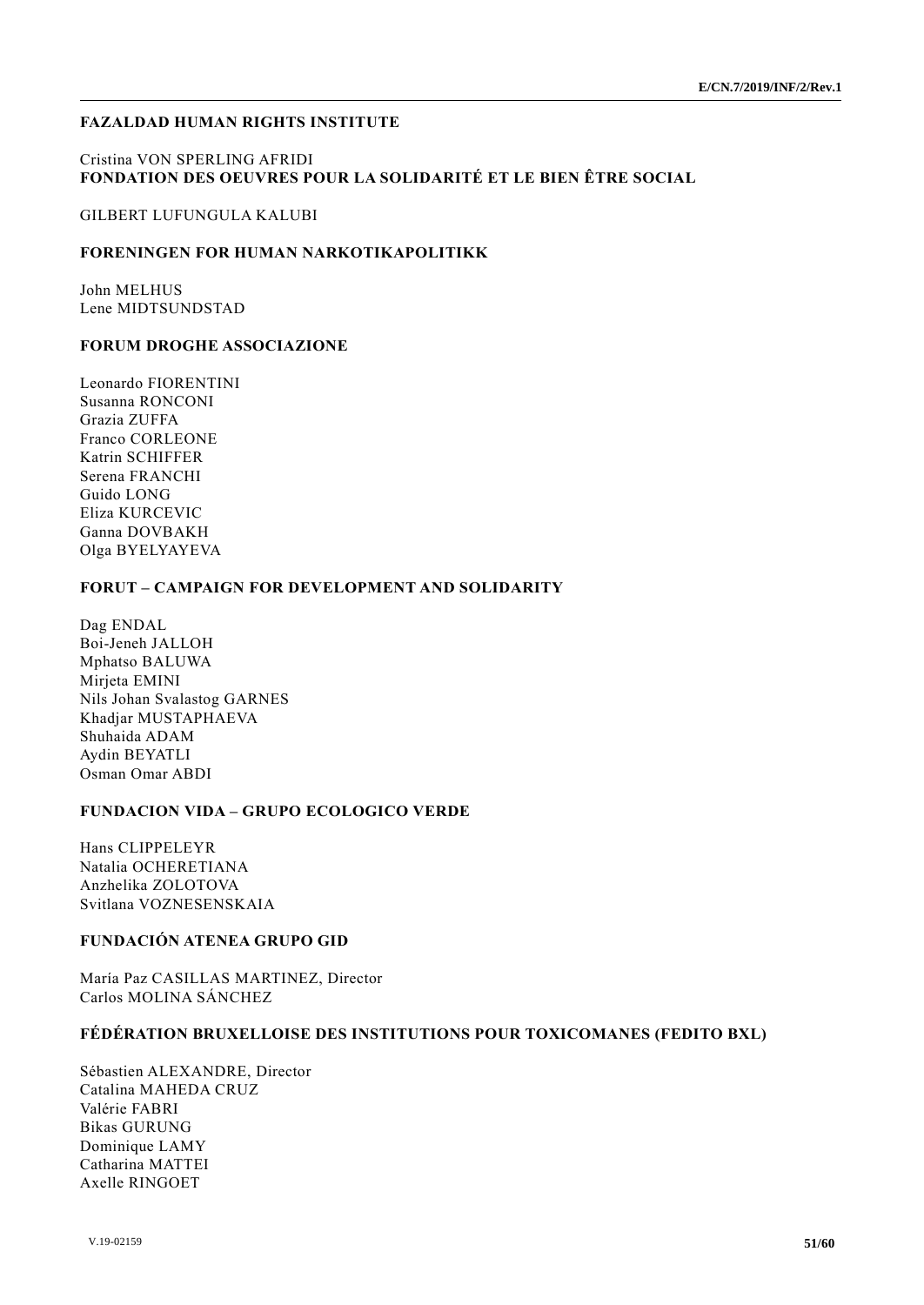David SUBELIANI Bruno VALKENEERS Catherine VAN HUYCK

## **GADEJURISTEN**

Nanna W. GOTFREDSEN, Executive Director Mariochristos ATZEMIS Judy CHANG Hannah SHEPHARD-LEWIS Louise VINCENT Kassim Khamis NYUNI Hasan Abdulaziz MOHSEN TARAIF Happy PHINUES Brun GONZÁLEZ AGUILAR

#### **GRADUATE WOMEN INTERNATIONAL**

Ingrid SZABOLCS Amrei-Sophie KLEMMER Olivia KLEMMER

## **HARM REDUCTION COALITION**

Benjamin PHILLIPS Janneke FLOOR NIJMEIJER Ana AFUERA GÓMEZ Chloé LE GOUEZ Jean PASTEUR Martha Jo MOORE Leah Jill HAASE-THOMAS Gurumayum Charanjit SHARMA Mariano Carlos FUSERO Diana Paola VALENZUELA

#### **HARM REDUCTION INTERNATIONAL**

Naomi BURKE-SHYNE, Executive Director Giada GIRELLI Olga SZUBERT Rick LINES Patrick O'HARE Lucy HARRY Niklas BOBROVITZ José Manuel QUEIROZ DE MIRANDA E BARBOSA Diana Andrea AMARO PADRÃO DA FONSECA E CASTRO

#### **HELP NOT HANDCUFFS**

Martin DIAZ Daniela KREHER Graham DE BARRA David BORJA

#### **HUQOOQ-UL-EBAD DEVELOPMENT FOUNDATION**

Tahira MUBEEN Urooja AAMIR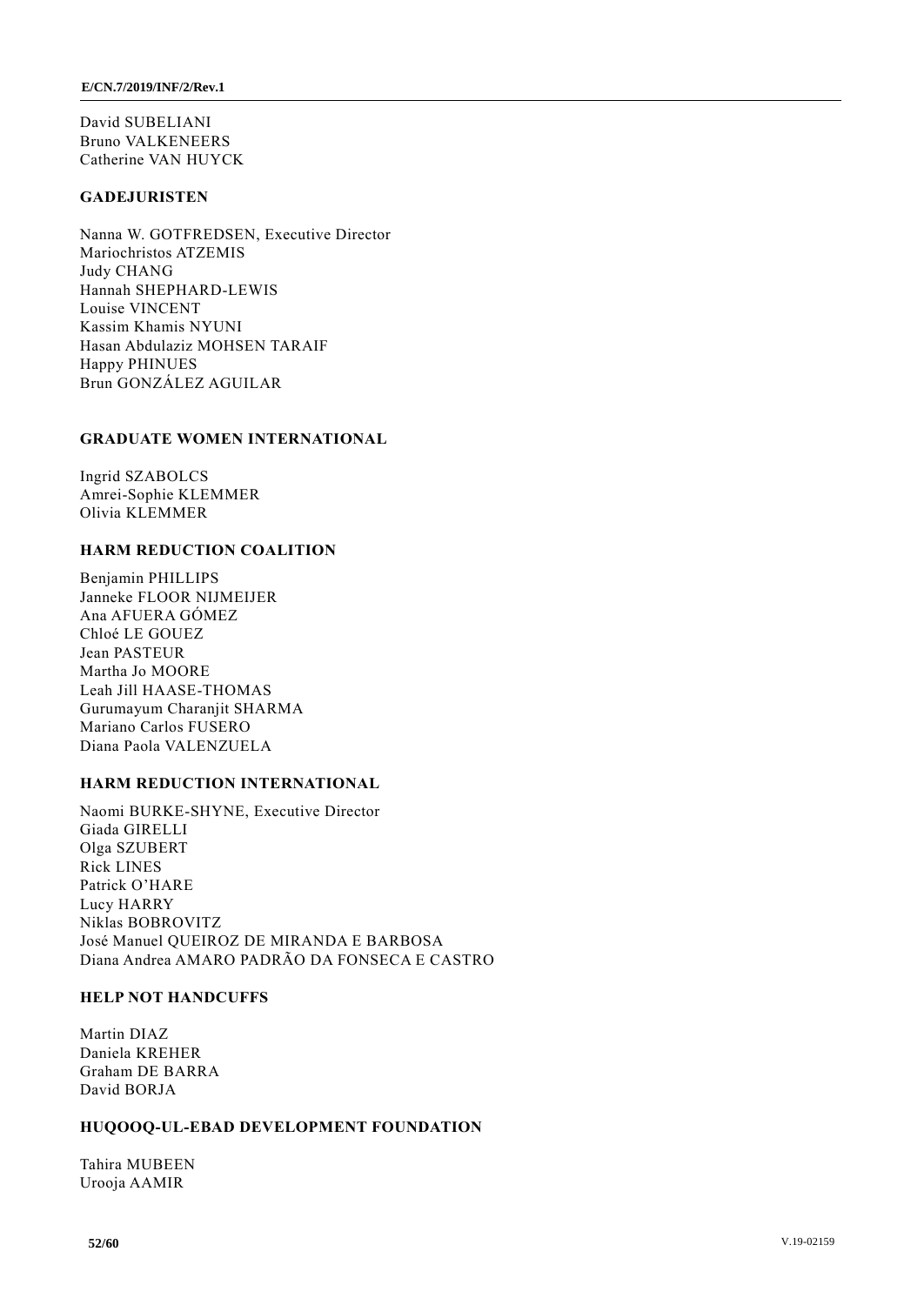## **INTERCAMBIOS ASOCIACIÓN CIVIL**

Pablo CYMERMAN

## **INTERNATIONAL AIDS SOCIETY**

Samantha Jayne HODGETTS Lucy Rachel STACKPOOL-MOORE Béchir BOUDERBALA Sophie NICKLAUS Laury RENARD Bertrand LEBEAU

#### **INTERNATIONAL ASSOCIATION FOR HOSPICE AND PALLIATIVE CARE**

Lukas RADBRUCH Tania PASTRANA Katherine PETTUS Heloisa BROGGIATO MATTER

#### **INTERNATIONAL ASSOCIATION OF APPLIED PSYCHOLOGY (IAAP)**

Wolfgang BEIGLBOECK

#### **INTERNATIONAL CENTER FOR ETHNOBOTANICAL EDUCATION, RESEARCH AND SERVICE**

Constanza SANCHEZ AVILES Natalia REBOLLO CORRAL José Carlos BOUSO SAINZ Miguel Angel MALDONADO SALAZAR Rocio Sarah ASTURIZAGA DAVILA Axel KLEIN Julian Blaine STOTHARD Morgana DANIELE Ishwor MAHARJAN Claudia Barbara GOEDDE

#### **INTERNATIONAL COUNCIL ON ALCOHOL AND ADDICTIONS**

Thomas LEGL

## **INTERNATIONAL DOCTORS FOR HEALTHIER DRUG POLICIES**

Sebastian Arden SAVILLE, President Judith Anne YATES Jonathan David LEIGHTON Nazlee MAGHSOUDI Christopher Abuor MARTIN Bernice Auma APONDI Tierowe Charles SOME Catalina GIL PINZÓN Elias AL AARAJ

#### **INTERNATIONAL DRUG POLICY CONSORTIUM (IDPC)**

Ann Mayuree FORDHAM, Executive Director Jamie BRIDGE Gloria LAI Marie NOUGIER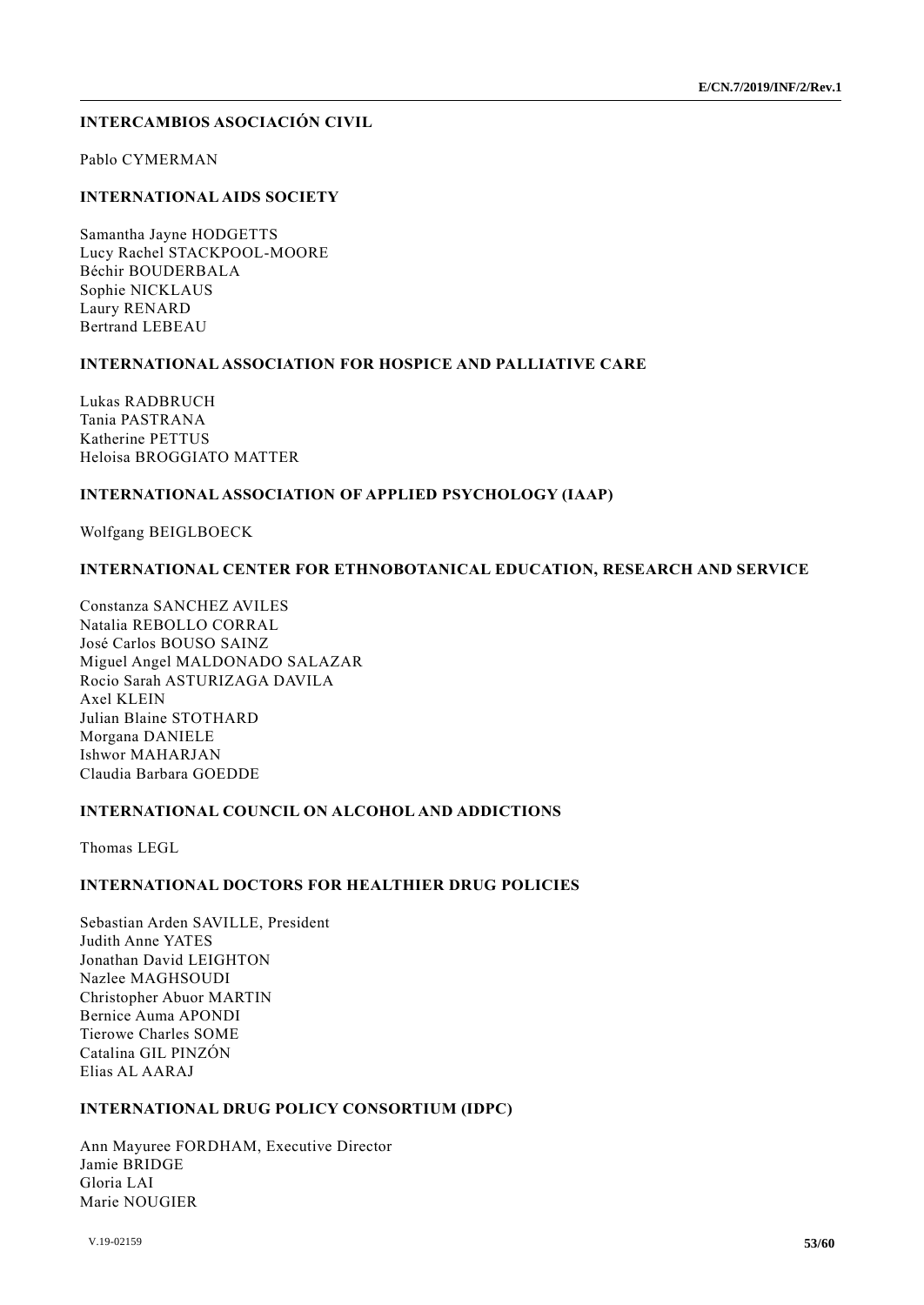Juan FERNANDEZ OCHOA Christopher HALLAM Samantha SINGH Maria Goretti ANE Matthew SOUTHWELL David BEWLEY-TAYLOR

## **INTERNATIONAL FEDERATION OF NON-GOVERNMENTAL ORGANIZATIONS (IFNGO)**

Augusto Paulo VALENTE NOGUEIRA, President Mohd Suhaimi ABDULLAH

## **INTERNATIONAL HIVAIDS ALLIANCE**

Bangyuan WANG David CLARK Yan Win SOE Tao CAI Rajiv KAFLE Tatiana KOCHETKOVA Aleksi HUPLI Larissa Jasmine MAIER Baby RIVONA NASUTION

## **INTERNATIONAL INITIATIVE FOR PEACE**

Johnson AGWU CHITA Tiamyu ADEWALE IDOWU Madufodu KingsleyFRIDAY Igbinakenzua Augustine OSAHENOMA Joshua ABAYOMI OGBORO Eze Sunday CHIJIOKE Ozougwu Uzochukwu PETRUS Onwuamaegbu Benjamin CHIKWADO Ewere ESE

#### **INTERNATIONAL RELIEF SERVICES**

Nyota KAHINDO BUUMA Sylvie FATOU LIONGO Judith MULOHWE FUTE Marie NYOMBO ZAINA

#### **INTERNATIONAL VOLUNTEER ORGANIZATION FOR WOMEN EDUCATION DEVELOPMENT**

MANAAF IDDRIS OSUMAN DOMINIC ASAMOAH DOMINIC JOHNSON BRIGHT BRANCH AMOONO KWAME FRIMPONG JOSHUA CHARLES JUNIOR ANIM

#### **IOGT INTERNATIONAL**

Kristina SPERKOVA, President Esbjörn HÖRNBERG Maik DÜNNBIER Pubudu SUMANASEKARA Pradip MOHANTY Tungamirai ZIMONTE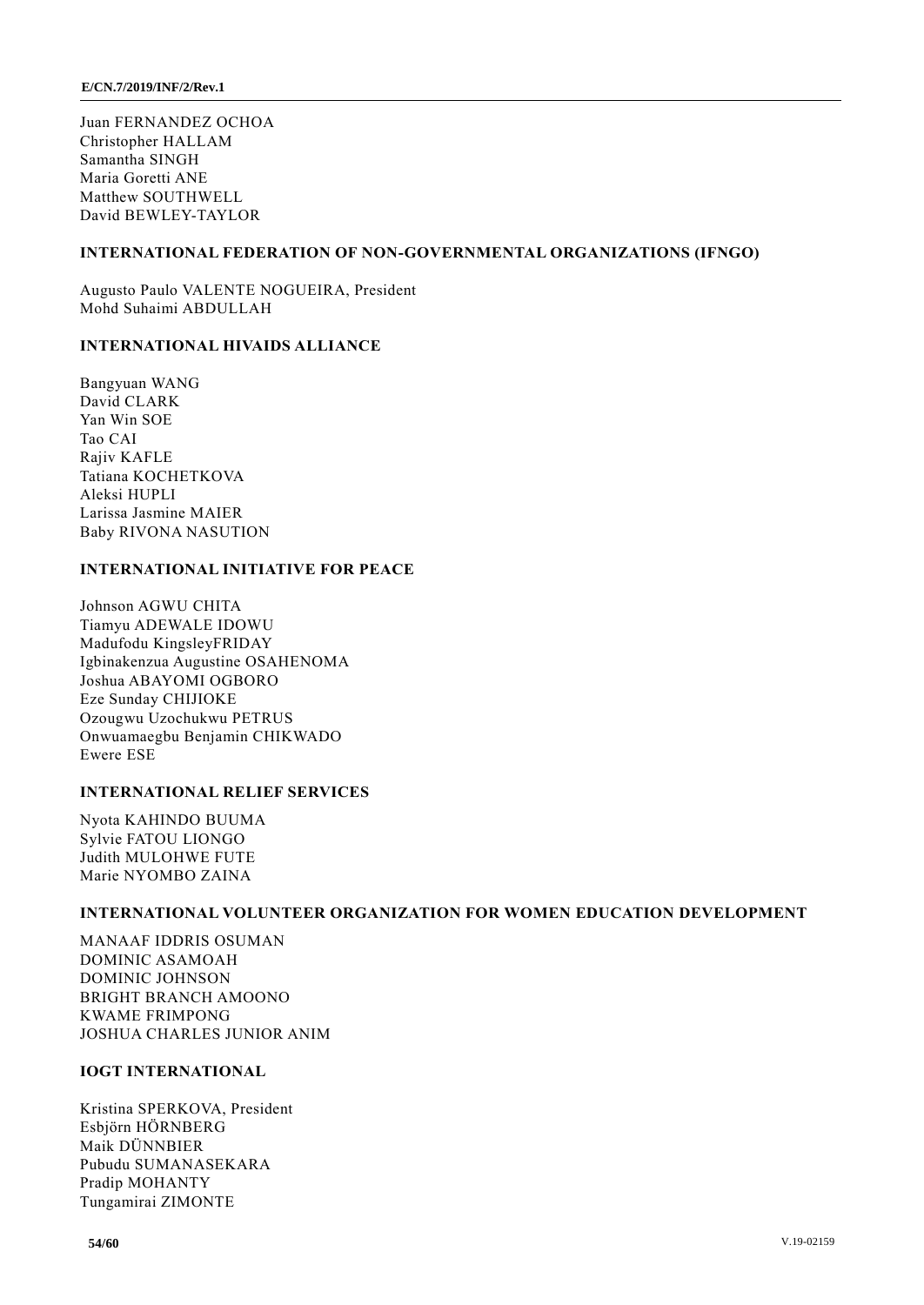Adis ARNAUTOVIC Cecilie WIDNES Adin PINJO Tharaka RANCHIGODA

## **IOGT-NTO**

Johan MAERTENS

## **KETHEA – THERAPY CENTER FOR DEPENDENT INDIVIDUALS**

VASILEIOS GKITAKOS, Director FAIDON KALOTERAKIS PAULINE MCKEOWN

## **LAW ENFORCEMENT ACTION PARTNERSHIP**

Suzanne Christian SHARKEY Neil McCalmont WOODS Adam Ronald HOGG Maureen Mary WELLS Josef ROHACZEK

#### **LE PROJET IMAGINE**

Alexandra PHILIPPENKO Pierre PHILIPPENKO ABUELGASIM ELRASHEED AHMED AHMED YOUSIF MOHAMED ALI

## **MULTIDISCIPLINARY ASSOCIATION FOR PSYCHEDELIC STUDIES**

Ismail ALI Johnathan LUBECKY Nils BIDERMANN Paula Graciela KAHN Yahav EREZ Jacob CHANGON Jahan PESTON JAMAS Avnish PANDYA Keren TZARFATY Amy KING

## **MÉXICO UNIDO CONTRA LA DELINCUENCIA**

Tania RAMÍREZ HERNÁNDEZ

### **SUKYO MAHIKARI**

Kazunao SATO

#### **NATIONAL ASSOCIATION OF DRUG COURT PROFESSIONALS**

Carson FOX Chris DEUTSCH Christine CARPENTER Michael BARRASSE Terrence WALTON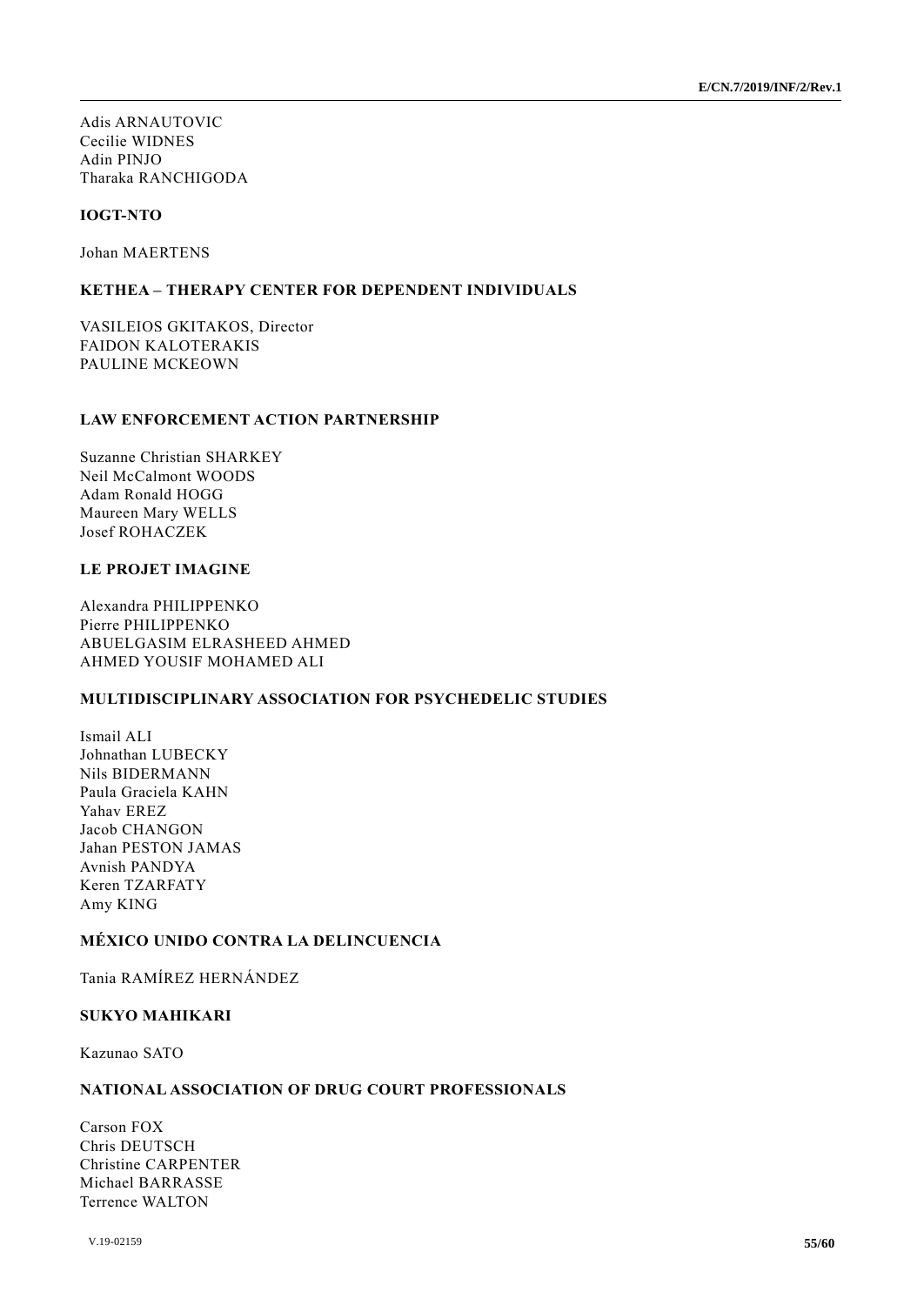#### **NEW ZEALAND DRUG FOUNDATION**

Kathryn LEAFE Ladda NINGOH Pathompong SERKPOOKIAW Erek ORTMANN-KOZÀR Paul BURGER Manuel SPINDLER Enrico FLETZER Ana María Afuera GÓMEZ Héctor Brotons ALBERT

#### **OPEN SOCIETY INSTITUTE**

## Mame Bougouma DIENE **ORGANIZAÇÃO DAS FAMÍLIAS DA ÁSIA E DO PACÍFICO (OFAP)**

Nuno Maria ROQUE JORGE, President Maria de Fatima DA COSTA AZEVEDO JORGE

#### **REBIRTH CHARITY SOCIETY**

Abbas DEILAMIZADE Mohammad JAFARIAN Ramin RADFAR Hossein GHARAATI SOTOUDEH

#### **RED IBEROAMERICANA DE ORGANIZACIONES NO GUBERNAMENTALES (RIOD)**

MARIA DE LOS DOLORES CAPDEPON BALAGUER

#### **REDUC – BRAZILIAN HARM REDUCTION AND HUMAN RIGHTS NETWORK**

Vera DA ROS, President Dayana MORAIS Luciana ZAFFALON

#### **RELEASE LEGAL EMERGENCY AND DRUGS SERVICE LIMITED**

Niamh EASTWOOD, Executive Director Caitlin HUGHES Marianne JAUNCEY Hannah HETZER Theshia NAIDOO Pavel KUBU Tomas SADILEK Allayne Steph SHERER Maria Carolina MORALES

## **SAN PATRIGNANO FOUNDATION**

Monica BARZANTI Eva PRODI Erik LEIJONMARCK Pietro VERSARI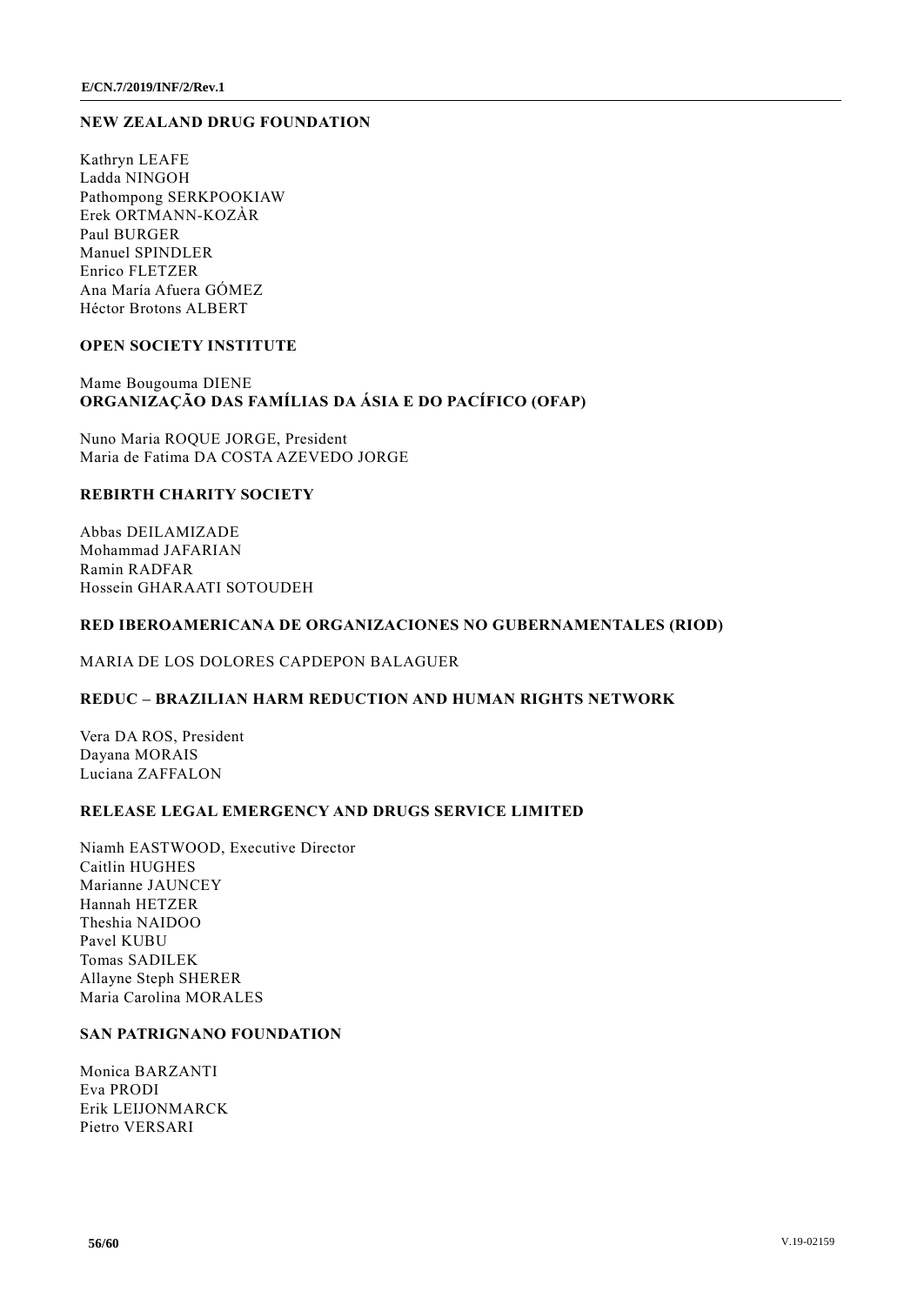#### **SINGAPORE ANTI-NARCOTICS ASSOCIATION**

BIN HWEE CHUA, President VIKNESAN S.B. ABDUL KARIM SHAHUL HAMEED MOHAMED FAZLY MOHAMED JAMALUDIN LOWSHANTHINI PANESILVAM JIAN MIN KWEK

#### **SLUM CHILD FOUNDATION**

George Ochieng ODALO Melanie PINTSUK Paula LOTTMANN Sarah Helena ENGLERT Nikita LUSHNIKOV Anna MIKHOLAP Oleg RAYKO **SOCIETY FOR DEVELOPMENT AND COMMUNITY EMPOWERMENT**

Kathrin HOLZER Kayode ADEDOYE, Executive Director Onyedikachi EZIKE

#### **SOCIETY FOR THE ADVANCEMENT OF GLOBAL UNDERSTANDING**

Michael BLECHINGER Gerd PÖLZL Franz RÖHRBACHER Robert GALIBERT Heorhii DANYLENKO Oleksii SERDIUK Valentyna KYRYCHENKO

## **SOCIETY STUDIES CENTRE**

Rihab Hussein Mohammed SHABO

#### **STUDENTS FOR SENSIBLE DRUG POLICY**

Jake AGLIATA Marisa MORALES LOYOLA Patricia Eugenia CHULVER BENITEZ Jessica STEINBERG Panagiotis SEVRIS Carolina CZIZEK Sara VELIMIROVIC Eszter BACSÓ Lili Amira KINDELHOFER

### **TRANSFORM DRUG POLICY FOUNDATION**

Steve ROLLES, Director James NICHOLLS Peter MUYSHONDT Neil WOODS Suzanne SHARKEY Oluwafisayo ALAO Patrick Louis Baltazar ANGELES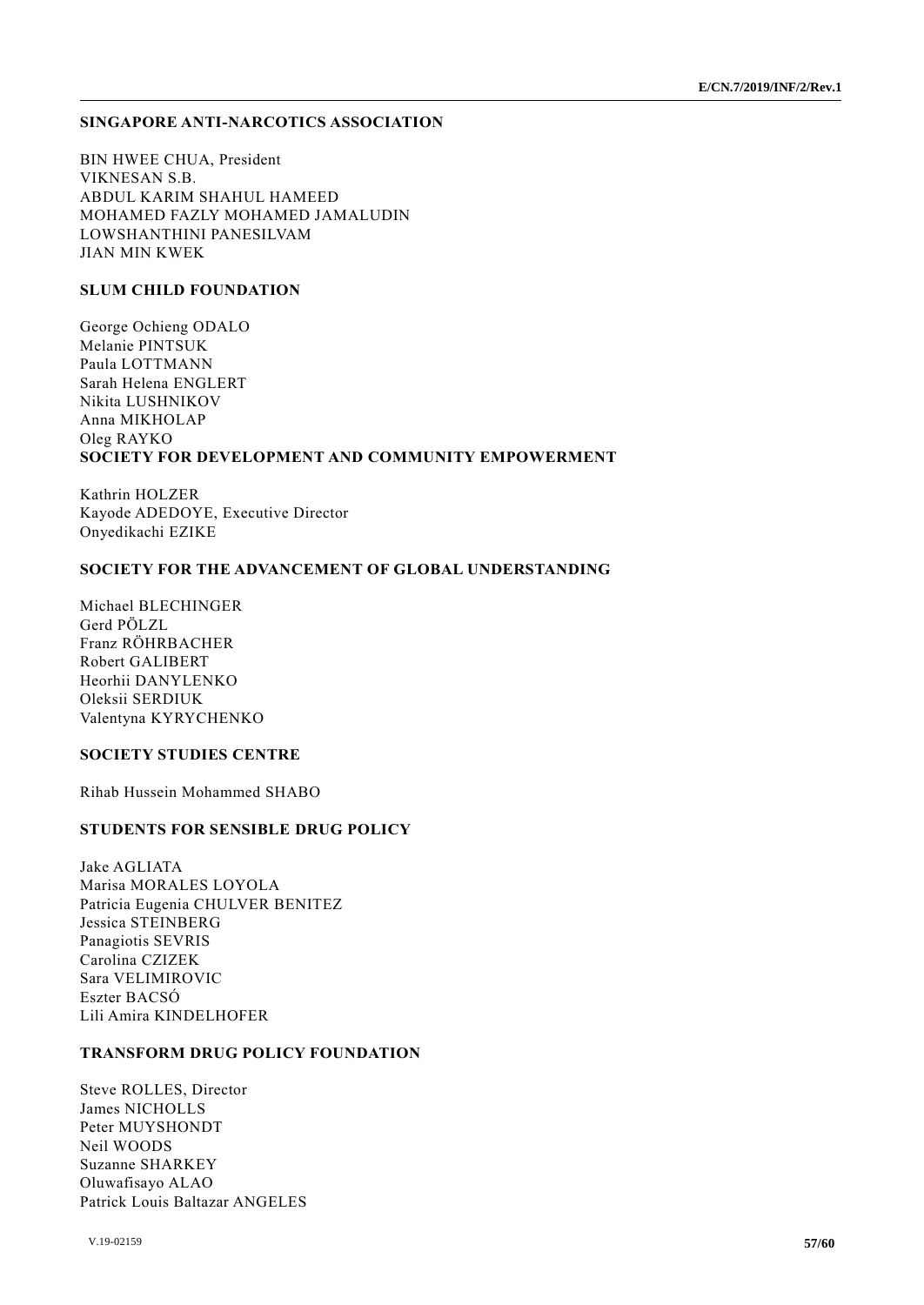Luis RIVERA VELEZ Daniel ROMANS-HAY

#### **TRANSNATIONAL INSTITUTE (TNI)**

Martin JELSMA, Director Pien METAAL Tom BLICKMAN Catherine SANDWELL Ernestien JENSEMA Rose-Marie BELLE ANTOINE Xan MORGAN Renata LEGIERSKA

#### **TURKISH GREEN CRESCENT**

Osman Baturhan DURSUN, Secretary General Sultan ISIK Melike SIMSEK Mehmet Utku ÖZTÜRK Aysun BAGRAN Sara EVLI Hakan ÇELIK Asip KAYA Çigdem BAYRAM Ahmet KAAN

## **UGANDA YOUTH DEVELOPMENT LINK**

Rogers KASIRYE Dayana VINCENT Joseph Chacko CHERIYIL Joanita LINKUSE

## **UNION FOR INTERNATIONAL CANCER CONTROL**

Sonali JOHNSON

## **VIENNA NGO COMMITTEE ON DRUGS**

Orsolya FEHER Peggy CHUKWUEMEKA Karim NAMMOUR Peter MOILANEN Zoran JELIC Jasmina HEGEROVA Kyaw Swa SWE Moussa DAOUD František PÍSARÍK Jorge LARREA ESPINOSA

#### **WASHINGTON OFFICE ON LATIN AMERICA**

John Michael WALSH, Director Coletta Ann YOUNGERS Kathryn Elizabeth LEDEBUR Andrea Corinne JAMES Jorge Vicente PALADINES RODRÍGUEZ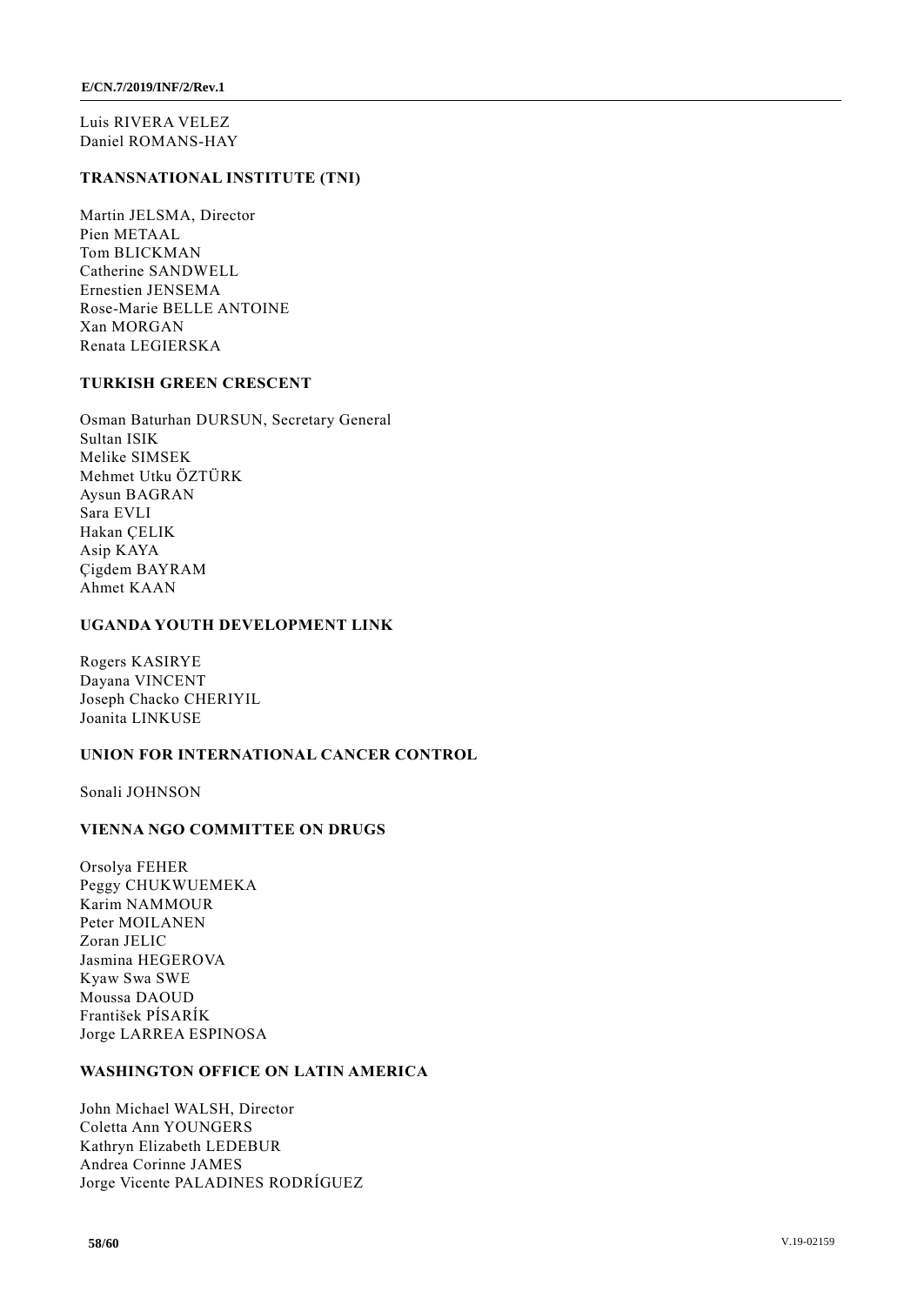#### **WORLD FEDERATION AGAINST DRUGS**

Linda NILSSON, Secretary General Regina MATTSSON Stephan DAHLGREN Petra DE BOER Monica FÄLDT Sven-Olov CARLSSON Paul MBURU Sanela TALIC

## **WORLD FEDERATION OF THERAPEUTIC COMMUNITIES (WFTC)**

Sushma D. TAYLOR, President Enrico COSTA Edward CARLSON Pablo Andres KURLANDER PERRONE

#### **WORLD HEPATITIS ALLIANCE**

Claire MAWDITT Clementine Caroline Rhodes JAMES Patricia Eugenia CHULVER BENITEZ Ruth Leslie BIRGIN Daniel Nii ANKRAH Eva CÉSAROVÁ Eoghan BRENNAN Shaun SHELLY Charity MONARENG

#### **YOUTH ORGANISATIONS FOR DRUG ACTION (YODA)**

Jan STOLA, Executive Director Irena MOLNAR Stefan PEJIC Roksana KARCZEWSKA Wiktor BORZECKI Agata KWIATKOWSKA Ariathney COYNE Alexander BISCHEL

## **ROSTER A**

#### **INTERNATIONAL COUNCIL OF AIDS SERVICE ORGANIZATIONS**

Chuveeraj NAIK Piotr MARKIELAU Paula Elizabeth AGUIRRE OSPINA Daniel CHANDLEY Enzo POULTRENIEZ Camille SPIRE Janko BELIN Goro KOTO Rabih EL CHAMMAY Aura ROIG FORTEZA